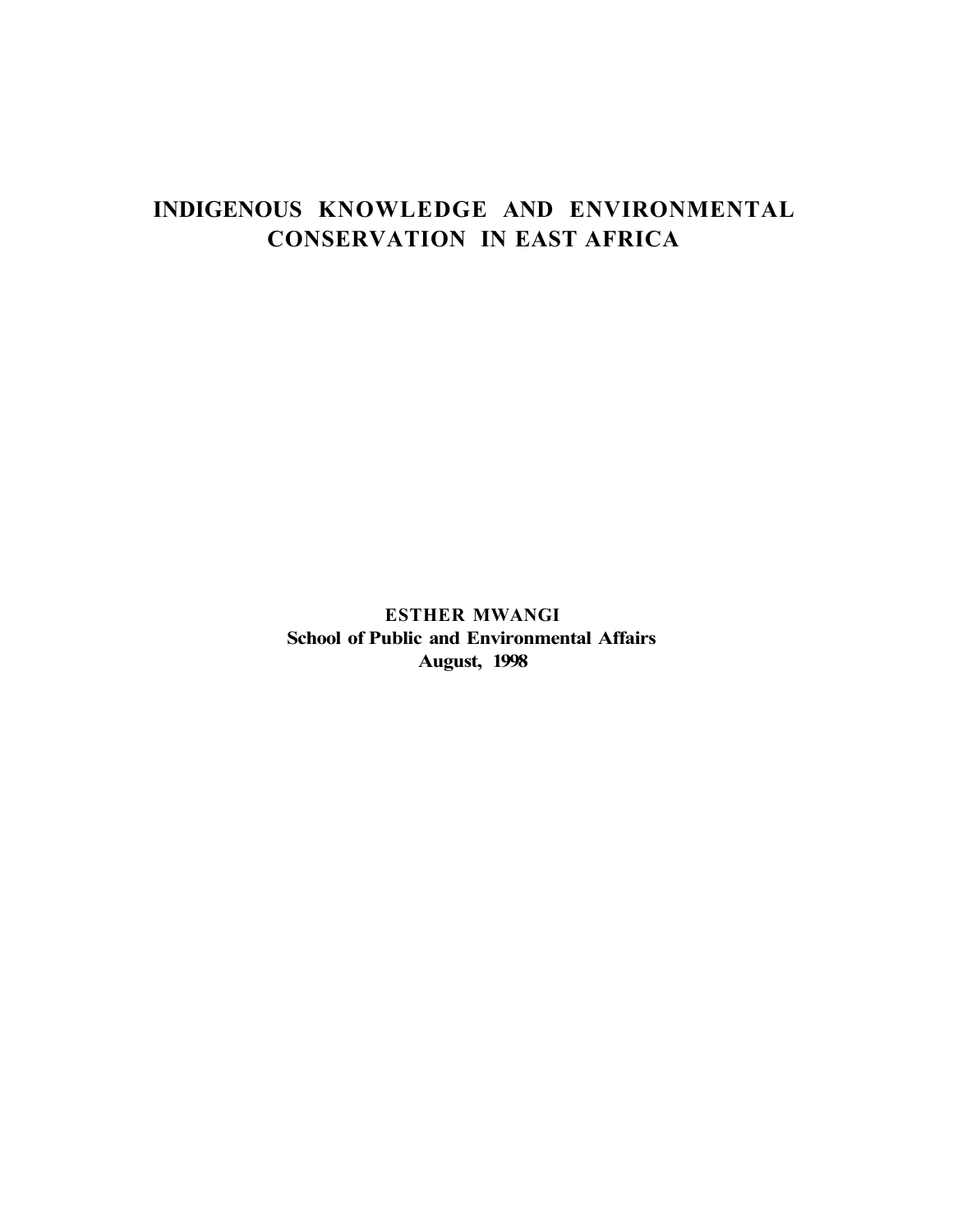#### **INTRODUCTION**

For thousands of years African societies have used knowledge of their local environments to sustain themselves and to maintain their cultural identity. Only recently has this knowledge been recognized by the western scientific community as a valuable source of environmental and social information. Today, large quantities of information exist which demonstrate the existence of effective indigenous strategies for ensuring sustainable use of resources. Such information suggests that indigenous knowledge and its application to enlightened environmental assessment and management should be taken seriously.

The phenomenon that indigenous societies have a rich understanding of their resources, and that they are skilled at experimenting and adapting to changes over time has led to the development of the notion of indigenous knowledge. This been variously labeled as 'traditional ecological/environmental knowledge', 'indigenous knowledge', 'customary law', 'local knowledge', 'indigenous skills', 'traditional knowledge' or' ethnoscience'. I have used indigenous knowledge broadly to encompass these expressions. Despite the lack of a universally accepted definition of the concept, there are certain characteristic features of indigenous knowledge commonly recognized: it is a body of knowledge built through generations living in close contact with nature, it includes a system of classification, a set of empirical observations about the local environment, and a system of self-management that governs resource use. Indigenous knowledge is integral to the social order in the sense that such things as rights of access of certain resources and rights over custodianship of certain knowledge are socially defined and regulated. The exercise of these rights has political, economic and social consequences in addition to those that are environmental/ecological. Although such knowledge may be local and culture specific, it often represents similar techno-ecological solutions in adjacent areas, and in certain cases functional equivalents in different environmental and socio-cultural settings. Since indigenous adaptations frequently involve long term adjustments to specific environments, they are important to environmental managers and conservationists in providing additional dimensions to scientific modes of human-environment interactions.

Many analysts and development practitioners view positively the effectiveness of indigenous strategies in solving development and environmental problems. There are however examples of unrestrained exploitation of resources based on the conviction that certain natural resources are unlimited or beyond human powers to manage. In certain cases such knowledge may have been destroyed by colonialism, or where they exist may be of limited utility for dealing with contemporary resource management problems because of rapid increases in population density and/or transformation of the production system.

This annotated bibliography presents citations which demonstrate the application of indigenous knowledge and strategies in ensuring the survival of traditional societies and in promoting environmental conservation in East Africa. I have considered indigenous knowledge and its application with respect to technical skills such as cultivation methods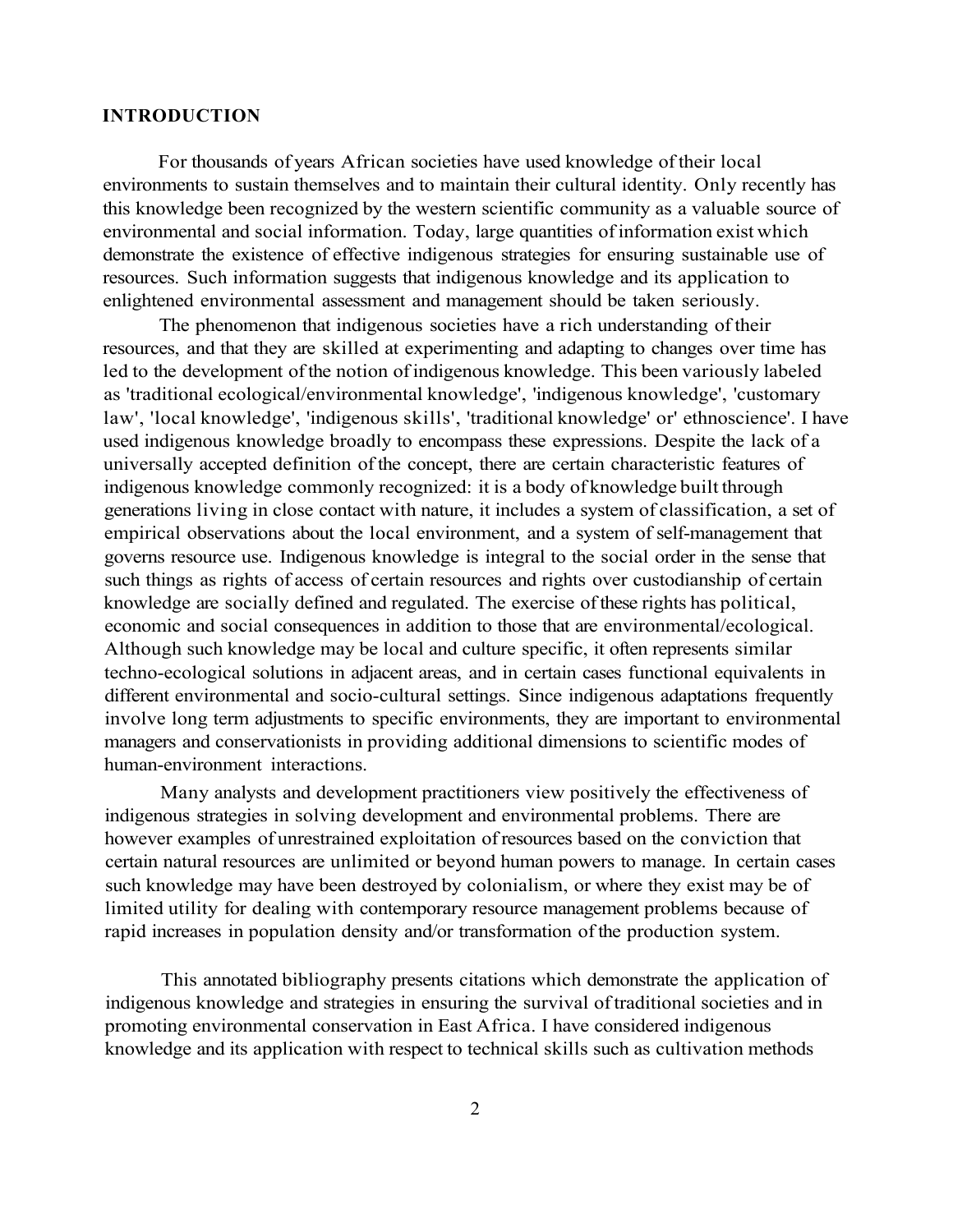and the construction of soil and water conservation structures. I have also extended beyond technical aspects to include non-technical insights, wisdom, ideas, perceptions and innovative capabilities which pertain to ecological, sociological, geographical and physical phenomena. Examples of indigenous knowledge are found in pastoral survival strategies, in soil and water conservation, farming systems, agroforestry, forest and wildlife conservation, meteorology, in land tenure arrangements, and in institutional mechanisms for regulating access and use of natural resources. These themes constitute the structure of my annotations. These citations describe the strategies, issues, challenges and opportunities to indigenous knowledge, which I briefly discussed in previous paragraphs.

My classification of the citations into the mentioned categories is not rigid; the categories are closely inter-linked and were constructed with the sole intention of capturing a broad variety of applications of indigenous knowledge to environmental management. Thus there is much overlapping between categories. For instance, although certain farming systems by maintaining the chemical and physical properties of soil enhance soil conservation, they were purposely classified under farming systems. Similarly, while agroforestry may fall squarely within farming systems, I treated it separately. Certain features of agroforestry systems such its mix of environmental benefits, its requirement of more intensive farming skills, as well as the mix of trees, crops and animals distinguish it from regular cropping systems. **I** have defined the farming systems category to include crop rotations, multiple cropping, inter-cropping, and shifting cultivation among other practices. Under the soil and water conservation category, I have mainly featured specific structures constructed to prevent soil loss, as well as irrigation and water harvesting/spreading techniques. I have taken East Africa to include Ethiopia, Kenya, Somalia, Sudan, Tanzania and Uganda; and limited my citations to the period beginning 1970 to date. A comprehensive search of the following databases yielded the citations:

> Academic search FULLTEXT Elite AGRICOLA Anthropological Literature British Library Catalogues CARL Uncover and Reveal CIKARD (Center for indigenous knowledge for agriculture and rural development, University of Iowa) EconLit IUCAT-Indiana University's Online Catalog OCLCs WorldCat Overseas Development Institute Social Science Citation Index

Citations were extracted from journals, published books, unpublished reports and other grey material. Each citation begins with the authors last name and initials, followed by the year of publication and title, and the source of citation. Names of journals and book titles are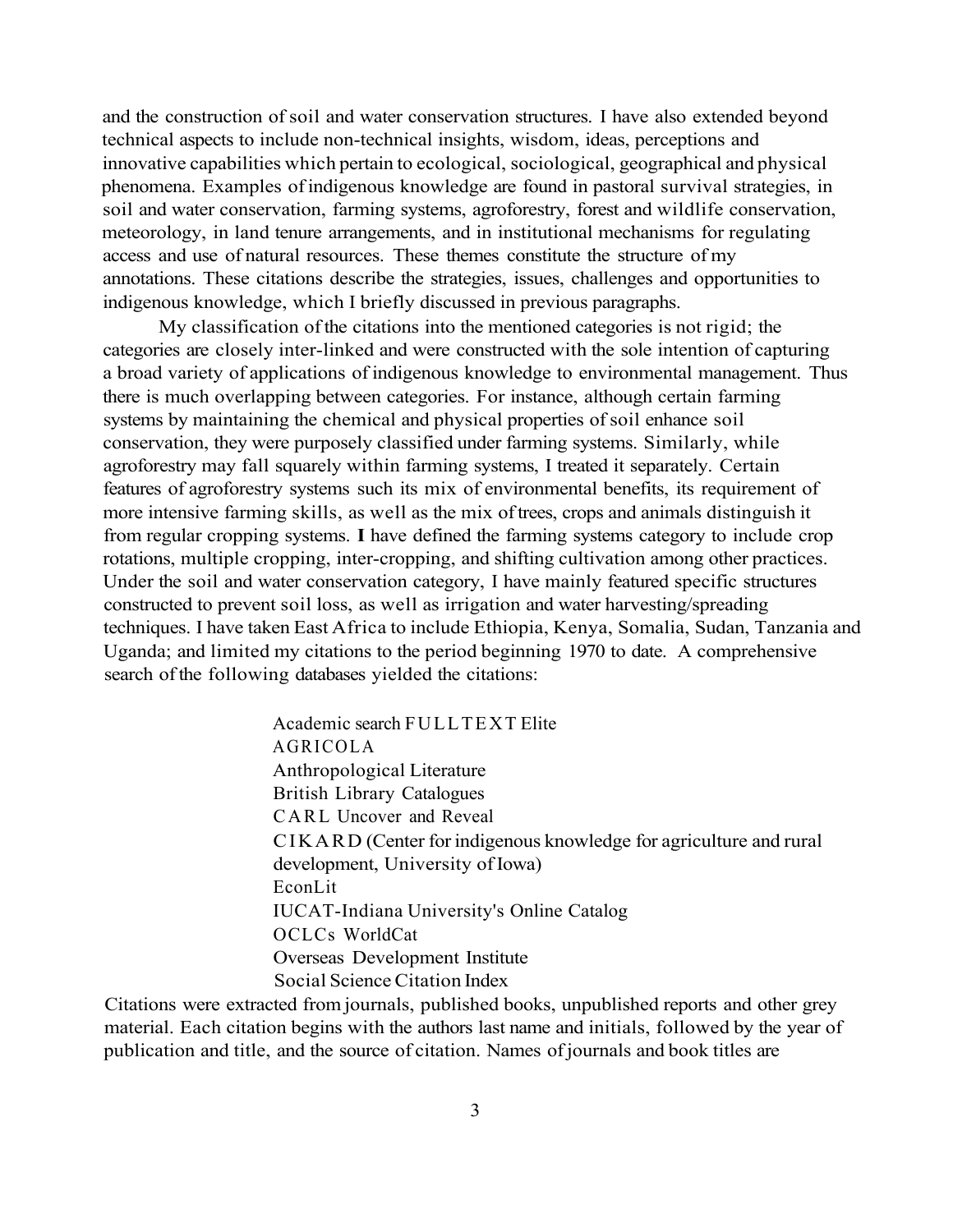italicized. The bibliography is not exhaustive, since a large number of references could not be accessed for review.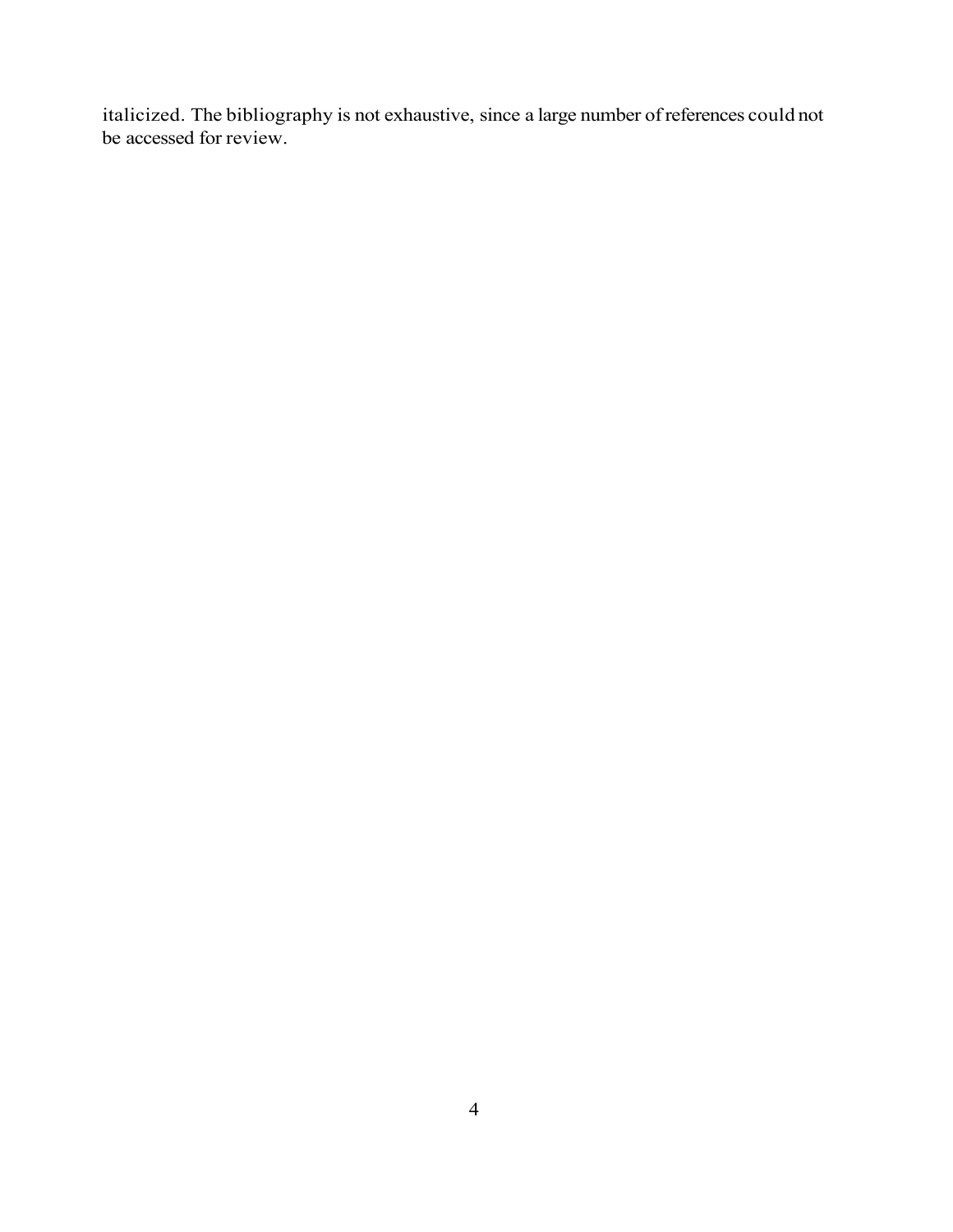#### **PASTORAL STRATEGIES**

### **Abdullahi, A.M. 1990. Pastoral production systems in Africa: A study of nomadic household economy and livestock marketing in central Somalia. Farming systems and resource economics in the tropics, Vol. 8. 267p.**

This study investigates and describes the pastoral economics at household levels and marketing possibilities in different pastoral wealth groups in Central Somalia. The study communicates that different management strategies and marketing behaviors exist between different pastoral wealth groups or households. Within the framework of these objectives, the author determines the characteristics of pastoral systems by identifying the diversity of the pastoral resource bases. He describes the multipurpose role and functions of different livestock species in the selected production systems, and identifies the determinants affecting the level, structure and seasonal pattern of incomes and expenditures among different wealth groups and households. The author finally evaluates the development of pastoral systems with regard to institutional, cultural and environmental attitudes which direct a tendency towards land use intensification.

# **Ayiemba, E.H.0.1981. Human ecology: A study of environmental perception and modes of survival among the Samburu in Kenya. IPAL technical report no. F-2. UNESCO-Man and the biosphere program. Human ecology consultancy reports on the Rendille Samburu and the role of women. Pp47-lll.**

The author examines how the dynamic aspects of the environmental perception of the Samburu have influenced their personal life. In particular, the article looks at the relationship between the nomads and their perceptions of the environment and how this influences their organization of space utility. The author provides an outline of the Samburu social structure, the organization of administration and decision making among the Samburu, and consequently the structure of environmental decision making. The author considers Samburu migration as an adjustment procedure to environmental stress. He argues that their rejection of an agricultural economy in favor of a pastoral economy can be explained within the context of environmental and technological determinism. Sedentarization caused by farming or fishing involved greater opportunity costs and higher levels of ethnological development than nomads were prepared to meet. To them pastoralism offered a more flexible means of livelihood that demanded little effort and relatively low levels of technological inputs. The author observes that survival of the Samburu in different ecosystems with varying degrees of ecostress was enabled by a sound knowledge of environmental phenomena. Such knowledge was acquired through territorial mobility characterized by multiple migration returns, as well as through sound environmental education via the Samburu cultural system. The article concludes that environmental education is a means of fostering survival among the nomads, and helps to reduce environmental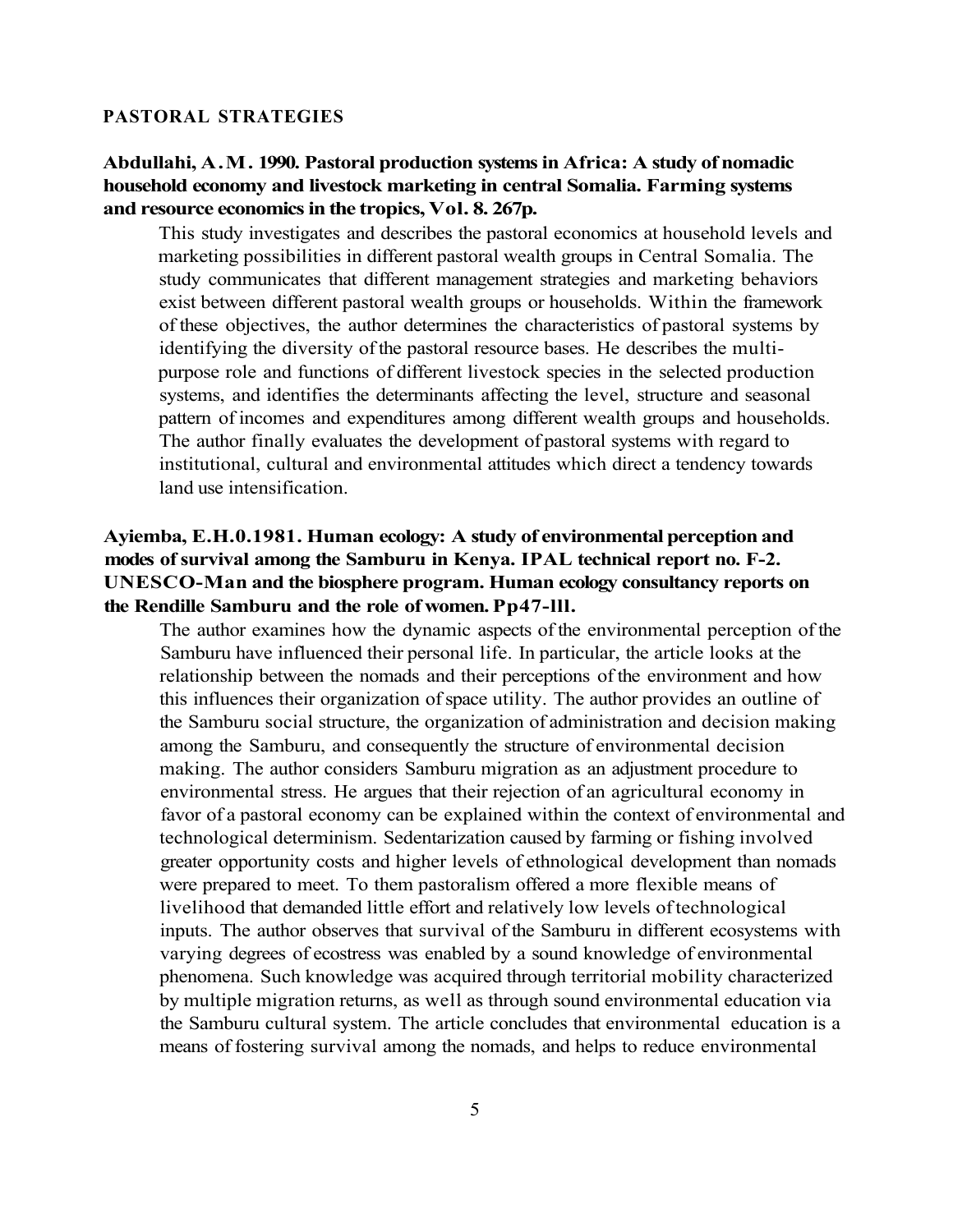risks caused by ignorance of the environments migrated into. And also that greater autonomy of individual family in environmental decision making banks heavily on the environmental knowledge of family heads.

### **Barrow, E.G.C. 1991. Building on local knowledge: The challenge of agroforestry for pastoral areas.** *Agroforestry today,* **oct-dec, 1991.pp4-7.**

The author provides a brief description of the social and ecological strategies developed by three pastoral communities in East Africa: the Pokot and Turkana of Kenya and the Sukuma of Tanzania. The author cites characteristics of environmental management by these communities as being crucial for providing a sound basis for agroforestry. Such environmental management strategies include grazing management systems of the Pokot; the Pokots' detailed knowledge of local plant species and their uses; the Sukumas' strong social structures for enforcing grazing controls; and the ekwar (traditional agroforestry) system of the Turkana. The author outlines lessons for the development community, researchers and planners, all of who can learn from the way pastoral communities interact with their environment. He concludes that researchers and planners should attempt to identify valuable aspects of traditional natural resource management systems, and later assist local people in adapting these practices to changing socio-economic and environmental conditions.

# **Campbell, D.J. 1991. The impacts of development upon strategies for coping with drought among the Maasai of Kajiado District, Kenya. In: Stone, J.C.** *(Ed.)Pastoral economies in Africa and long term responses to drought.* **Proceedings of a colloquium at the University of Aberdeen. Aberdeen University Studies group. Ppll6-128.**

The author examines the Maasai strategies for coping with drought and related food deficits in three time periods: precolonial, colonial and post-independence. The author observes that responses to drought among the Maasai are integral to the structure of society-environment interaction, and are therefore liable to change as the developmental context is altered. He argues that colonial and post-colonial development policies in Kenya failed to recognize this relationship and have altered the efficacy and variety of coping strategies, such that the Maasai are today more vulnerable to the effects of drought. To prevent the economic and social marginalization of the majority of the Maasai, the author recommends the adoption of development strategies which enhance the diversity and productivity of the Maasai economy.

# **De Gans, G. 1986. Taking indigenous knowledge seriously: The case of pastoral strategies among Turkana nomads of northwestern Kenya. ILEA newsletter, no. 5. Ppl4-16.**

This article describes some aspects of traditional adaptive strategies among Turkana nomadic pastoralists of northwestern Kenya. Through their devices, these herders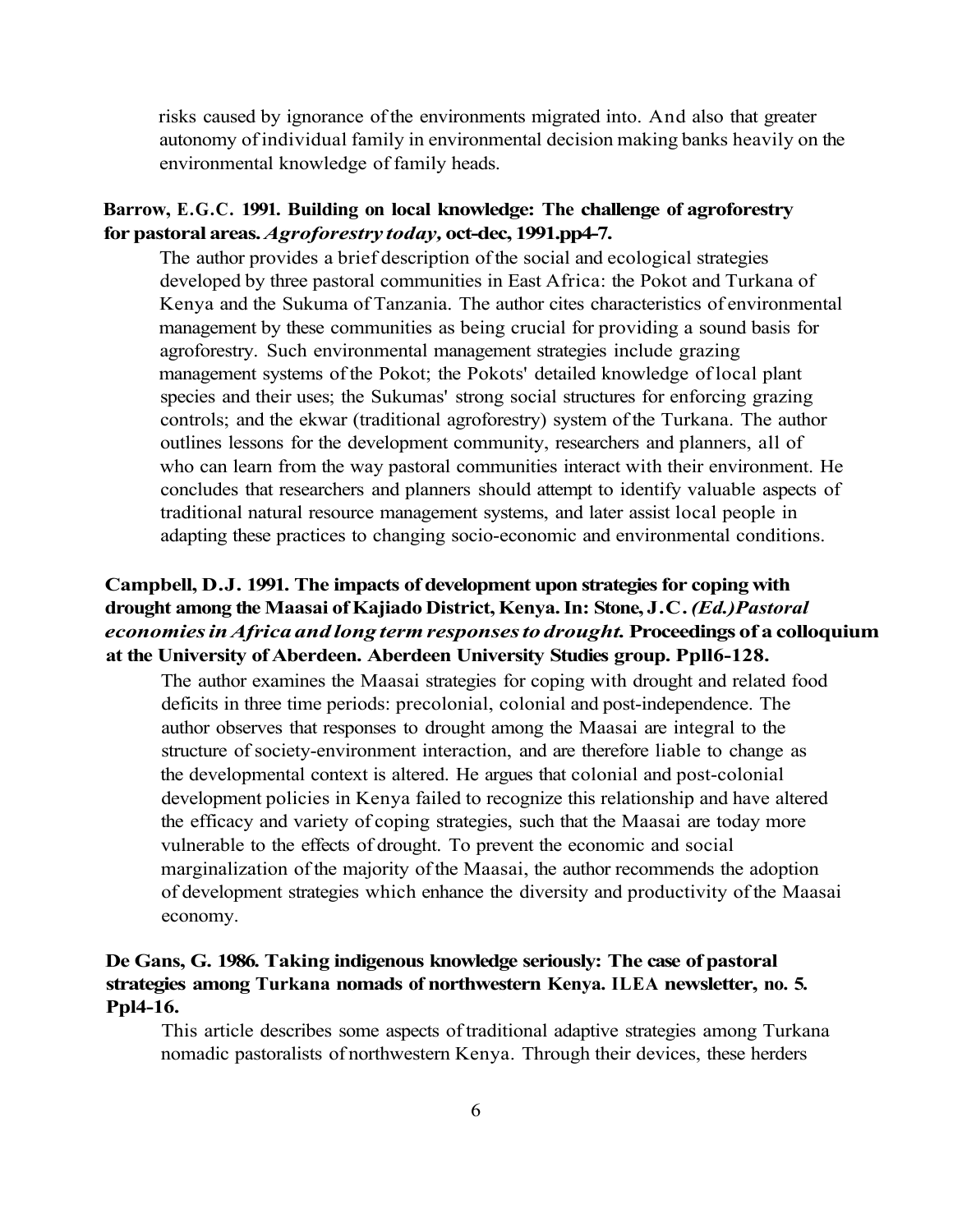have been able to cope with their harsh and unpredictable environment and to overcome the consequences of natural disasters. However, since the colonial intervention, the traditional system and way of life have been increasingly interfered. A process of fragmentary modernization threatens the viability of the pastoral strategies and makes the livestock owners more vulnerable to calamities like droughts. This article suggests that livestock development interventions must be based on indigenous knowledge systems and on the special skills of these pastoralists to survive in their surroundings. Finally, some experiences and lessons from the author's own work within the Turkana communities are described.

### **Dietz, T. 1987. Pastoralists in dire straits: Survival strategies and external interventions in a semi-arid region at the Kenya/Uganda border, Western Pokot, 1900-1986. Netherlands Geographical Studies, 49. 324p.**

The author investigates the strategies the Western Pokot developed to survive recurrent environmental crises; the impacts of external intervention on the crises and survival strategies of the Pokot; and the conditions under which pastoralism can be a viable livelihood in West Pokot. The author identifies three "layers" of survival strategies: physical survival; survival of animal wealth; and the survival of pastoralism. The study indicates that external actors can only partially influence 'development' because they lack the sensitivity and flexibility required to cope with these harsh and insecure environments, and that development planners should accept that local, dispersed survival strategies are often more important than planned strategies from above.

# **Dietz, T. 1991. Crisis survival strategies: A summary of concepts and an example from the semi-pastoral Pokot in Kenya/Uganda. In: Stone, J.C.** *(Ed.)Pastoral economies in Africa and long term responses to drought.* **Proceedings of a colloquium at the University of Aberdeen. Aberdeen University Studies group. Pp86-108.**

The author categorizes crises survival strategies of the Pokot into three types: biological, capital and recovery strategies. The author observes that due to continuous threats of drought, livestock disease, and man-made problems, herders in West Pokot have developed a whole range of survival strategies. These crisis strategies are an extension of structural coping mechanisms with a seasonality background. The author provides a comprehensive description of the following strategies adopted by the West Pokot: herd accumulation, animal diversity, herd mobility, herd dispersal, herd management, the pastoral diet, environmental management, raids, acquisition of additional pasture and the exchange of livestock products for grains. The author also gives some attention to non-livestock strategies adopted during the most severe crisis of 1984-1986. Environmental strategies include: which grass to save for later grazing, where and when to establish dry season wells, as well as traditional grazing systems determined by elders. Such systems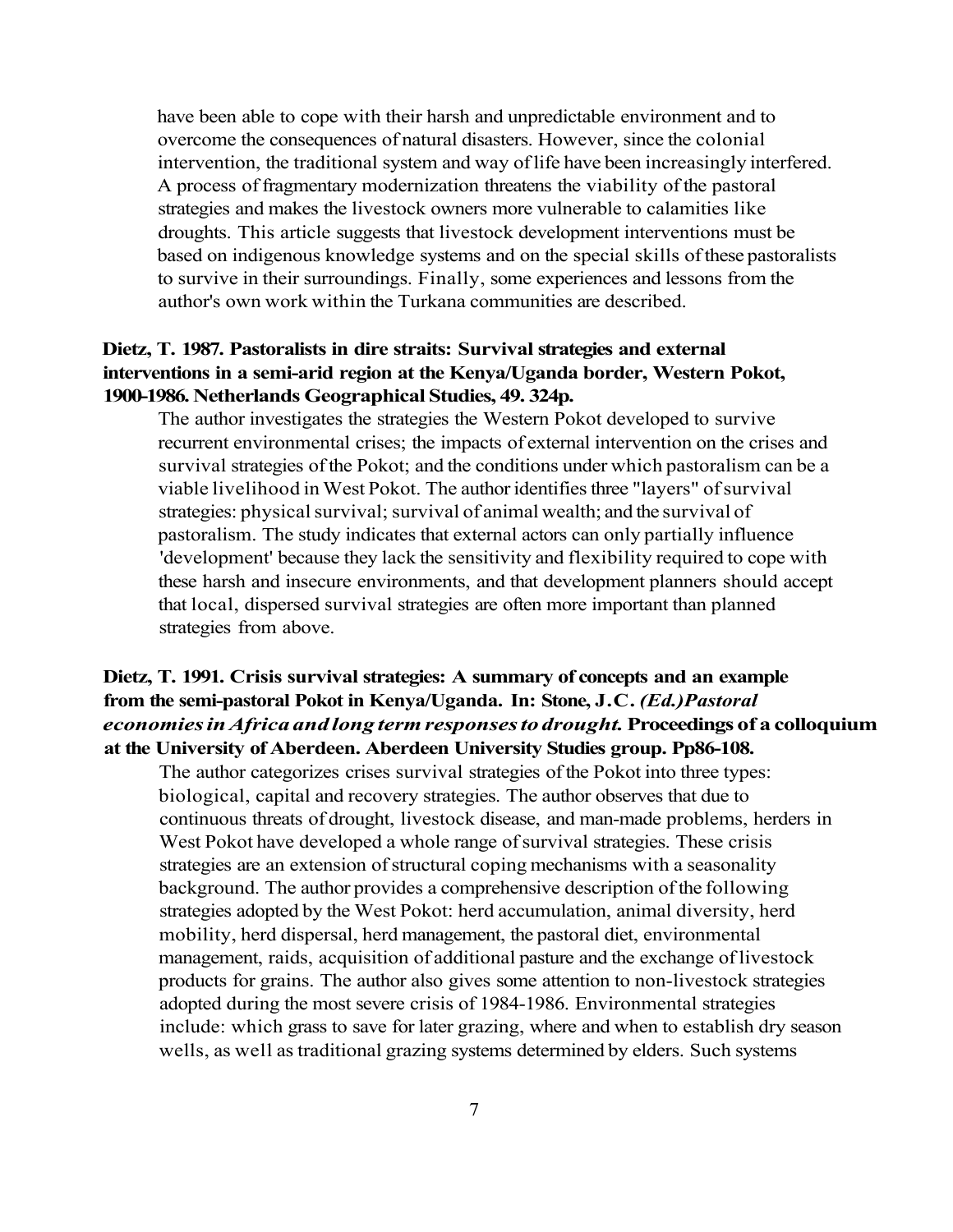include particular hills reserved for calf grazing, others for pregnant cows, hills for lactating cows, and the use of fire to enhance grazing.

#### **Dyson-Hudson, N. And R. Dyson-Hudson. 1987. The structure of East African herds and the future of East African herders.** *Development and Change,* **vol. 13, pp213-238.**

The authors investigate the structure and productivity of pastoralist herds, in order to understand pastoral survival strategies, their environmental perceptions, their technological capacity, management skills, and the needs and intentions of the human populations which manages the herds. The authors view the design of East African herds as an adaptive response at the level of individual behavior, matched at the level of aggregate collective behavior by the design of East African pastoral societies. These responses can be seen as a set of organizational attempts to optimize subsistence in an environment of low predictability and low primary productivity. There are sufficient organizing devices to facilitate collective action when it is politically necessary, but they are not so rigid as to inhibit individuals from independent action when that is ecologically necessary.

# **Fratkin, E. 1998. Ariaal Pastoralists of Kenya: Surviving drought and development in Africa's arid lands. Cultural Survival Studies in Ethnicity and Change. AHyn and Bacon. 139p.**

This book focuses on the social life, cultural ecology and current situation of Ariaal pastoralists of northern Kenya. It shows how these people have survived vicissitudes of drought and political conflict as they wrest a living off their animals in the arid deserts and mountains of northern Kenya. The book also introduces readers to the political and economic problems faced by East African pastoralists today, looking at how the problems of population growth, economic commercialization, and loss of herding lands to ranches, farms and game parks is affecting the ability of livestockkeeping peoples to feed themselves. The author challenges the dominant development paradigm for arid lands that stresses commercial ranching, irrigated agriculture, and the settling of former nomads in towns. The author highlights the weaknesses and maladaptation of current development models, and suggests some alternatives focused on appropriate development that does not disrupt or end pastoral production in Africa's arid lands.

#### **Fratkin, E. 1991. Surviving drought and development: Ariaal Pastoralists of northern Kenya. Westview Press. 152p.**

The author investigates how the Ariaal maintain their livestock in this arid region of northern Kenya, and how they cope with the influences of development projects and Christian missionary activities. The author examines issues relating to the Ariaal as well as to pastoral development in general, for example issues on Pastoralists' selfsufficiency, the effects of range constriction on self-sufficiency, what constitutes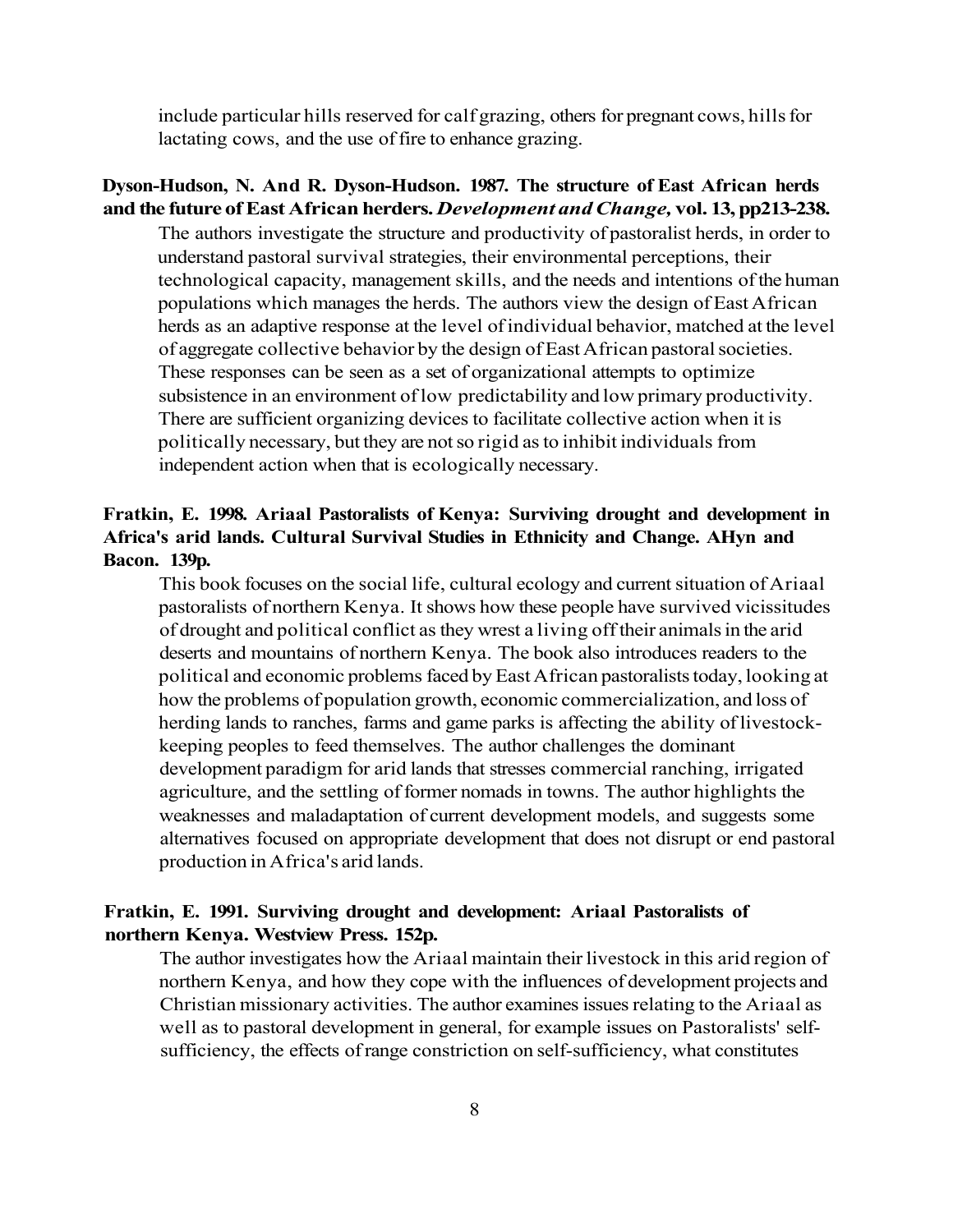appropriate development in pastoral regions and the objectives of donor efforts. The author argues that modernization and development do not necessarily lead to the collapse of indigenous institutions and loss of culture, particularly when development efforts start from the needs of the people they are attempting to serve. The author describes the Ariaal strategy of livestock production and contends that these are the result of long-term adaptations to arid lands. He observes that development agencies, ironically, have consciously sought to alter these traditional subsistence systems to suit the needs of the market.

# **Herr, R. 1992. Pastoralism in Africa: Paths to the future. A review of Mennonite experience with African pastoralism communities. Mennonite Central Committee, P.O. Box 14894, Nairobi, Kenya. 68p.**

This report presents a summary of the Mennonite workers' involvement and relationships with African Pastoralists for the past two decades. In Kenya, Mennonite efforts to relate to Pastoralists focus on camel herd improvement, community development initiatives and on research on traditional trees. Other relationships have focused on creating a "dialogue with Islam" and relating to controversial and issues. The ideas and writings presented in the report provide a reflection of Mennonite workers who have worked with Pastoralists. The aim of this effort is to reflect on the insights and emotion that have come from a posture of presence among, and learning from pastoral peoples and communities.

# **Herren, U.J. 1991. "Droughts have different tails": The impact of and response to crises in Mukogodo division, Laikipia District, Kenya. In: Stone, J.C.** *(Ed.)Pastoral economies in Africa and long term responses to drought.* **Proceedings of a colloquium at the University of Aberdeen. Aberdeen University Studies group .**

This essay discusses the response to crises by Maasai speaking Pastoralists in Mukogodo division, North-central Kenya. It reviews the crises which have affected Mukogodo pastoralism since the turn of the century and situates them in a wider socio-economic and political context. It then shows how the consecutive crises of 1981, and 1984 have led to a process of stratification, which locks the poor half of the population into an inviable and residual "labor response pastoralism" with declining chances of recovery.

**Homewood, K.M. and W.A. Rodgers, 1991. Maasailand ecology: Pastoralism development and wildlife conservation in Ngorongoro, Tanzania. Cambridge Studies in Applied Ecology and Resource management. Cambridge University Press, U.K. 266p.** 

The book focuses on the ecology and management of Ngorongoro Conservation Area (NCA) in northern Tanzania. The book describes the study of the ecology of NC A Maasai pastoralism and sets it in the wider context of the ecology of NC A and of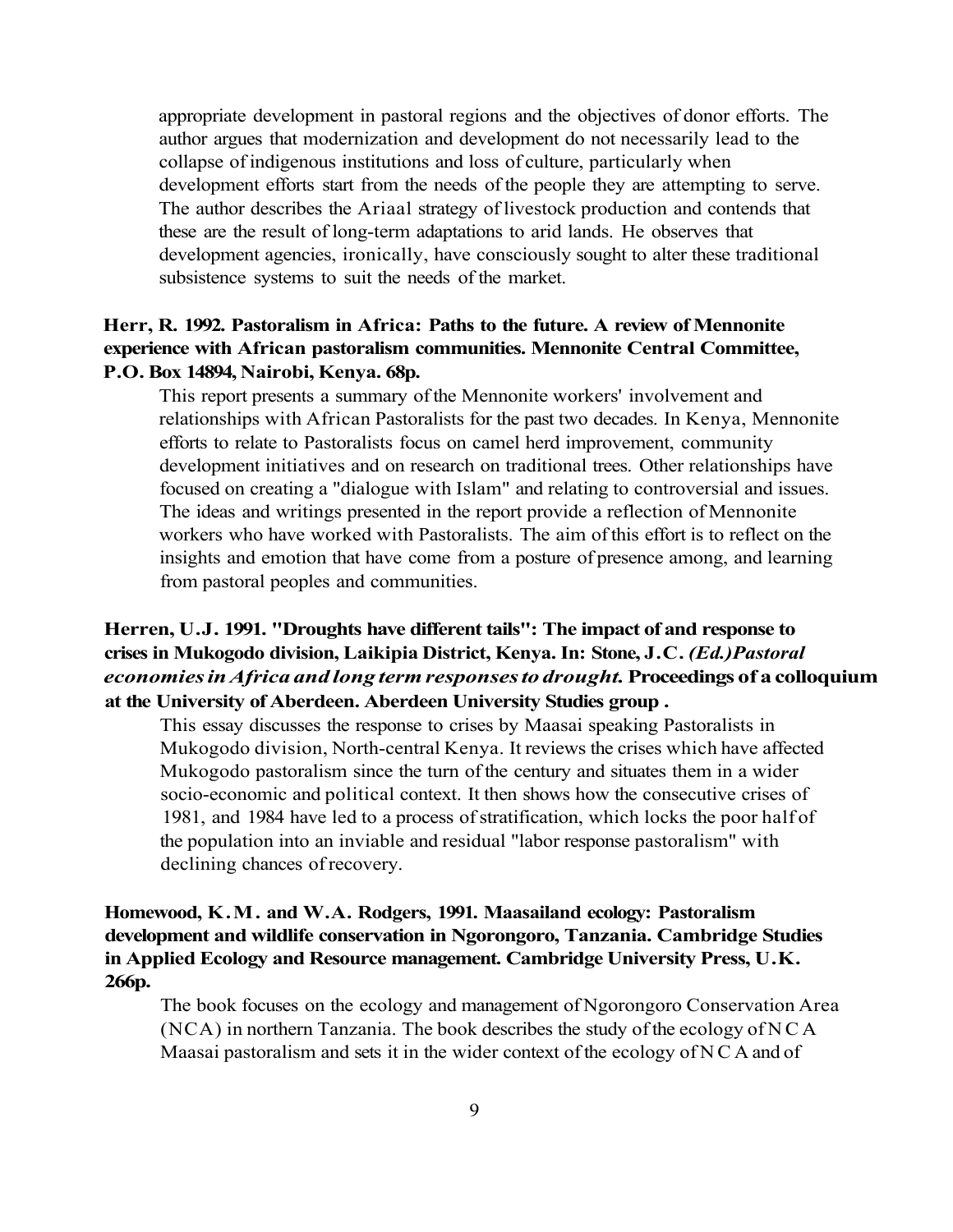Maasailand in general. It explores the conservation values of  $NCA$  and those ecological issues that have given rise to conservationist concerns. It documents the nature and extent pastoralists and their impacts on the environment and wildlife. It looks at past management inputs affecting the Maasai and plots the course of pastoralists development in the NCA. The book seeks to establish which factors threaten the continued existence of conservation and of pastoralism in NCA, and conversely those factors that are either compatible with, or positively reinforce the aims of both. The book leads up to a synthesis of the various facets of NC A ecologyrange, wildlife, livestock and human- and an integrated view of land prospects in NCA. The authors marshal evidence from historical, political, anthropological, development and archaeological as well as biological studies to explore the ecology of NC A and the future of joint pastoralists/conservation land use here and elsewhere. The book is a mixture of applied biology and the management issues of policies, politics and economics.

# **Lane, C. , and I. Scoones. 1993. Barabaig natural resource management. In: Young, M.D. and O.T. Solbrig (eds.)** *The world's savannahs: Economic driving forces, ecological constraints and policy options for sustainable land use.* **Man and the biosphere series, vol. 12. UNESCO-Paris. Pp93-120.**

The authors examine pastoralist ecological management strategies using a case study from the Barabaig of Hanang district, Tanzania. By providing details of the Barabaig land use system, the authors argue that the way the Barabaig manage rangeland resources is a rational and sustainable form of land use. Evidence is given to show that their common land tenure arrangements are both sophisticated and effective for both production and conservation of land resources, but that one inappropriate and costly development project has undermined this system. The case study illustrates the rationale for traditional Barabaig natural resource management. Such management is based on a close understanding of the interactions between components of the landscape and the requirements of a range of resources to sustain production. The study demonstrates how an inappropriate assessment of the economic value of the pastoral production system, and the resources that it depends upon, has led to external intervention that undermines the sustainability of the existing system.

# **Manger, L. 1994. Managing pastoral adaptations in the Red Sea hills of Sudan: Challenges and dilemmas. Issues paper no. 52. Dryland Networks Program. International Institute for Environment and Development. 27p.**

The author presents a descriptive discussion focusing on broad themes of relevance to pastoral planning within the context of Red Sea area pastoralism. The paper deals with four key issues: resource degradation, local groups and resource management, spatial flexibility and access to various resources, and the problem of development administration in the Red Sea Hills area. The author describes the indigenous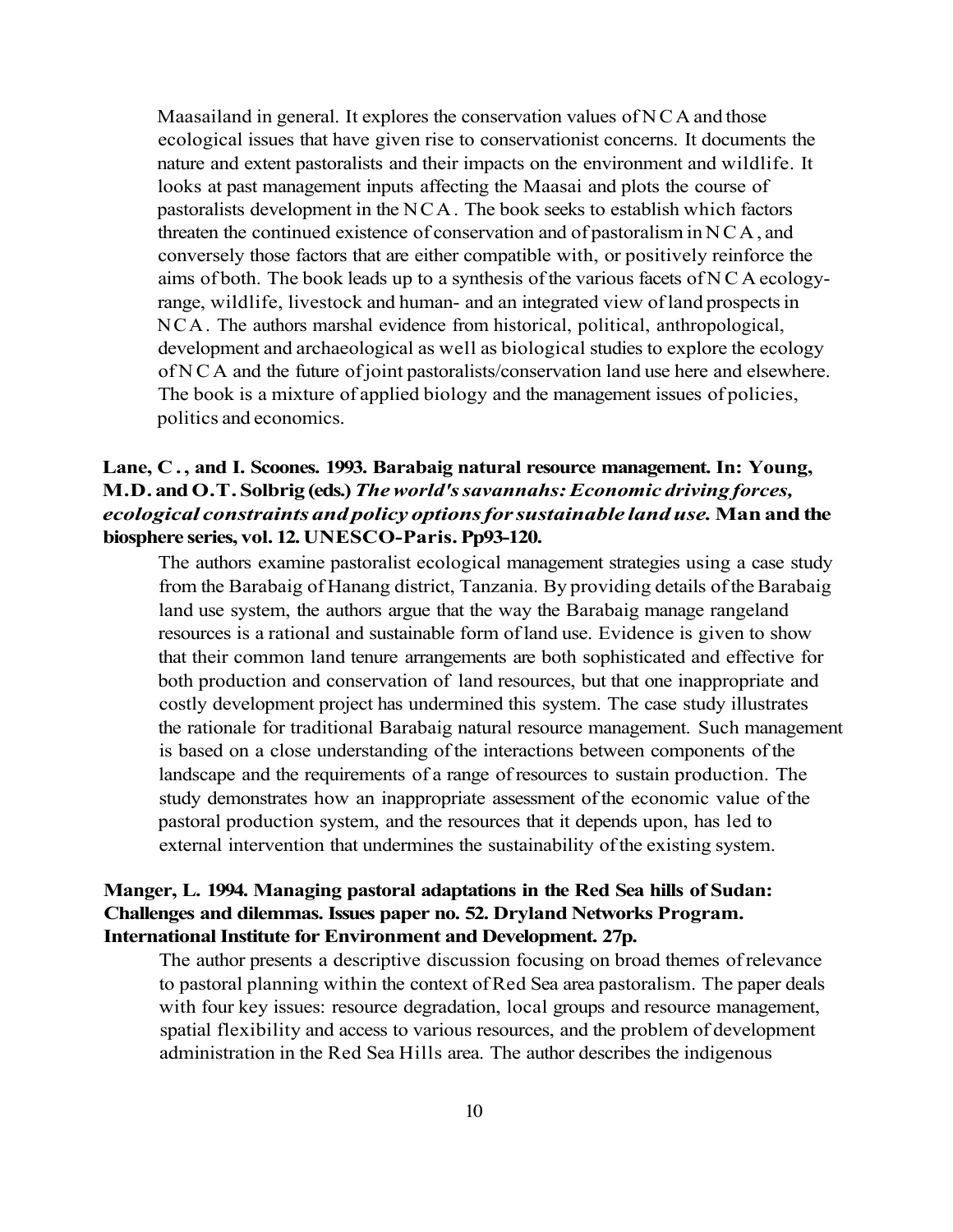systems, their social organization and structure, and how they operate to secure control of access to productive resources. The notions of honor and shame within the social structure may serve as constraints to organizing viable groups for resource management.

# **Mburugu, E.K. 1981. Factors related to stock ownership and population movements; and perception of land pressure and other environmental changes among the Rendille in Marsabit district. IPAL technical report no. F-2. UNESCO-Man and the biosphere program. Human ecology consultancy reports on the Rendille Samburu and the role of women. Ppl-45.**

The author examines the nature of demands the social structure of the Rendille of Marsabit district (northen Kenya) imposes on the environment. The article outlines the effect of specific social arrangements which relate human and livestock populations to the "efficient" use of existing resources such as water and vegetation. The author observes that important social relations are created through the use of stock in the form of either loans or gifts of animals. Such relations become important in sharing labor and providing mutual support during disputes. Livestock ownership is influenced by preference for each type of stock, the availability of the resources for stock care, and the ability to secure assistance in stock care. Constant mobility of the nomads and the common use of scarce resources, particularly vegetation, result in communal land ownership. Selective allocation of land for use by different types of livestock numbers have increased. The Rendille do not perceive this as exerting land pressure, they also do not perceive migrations as a traditional method of conserving biotic resources.

# **McCabe, J.T., R.Dyson-Hudson, P.W. Lesly, P.H. Fry, J. Wienpahl. 1985. Movement and migration as pastroal responses to limited and unpredictable resources . In: Whitehead, E. et. al. (eds) Arid lands today and tomorrow. Proceedings of an international research and development conference. Tucson, Arizona, October 20-25, 1985. pp701-702.**

The paper describes and analyzes the movement patterns of the Ngisonyoka section of Kenya's Turkana Pastoralists. the authors found that most movements occurred in response to environmental conditions such as forage availability and water quality. Social and political factors, though closely connected, do not constitute a major objective. Movement varies both seasonally and among individual herd-owners, since each herd-owner bases his movement decisions on the size and species composition of his herd, his labor force, and his own perceptions of the environment. The authors conclude that the migratory pattern of the Ngisonyoka has developed in such a way as to allow frequent movements, great flexibility and the ability to adjust group size to resources that are both scarce and unpredictable in both time and space.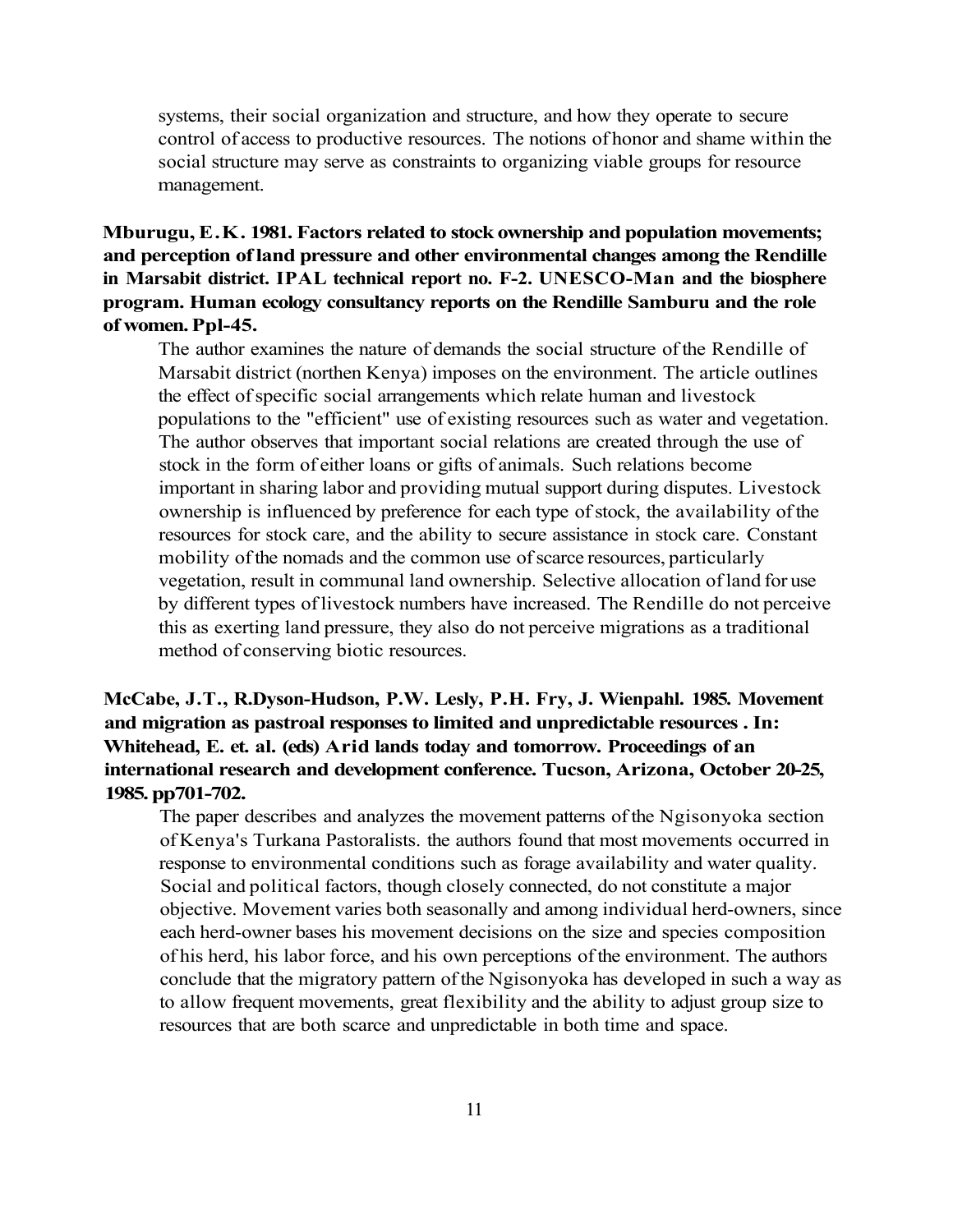#### **McCabe, J.T. 1983. Land use management among the pastoral Turkana.** *Rural Africana,* **nos. 15&16, ppl09-126.**

The author examines the pastoral production system of the Turkana and how it relates to the exploitation of natural resources and the general pattern of land use. The pattern of land use among the pastoral Ngisonyoka (a sub-section of the Turkana) involves frequent movements and exploitation of at least five habitat types based on climate, vegetation and soil. Each land owner acts as an independent decision maker adjusting his movement cycle and land management techniques in response to environmental change, social conditions, fluctuations in herd productivity, and annual and seasonal variations in numbers of both animals and humans. There is a marked variation in movement patterns and herd management techniques both within the same herding complex as well as among herd owners. For the Turkana, success and survival have depended on the ability to respond quickly to changing conditions. As a result, a system of land use has evolved in which fluidity, in terms of social organization and independent actions, is a key factor. Development schemes in such areas often attempt to impose rigidity on these indigenous systems. Pastoralists have historically ignored the regulations set down by development planners and pursued management strategies that have ensured their survival in harsh and unpredictable environments.

# **O'Brien, W.C. 1991. Participation and indigenous knowledge in development of African pastoralists. Msc. Thesis, Virginia Polytechnic Institute and State University. 166p.**

This thesis provides a critical review of the literature on pastoral development and addresses the following questions: Do participatory approaches utilizing indigenous knowledge offer a sounder alternative to "top-down"initiatives in pastoral development? While "modernization"strategies in pastoral development have often accelerated social, economic and ecological breakdown, participatory approaches have seldom been attempted. The aerial scope of this thesis is mainly restricted to the arid rangelands of Kenya, and also in Niger where selected projects are discussed. Examples are also drawn from other regions where pastoralism is practiced and are presented to illustrate pastoral systems and to support the arguments presented in this research. The author defines the terms development, participation and indigenous knowledge as they relate to African pastoralism. He presents the indigenous socio-economic survival strategies of East African pastoralists, placing them within the context of a changing world. The author provides an analysis of several pastoral development projects undertaken by major foreign donors in contract with national governments, and attributes their lack of success to an ideology among planners and/or government officials which is "fundamentally hostile to pastoralism". The author, using the example of two NGO sponsored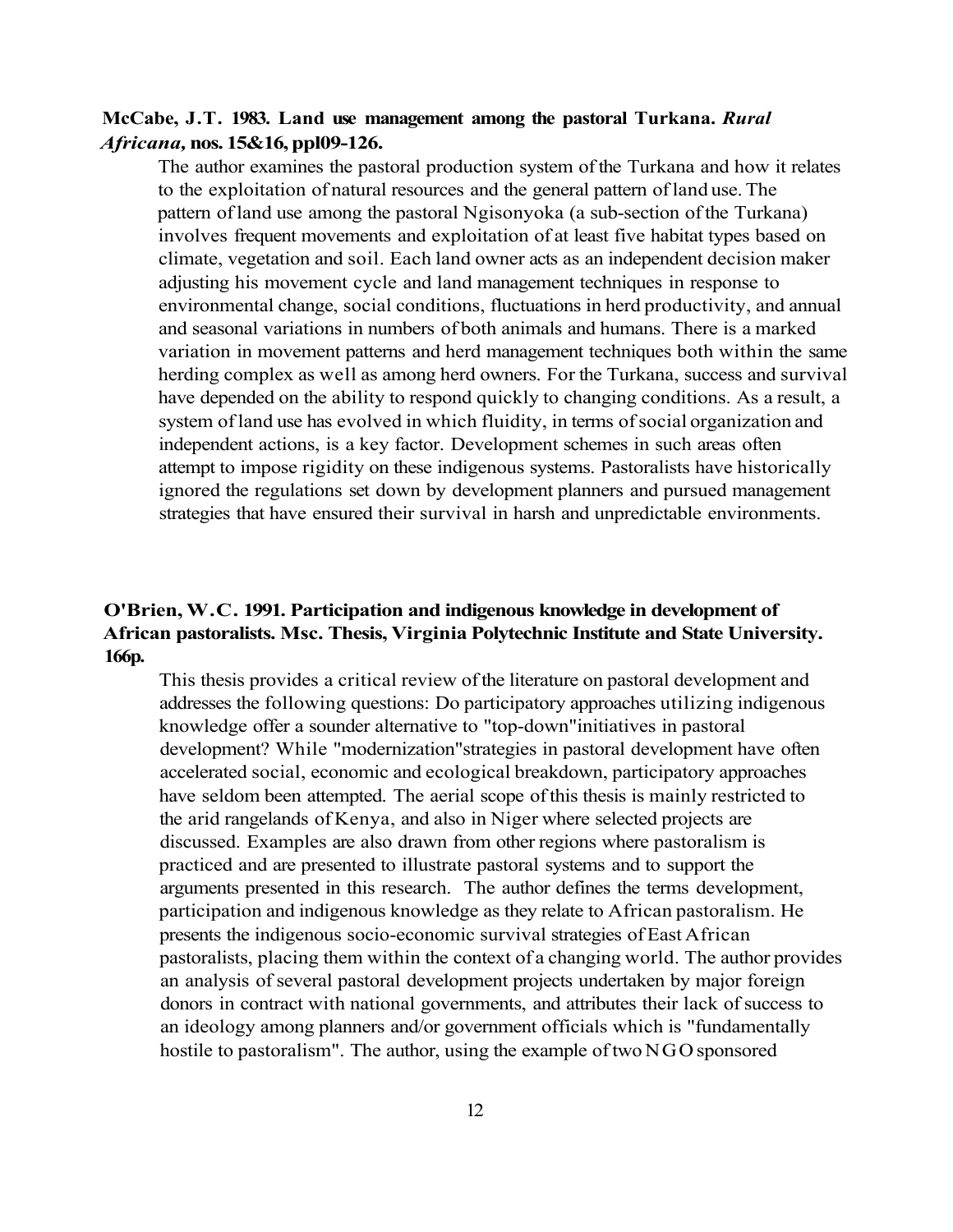projects, presents and evaluates a participatory approach to pastoral development based on indigenous knowledge. These provide evidence that participatory approaches can serve as a viable strategy in major, donor-sponsored projects. The author stresses the potential of participation and indigenous knowledge in improving the pastoral condition.

# **Oba, G and W.J. Lusigi. 1987. An overview of drought strategies and land use in African pastoral systems. Pastoral Development Network Paper 23a. Agricultural Administration Unit. Overseas development Institute. 33p.**

The authors review pastoral nomadic strategies for mitigating drought effects, including the ecological and social significance of these strategies. The authors examine conditions contributing to the gradual breakdown of nomadism, including some current drought policies in the pastoral areas. The review highlights the general problems faced by pastoral peoples. The authors suggest that the development of pastoral lands must take a form suitable to the sociological, political and ecological system to which these areas are best adapted. They also suggests that an advantage might be gained by building onto the traditional forms of land use.

### **Oba, G. 1994. The role of indigenous range management knowledge for desertification control in Northern Kenya. Research report No. 4 form EPOS (Environmental Policy and Society) Uppsala and Linkoping universities. 40p.**

This report presents a case study illustrating indigenous range management systems of the Rendille and Maa-speaking Ariaal Pastoralists of Northern Kenya. It provides a comprehensive description and analysis of the socio-ecological basis of the Pastoralists' indigenous range management, and how this may be employed to control desertification. The author discusses the historical evidence of desertification in this region of Kenya, and provides an account of Pastoralists' indigenous range management knowledge employed to adjusts to changing events.

### **Smith, A.B. 1992. Pastoralism in Africa: Origins and development ecology. Hurst and Company, U.K. 288p.**

This book is an attempt to correct misconceptions about diminishing importance of pastoralism in various parts of Africa, by showing that the ecological adaptation of pastoralism has considerable time-depth in Africa. The book looks at the ethnological details of present and past pastoral survival and adaptation on the assumption that the environmental constraints of the present would equally have placed restrictions on pre-historical pastoral groups. It draws together ideas concerning how and when pastoralism began in Africa. In order to make sense of the past, a close look at the present pastoralism ecology is necessary. The author selectively chooses aspects of various herding societies in Africa to illustrate the cultural variability, complexity as well as the relationship with the wider ecology,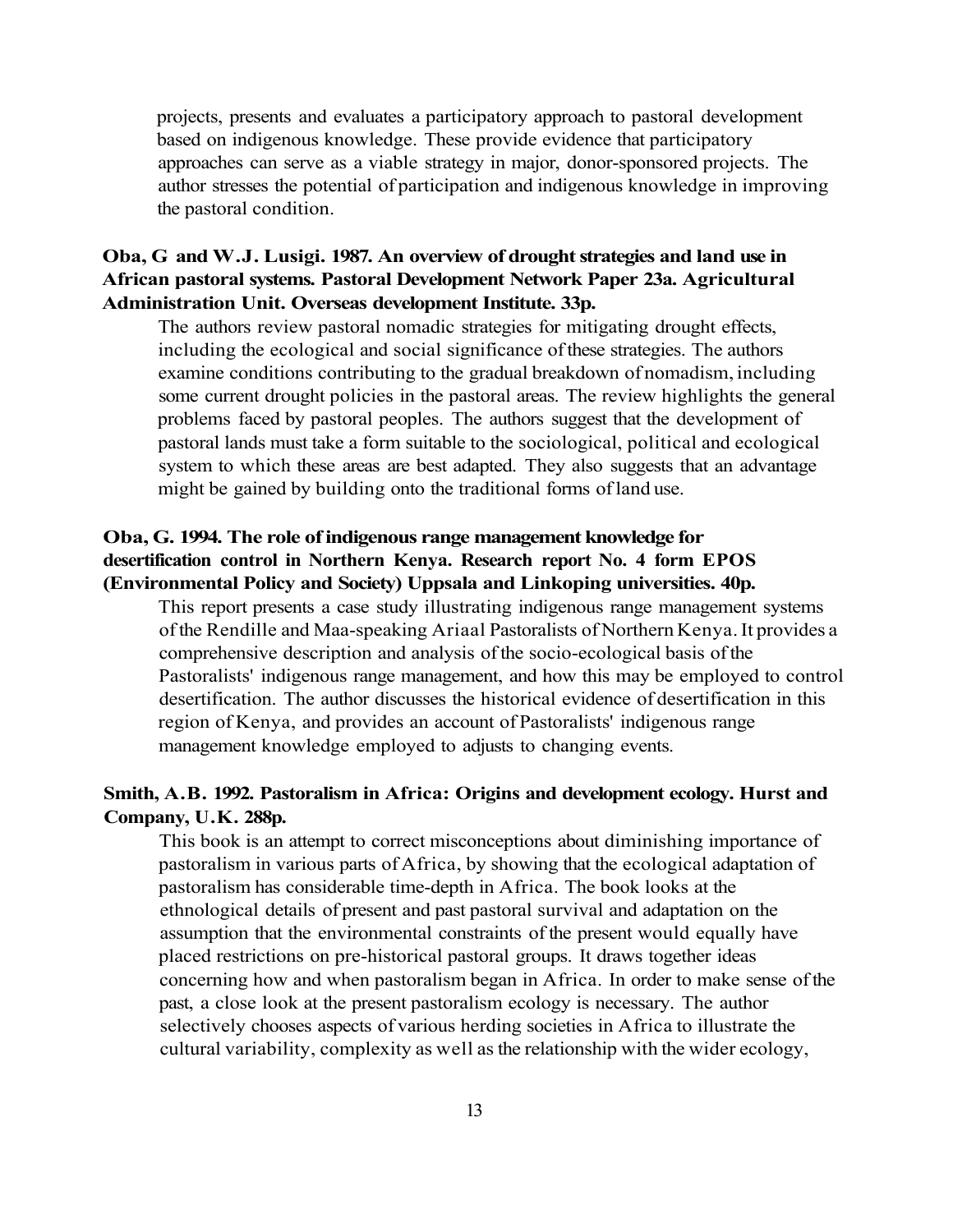both social and physical. Aim is to broaden our understanding of the specific pressures on the herding way of life, and allows us to create models of the dynamics of changes affecting pastoralists. From these models we can produce hypotheses and a potential methodology for the study of pre-historic pastoralism in Africa, and, looking to the future, a statement on the prognosis for the survival of pastoralism can be made.

#### **Western, D. 1982. The environment and ecology of pastoralists in arid savannas.**  *Development and Change,* **vol. 13, ppl83-211.**

The paper examines the dynamic interactions of pastoralists and their environments, focusing on the East African pastoral Masai group. The author delineates and discusses three inter-related components namely: the abiotic, biotic and the population, in order to highlight the significance of the environment to a pastoral society, and to highlight the efficiencies and limitations of pastoralist strategies in exploiting natural resources. The extreme demands of the environment on pastoralists have led to exploitation techniques that have been successful through time and have resulted in comparatively high human density on marginal lands. Recent changes result from their adopting technologies that initially increase their efficiency of exploitation, but which will eventually result in imbalances that exacerbate their potential for land degradation. The author emphasizes that a broader view of pastoralism in extreme environments is required, one in which the ecological, economic and social aspects are examined under a variety of situations, and in which the short and long term problems are evaluated. The author concludes that technology has contributed much to the problems facing pastoralists in the savannahs, not because it is inherently disruptive, but because it has been poorly applied and not balanced against prevailing social and ecological situations.

#### **SOIL AND WATER CONSERVATION**

# **Acres, B.D. 1984. Local farmers' experience of soils combined with reconnaissance soil survey for land use planning-an example from Tanzania.** *Soil survey and land evaluation,* **vol.4 no.3.pp77-86.**

By relating information gathered from local farmers to that gained from a reconnaissance soil survey in the Tabora region of Tanzania, the author illustrates the African farmer's knowledge of the soils he uses and a means of recognizing and distinguishing them. Farmers recognized eight groups of soils, the distribution of these soils, and the crop suitability and constraints to agricultural production/land use imposed by each type of soil. Traditionally, farmers had access to land on each of the different soils to enable them to cultivate a range of crops and spread the risk of crop failure. The author shows that the results of a systematic soil survey can be related to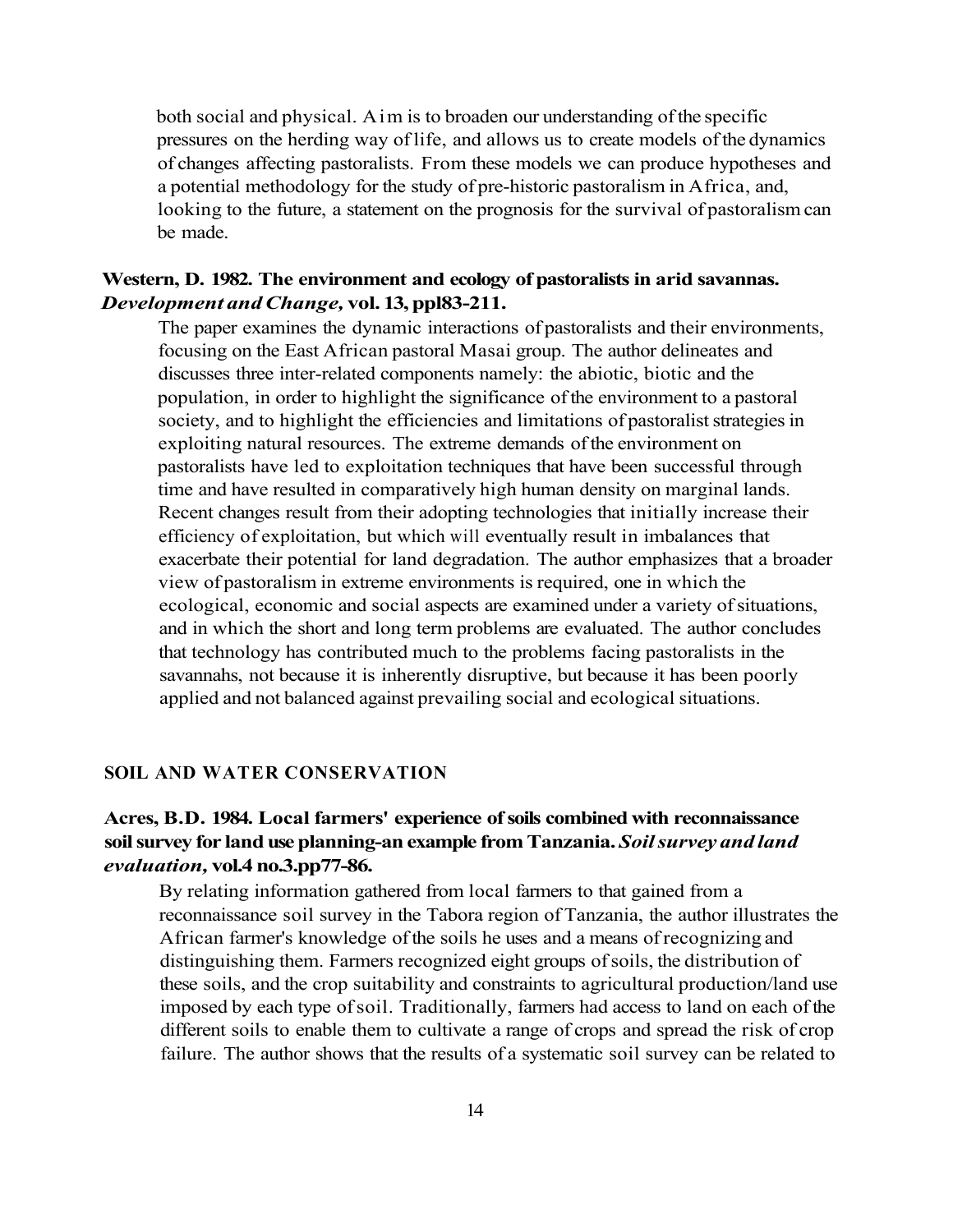the soil nomenclature used by local farmers and their assessment of suitability for cultivation. A common soils nomenclature can promote understanding and communication between farmers, extension workers, planners and even administrators.

# **Adams, W.M. 1997. Capture and** *desengagement:* **Indigenous irrigation and development in sub-Saharan Africa. In: Adams, W.M and L.J. Slikkerveer (eds)**  *Indigenous knowledge and change in African agriculture.* **Studies in technology and social change No. 26. Center for Indigenous Knowledge for Agriculture and Rural development. Iowa State University, Ames, Iowa. Ppl33-164.**

The author describes the nature of indigenous irrigation in Africa, looking in particular at the hill furrow irrigation of Kenya and Tanzania. It describes attempts to 'capture' the irrigation by incorporating it into the market economy and changing its technical basis, and explores the implications of such changes in the ways in which the formal sector itself is organized due to first the impacts of structural adjustment and 'desengagement'. The author investigates how the process of 'development' affects indigenous irrigation, and how we should understand, study and create knowledge about indigenous irrigation.

# **Alemayehu, M. 1996. Traditional ditches in northern Shewa, the Ethiopian highlands. In: Reij et al. (Eds.)** *Sustaining the soil: Indigenous soil and water conservation in Africa.* **Earthscan publications. ppl63-169.**

The author examines the factors which influence farmers' use and assessment of traditional ditches. He finds that traditional ditch construction for soil and water conservation is widely practiced by farmers cultivating crops on the steep slopes of the Ethiopian highlands. Farmers perceived this practice to be an effective way of controlling soil erosion and water logging, and continue to build ditches regardless of whether other forms of soil and water conservation are introduced.

# **Asrat, K., K. Idris and M. Semegu. 1996.The 'flexibility' of indigenous soil and water conservation techniques: A case study of the Harerge highlands, Ethiopia.In: Reij et al. (Eds.)** *Sustaining the soil: Indigenous soil and water conservation in Africa.*  **Earthscan publications. ppl56-162.**

The authors describe traditional soil and water conservation techniques used by farmers in the Harerge highlands of Ethiopia, and explain how these techniques are uniquely adapted to the different crops, labor demand patterns and physical conditions found in the agro-ecological/altitudinal zones of the highlands. These soil and water conservation structures are constructed in response to local needs and circumstances. Introduced structures fail to do this. The authors thus argue that by failing to address the diversity of local needs and circumstances, project interventions can undermine the flexibility of traditional approaches to soil and water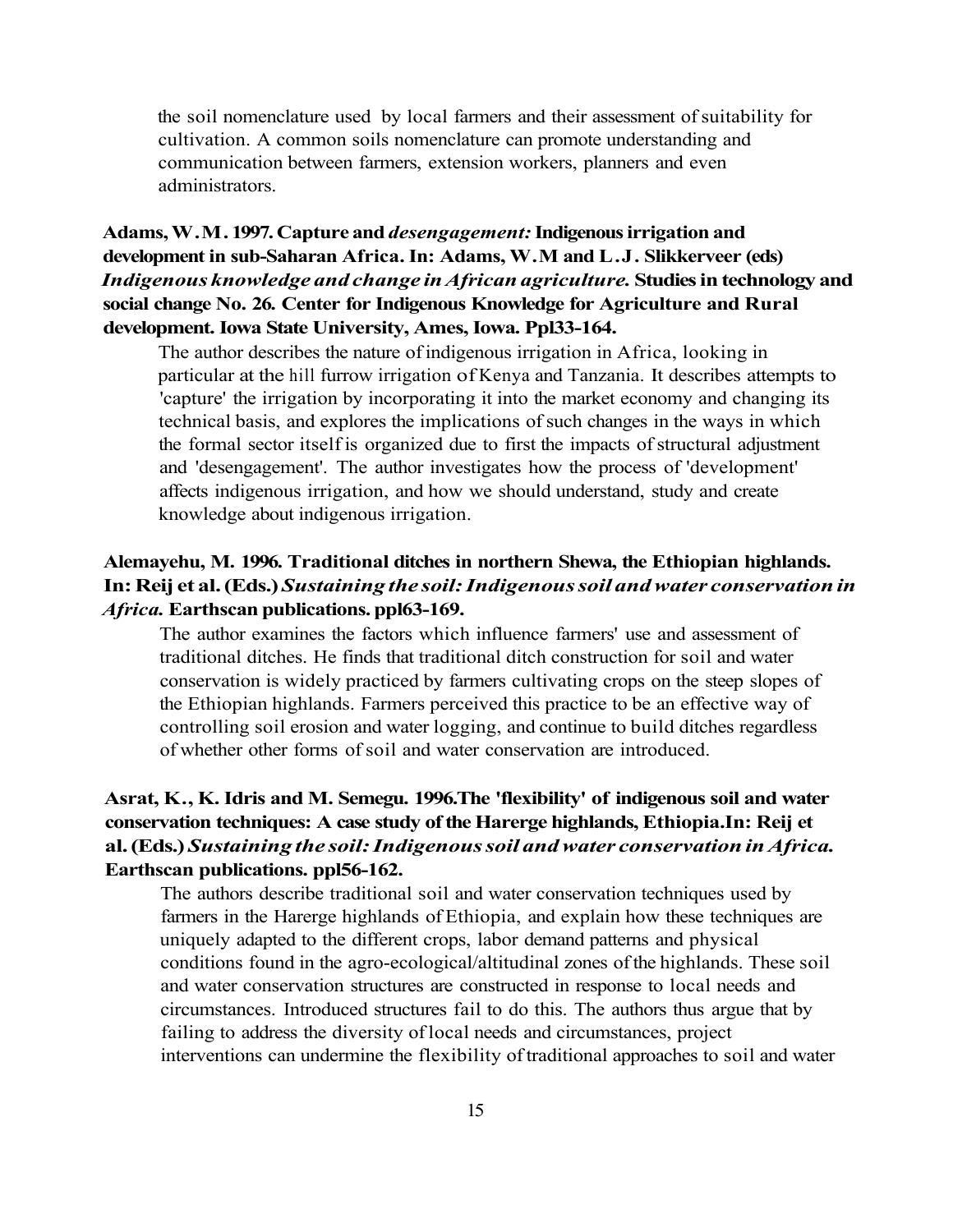conservation.

# **Barrow, E.G.C. 1989. The value of traditional knowledge in present-day soil conservation practice: The example of West Pokot and Turkana. In: Thomas, D.B. et. al. (eds) Soil and water conservation in Kenya: Proceedings of the 3rd National Workshop Kabete, Nairobi, 16-19 Sepetmber,1986. pp471-485.**

The paper highlights traditional values that Pokot and Turkana people of Kenya have which could be of intrinsic value to soil and water conservation if used sensibly in the dry areas. It further attempts to identify methods of incorporating such traditional values in soil and water conservation practice for arid and semi-arid lands. The author cites the sustained management of woody species, grazing management, the cultural value and attachment placed on trees as of integral importance in sustained rangeland management, and by inference, soil and water conservation. The broader traditional range management policies help conserve the arid lands, while the attitudes to woody species (trees in particular), ensure that very few or no trees are actually cut. This acts as a conservation control along rivers and water courses where the majority of the good trees are found. The author observes that these well-developed traditional land management systems are in danger of breaking down, largely due to outside interference, without trying to adopt the system to new changes.

#### **Barrow, E. 1988. Trees and pastoralists: The case of the Pokot and Turkana. Social Forestry Network. Overseas Development Institute. 24p.**

The article highlights some of the traditional values that the Pokot and Turkana have which could be of intrinsic value to soil and water conservation, if used sensibly in dry areas. It further identifies methods of incorporating such traditional values into soil and water conservation practice for arid and semi-arid lands. The author outlines specific range management and land use strategies, as well as woody species utilization and management among the Pokot and Turkana. The author emphasizes the role of extension in relation to woodland management in these areas, and perceives it as a link between differing degrees of traditional knowledge in the use of trees and woodland management, and tree planting, which in many cases is an alien concept to the people. The author notes the importance of using traditional knowledge and traditional management systems as a base for pastoral development projects.

# **Critchley, W.R.J., C. Reij and T.T. Willcocks. 1994. Indigenous soil and water conservation: A review of the state of knowledge and prospects for building on traditions.** *Land degradation and rehabilitation,* **vol. 5, pp293-314.**

This review explores two hypotheses: first, that much can be learned from previously ignored indigenous soils and water conservation practices; and secondly, that indigenous soil and water conservation can often act as a suitable starting point for the development of technologies and programs. The authors provide examples of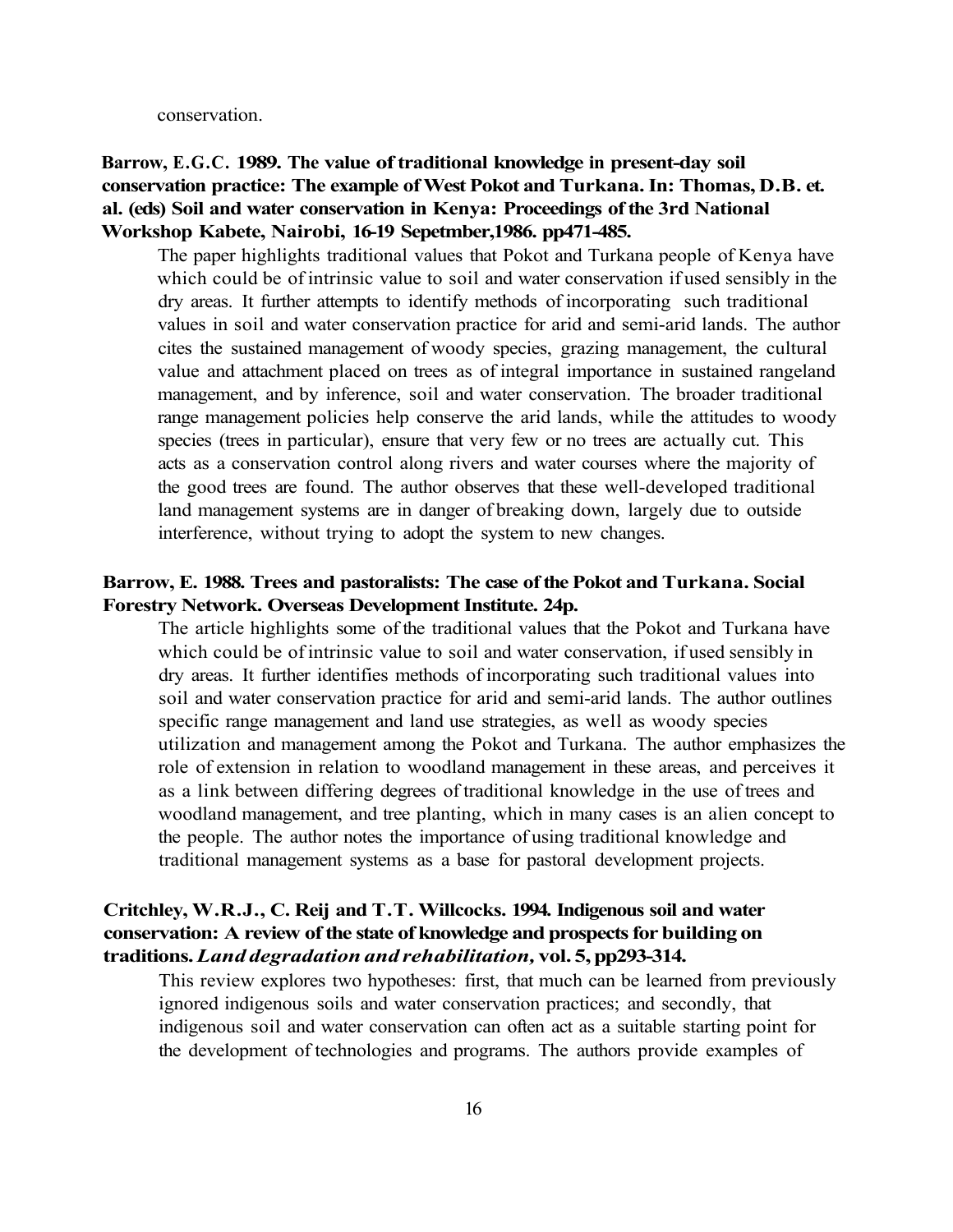indigenous soils and water conservation techniques from various countries worldwide, with a specific emphasis on sub-Saharan countries. The authors indicate that indigenous soil and water conservation evolves and thrives under a suite of specific circumstances. These include where moisture limits the production of crops and fruits; where there is cultivation of hillsides; and where there is population pressure. The authors also examine circumstances under which indigenous soil and water conservation is abandoned. They find that exodus of labor from where terracing requires a high level of maintenance, and an associated breakdown of social organization for maintenance, is one important cause. Others include: decreasing rainfall; shift of technology from the hoe toward oxen or tractor ploughing and where projects have ignored the existing traditions and superimposed new structures over the old. Based on their review, the authors conclude that although there is a widespread tradition of soil and water conservation which has been consistently overlooked, the little that is known confirms there are useful lessons to be drawn from indigenous soil and water conservation. They also conclude that although there is only limited evidence of projects which have used indigenous soil and water conservation as a starting point and performed positively as a result, there are indicators that this approach holds promise. Building on traditions may constitute a best-bet strategy against the backdrop of frequent failure in resource conservation programs.

### **Critchley, W. 1989. Building on a tradition of rainwater harvesting.** *Appropriate technology* **vol.16, no. 2, pplO-12.**

The author briefly describes some traditional rain water harvesting techniques in sub-Saharan Africa. These include the *caag* system of Somalia, the *terus* of Sudan and the stone bunds in Burkina Faso. The author states that these systems enable pastoralists to make the most of irregular rainfall, and argues that these methods can sustain a delicate balance between cropping and pastoralism which is both environmentally and socially appropriate. The author cites eight guiding principles for projects and development planners about to embark on rainwater harvesting systems. These include building on traditional technique, establishing needs and encouraging participation, and avoiding systems which the people cannot replicate or maintain themselves.

# **El Sammani, M.O. and S.M.A. Dabloub. 1996. Making the most of local knowledge: Water harvesting in the red sea hills of northern Sudan. In: Reij et al. (Eds.)**  *Sustaining the soil: Indigenous soil and water conservation in Africa.* **Earthscan publications. Pp28-34.**

This account looks at the continuing importance of indigenous techniques of water harvesting in the red sea hills of Sudan. Water harvesting and conservation methods have been practiced for centuries in this region, a region which would otherwise be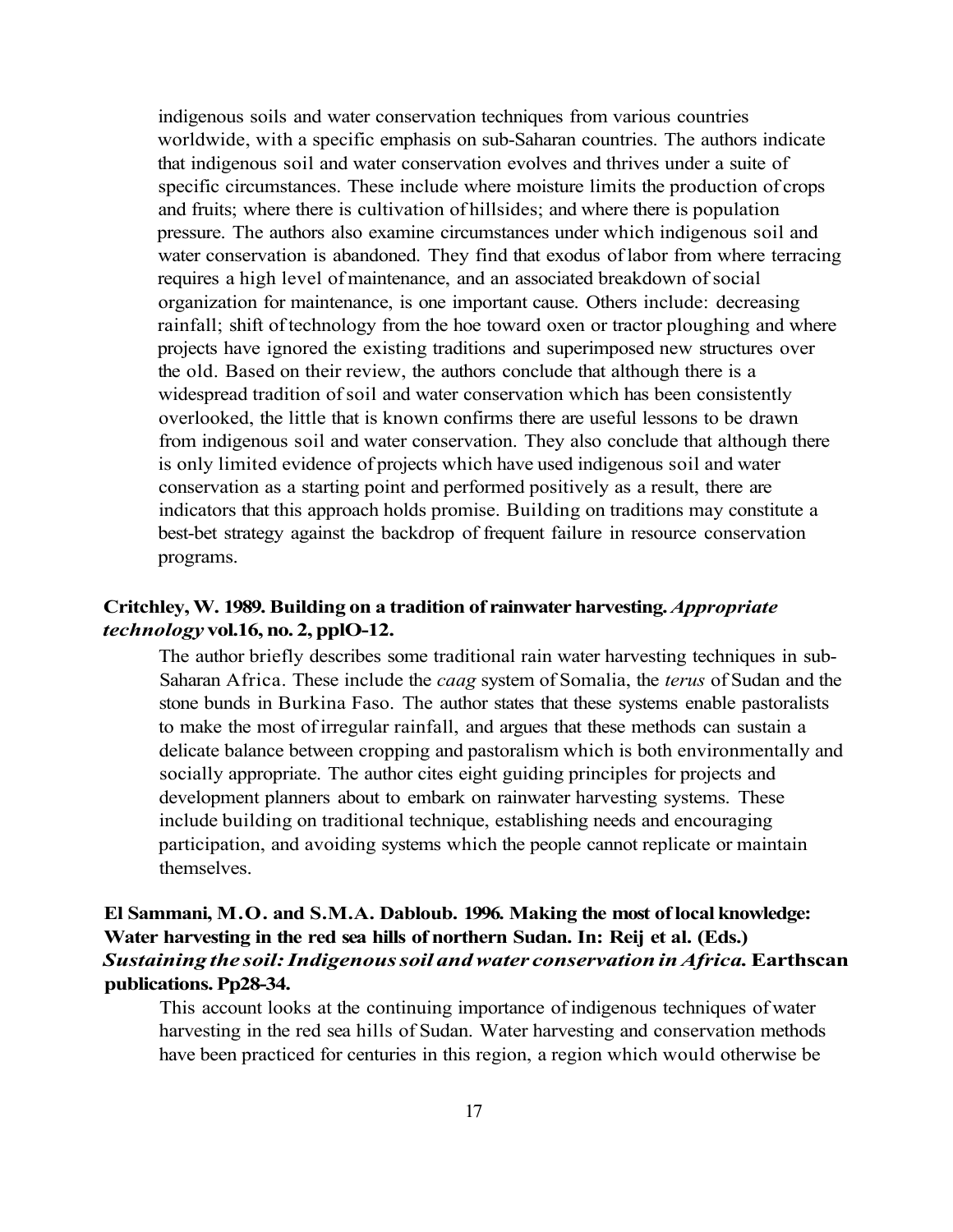unable to support human habitation. The authors describe the local technologies for harvesting water, the labor requirements for implementing technology, and the social organization of these efforts. The author observes that indigenous methods of water conservation are crucial to farming in the arid environments of the red sea hills, and provide the most feasible way of irrigating crops using simple technology and locally available materials.

### **International Fund for Agricultural development (IFAD), 1992. Soil and water conservation in sub-Saharan Africa: Towards sustainable production by the rural poor. IF AD, 1992.109p.**

This paper attempts to treat soil and water conservation in the whole of sub-Saharan Africa. The scope of the paper is limited to soil and water conservation on the rainfed agricultural land of small scale farmers. In its discussion of responses to land degradation, the paper describes indigenous systems of cultivation as well as indigenous responses to land degradation, in particular indigenous soil and water conservation techniques, for a cross section of countries throughout sub-Saharan Africa. The paper broadly analyzes the causes for the breakdown of traditional systems and highlights the potential of indigenous conservation systems. It outlines reasons for the failure of many soil and water conservation projects, and suggests that indigenous conservation techniques be used as a starting point for new program, within a more participatory framework.

# **Kruger, H., B. Fantaw, Y.G. Michael and K. Kajela. 1996. Creating an inventory of indigenous soil and water conservation measures in Ethiopia. In: Reij et al. (Eds.)**  *Sustaining the soil: Indigenous soil and water conservation in Africa.* **Earthscan publications. ppl70-180.**

The inventory of indigenous soil measures described in this chapter provides detailed information about the diverse and ingenious ways in which framers have evolved to try and manage their land. The inventory demonstrates not only the strengths of these practices and the options for improvement, but also where major weaknesses exist. \the research suggests that there is wider scope for integrating aspects of indigenous soil and water conservation approaches and vice versa to improve their acceptance and appropriateness.

# **Lema, A.J. 1996. Cultivating the valleys: Vinyungu farming in Tanzania. In: Reij et al. (Eds.)** *Sustaining the soil: Indigenous soil and water conservation in Africa.* **Earthscan publications.Pp 139-144.**

This chapter focuses on an indigenous soil and water conservation technique in south western Tanzania known as Vinyungu valley bottom cultivation. The author contrasts it with upland dry and wet season cultivation, but also notes the low attention this technique receives in agricultural production.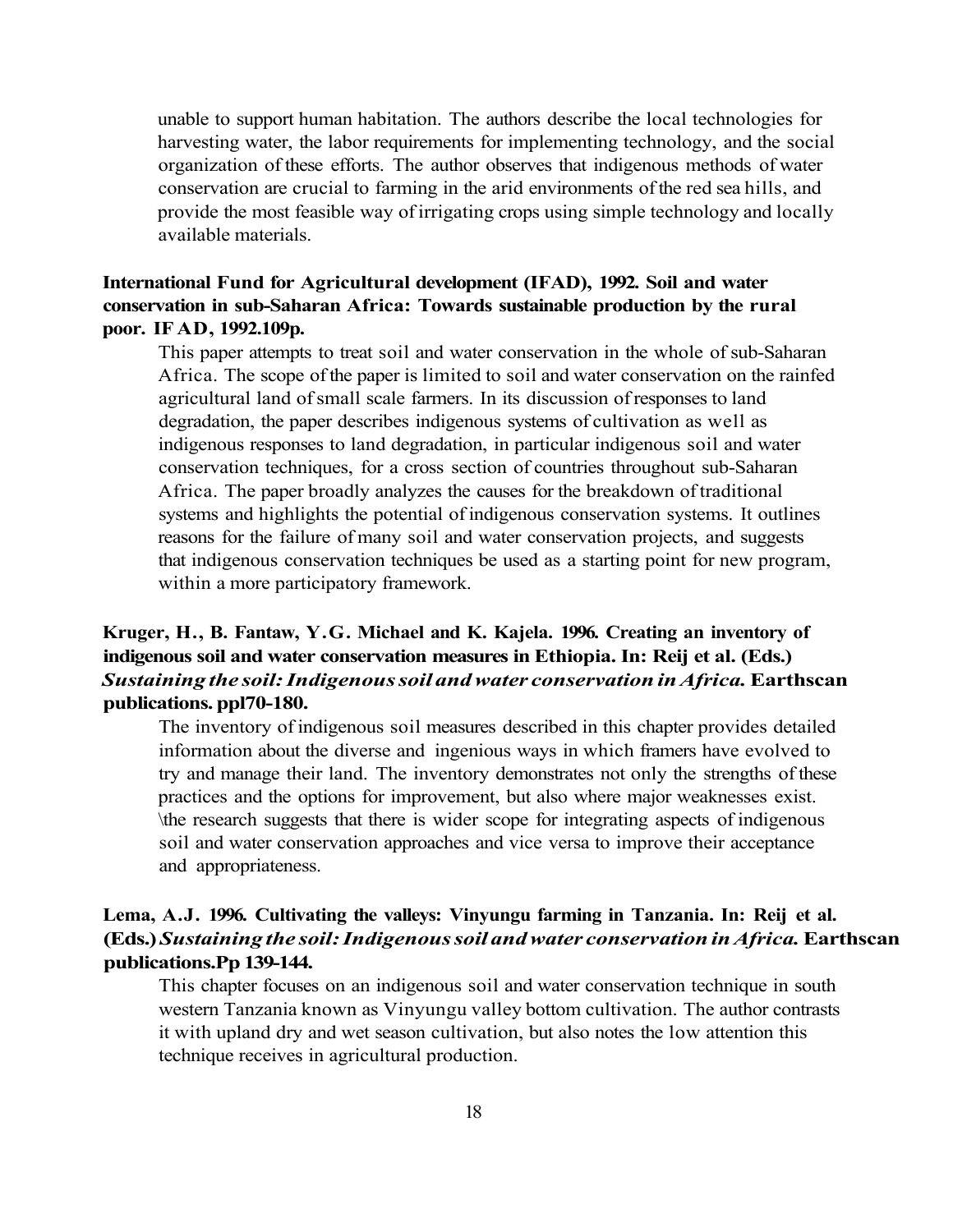### **Mascarenhas, O. and P.G. Veit. 1994. Indigenous knowledge in resource management: Irrigation in Msanzi, Tanzania. From the ground up case study series, No. 6. World Resources Institute and Africa Center for Technology Studies. 58p.**

This account examines an indigenous irrigation and water-drainage system in Msanzi village in South West Tanzania. This system has increased agricultural production, through both expansion and intensification, and improved the well-being of the local citizenry. The study analyses the critical factors that led to effective water management practices in Msanzi and to identify those policy and program options that could encourage other rural communities to make similar developmental advances.

# **Mbegu, A.C. 1996. Making the most of compost: A look at the** *Wafipa* **mounds in Tanzania. In: Reij et al. (Eds.)** *Sustaining the soil: Indigenous soil and water conservation in Africa.* **Earthscan publications. Ppl34-138.**

This article outlines farmer's perception of the *'wafipa'* mound cultivation system of the Ufipa plateau of south west Tanzania. It also determines the extent of *Wafipa*  mound cultivation. This technique evolved from a practical understanding of the poor fertility on soils of the Ufipa plateau, and involves the use of compost mounds, which not only improve soil fertility, but also (due to their arrangement in rows on slopes) provide an important barrier to water run-off.

# **Mohammed, Y.A. 1996. Drought and the need to change. In: Reij et al. (Eds.)**  *Sustaining the soil: Indigenous soil and water conservation in Africa.* **Earthscan publications. Pp35-43.**

The author describes the indigenous technique of harvesting water run-off in Central Darfur, El Fasher Province in Sudan. He compares the indigenous *trus (tera*  singular)system with modern, introduced water spreading techniques, and cites advantages of *trus* as its lower cost and less sophistication. The author cites that *trus*  technology has survived because it is rooted in the local culture, and more importantly, because it enables farmers to grow millet in sandy soils and sorghum in clay soils. The complementarity of clay and sandy soils maximizes the potential of this ecological setting and provides more secure food production in the region.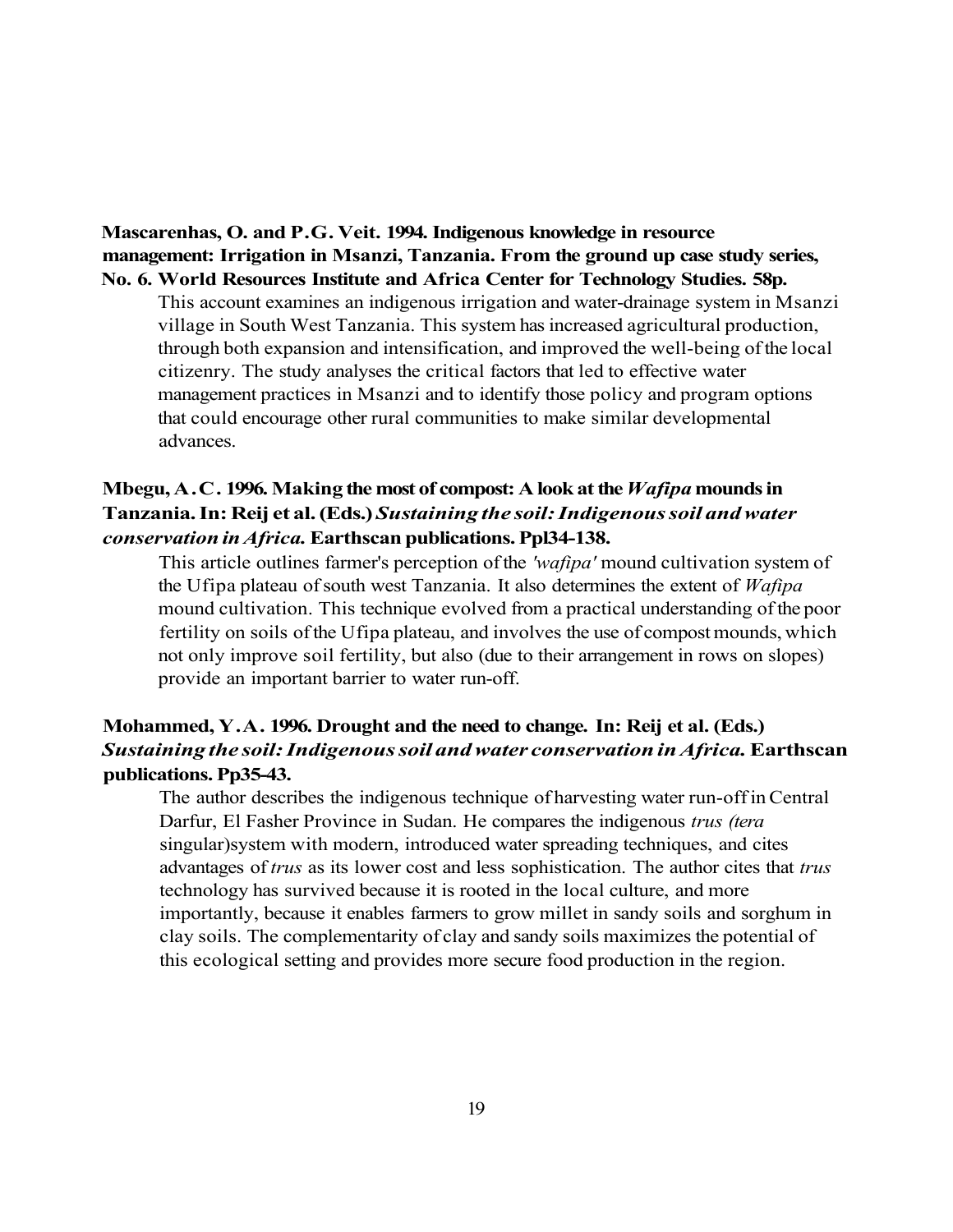**Mohammed, Y.A. 1994. Traditional water harvesting techniques and their contribution to food security: Case study of Wadaa village, Northern Darfur, Sudan. In: Ahmed, M.M. (ed.)** *Indigenous knowledge for sustainable development in the Sudan.*  **Institute of African and Asian Studies. University of Khartoum, Sudan. Sudan library series 20. University Press, Khartoum, Sudan. Ppl78-214.** 

The paper highlights the contribution of indigenous knowledge and the relevance of traditional practices in the solution of environmental and food security problems in drought-stricken areas of the Sudan. The study assesses opportunities for development of indigenous water harvesting techniques.

#### **Ostberg, W. 1995. Land is coming up: The Burunge of Central Tanzania and their environments. Stockholm studies in social anthropology. 258p.**

This study examines how the Burunge of Tanzania relate to their land resource. Local forms of land husbandry is studied in a wide framework, including both social stratification and ethnic relations. The author presents examples of indigenous soil conservation techniques, and discusses the confrontation between local understanding of good husbandry as against soil conservation introduced by a development project. It further examines how the Burunge perceived the processes of soil formation and erosion, and presents a Burunge theory of soils. The author also considers forestry as an energizing component of Burunge subsistence.

# **Ravnborg, H.M. 1990. Peasant's production system and their knowledge of soil fertility and its maintenance: The case of Iringa disrict, Tanzania. Center for Development Research, Working paper 90.1. Denmark.**

The study was conducted to identify peasants' concept of environmental sustainability in relation to their agricultural production. The author places emphasis on the utilization and maintenance (or improvement) of soil resources, particularly the chemical and physical properties of the soil. The author describes farmers' different techniques of soil preservation, and notes that the farmers have clear ideas on the notion of unsustainability, as opposed to sustainability. In areas of low soil fertility and pronounced land scarcity fallow rotation is difficult, and many farmers regard their present cultivation practices as unsustainable. Since means of improving soil fertility such as manure were hard to get hold of, these farmers saw no other solution than continuing their present practices. The author argues that having a notion of sustainability involves a judgement of longer term consequences of the present family practices. For farmers whose knowledge is primarily based on direct observations, such judgements are difficult to make unless changes can actually be observed.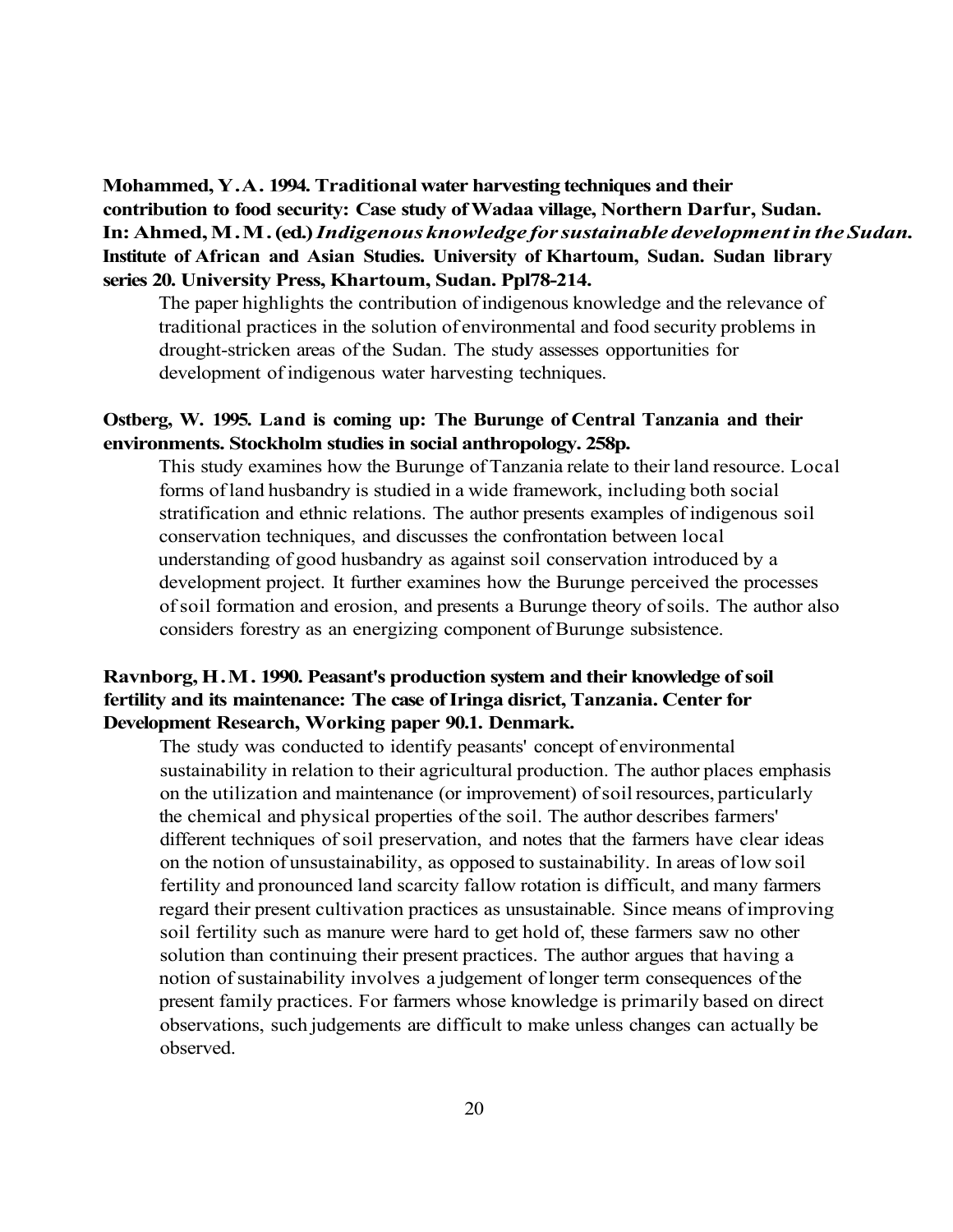#### **Reij, C. 1991. Indigenous soil and water conservation in Africa. Gatekeeper Series no. 27. International Institute for Environment and Development. 35p.**

The paper addresses the current knowledge of indigenous soil and water conservation in Africa in order to identify research needs and policy requirements in the field of African indigenous soil and water conservation. The author demonstrates that despite a growing awareness of the importance of indigenous knowledge in soil and water conservation, African soil and water conservation continues to be neglected. The author analyzes cases where indigenous techniques have been maintained or abandoned, as well as the effects of project interventions on the survival or abandonment of indigenous soil and water conservation techniques. A detailed annex presents examples of indigenous soil and water conservation techniques from Somalia, Sudan, Cameroon, Morocco and Tunisia.

# **Scoones, I., C. Reij and C. Toulmin. 1996. Sustaining the soil: Indigenous soil and water conservation in Africa. In: Reij et al. (Eds.)** *Sustaining the soil: Indigenous soil and water conservation in Africa.* **Earthscan publications. Ppl-27.**

This overview chapter analyzes the failure of soil and water conservation measures in Africa from the early colonial era to the present, with the aim of determining the reason and investigating alternative approaches which build on local traditions in soil and water management. The authors identify the key characteristics of locally managed soil and water conservation systems, they examine the conditions necessary for the successful adoption and expansion and suggest ways in which development approaches can be organized to be more effective in promoting the process of local level soil and water conservation technology development. The authors suggest a dynamic interpretation of "indigenous", which results to a wide-ranging perspective on technology. They argue that the distinction between indigenous and introduced technology is in many cases artificial, since many so-called indigenous technologies have been introduced and virtually all introduced technologies have been indigenized through local adaptation. They further argue that externally derived technology is not necessarily inappropriate, but rather, the manner in which the technology is introduced will fundamentally determine its compatibility with indigenous soil and water conservation practices.

# **Soper, R. 1983. A survey of the irrigation systems of the Marakwet. In: Kipkorir, B. et al (eds) Kerio valley: Past, present and future. Proceedings of a seminar held in Nairobi at the Institute of African Studies, University of Nairobi, May 21-22, 1981.pp75-95.**

The author describes the traditional irrigation furrows constructed by the Marakwets, its technology, and provides estimates of the water capacity and the area served. The author observes that the pattern, size and alignment of furrows are logically consistent with physical factors. However, under some exceptional circumstances,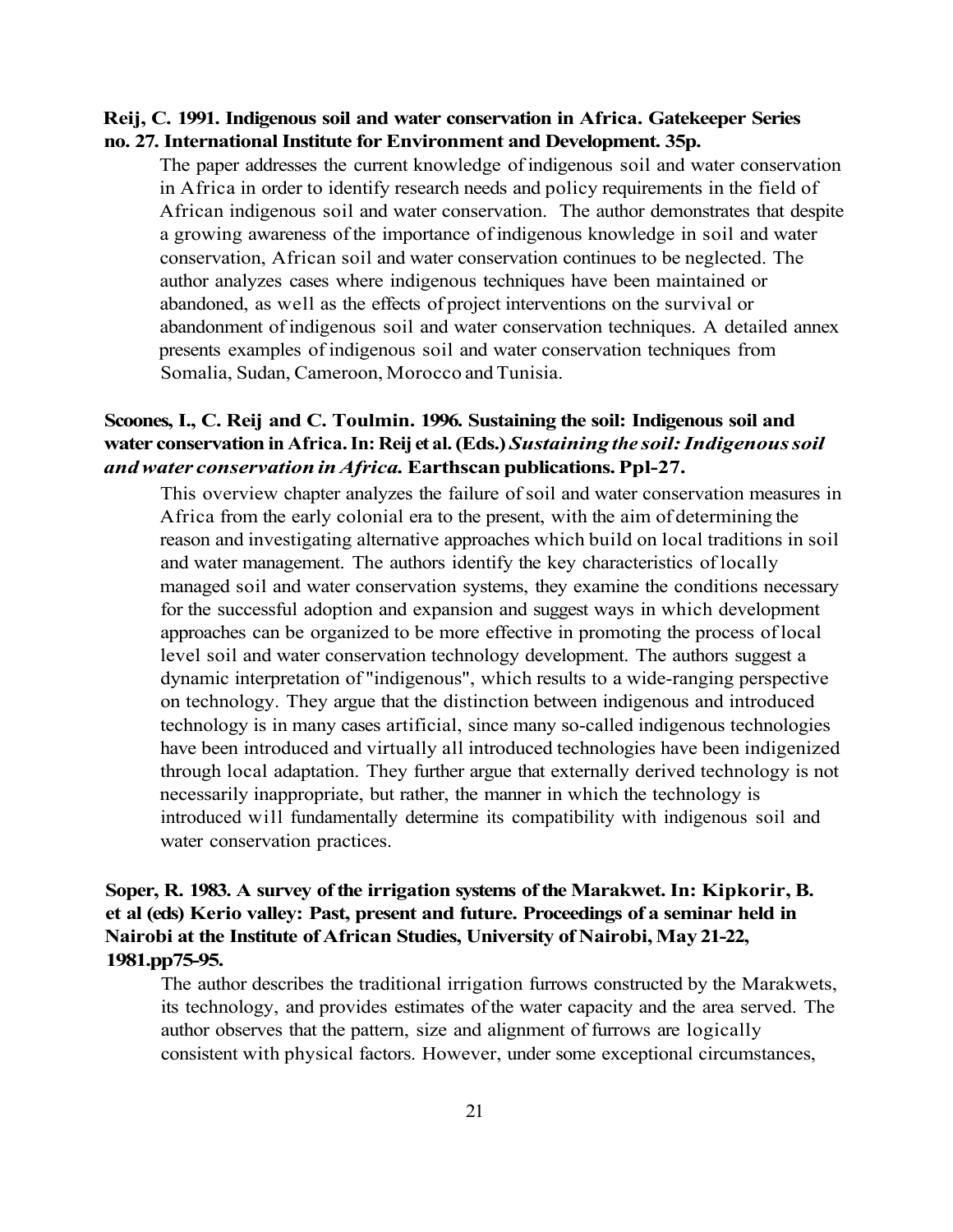the design of the furrow system may be determined by cultural factors, so that a clan may make its own furrow arrangement as a way of establishing its rights. The author describes the allocation of water and observes that the allocation system is intimately bound up with social organization and the history of the Marakwet communities.

# **Ssennyonga, J.W. 1983. The Marakwet irrigation system as a model of a systemsapproach to water management. In: Kipkorir, B. et al (eds) Kerio valley: Past, present and future. Proceedings of a seminar held in Nairobi at the Institute of African Studies, University of Nairobi, May 21-22,1981.pp96-lll.**

The paper presents the institutional background of the traditional furrow irrigation system of the ethnic Marakwet of Kenya. The author outlines its basic organizational and managerial factors. Furrows were constructed and owned by clans or lineages. This system is modified by the physical distance of a group's residential and agricultural lands, and the labor demands in relation to construction. These circumstances led to several clans/lineages sharing the construction and ownership of furrows. Access rights are allocated according to convenient water source regardless of ownership. The author discusses furrow maintenance systems, labor mobilization, conflict management, and change management. The author summarizes this system as a model run by local communities on non-bureaucratic principles, with a simple design and an economy of access rules. The system offers multiple benefits to the user in that there are vested and overlapping interests in several furrows, for example, domestic, livestock and irrigation needs are served by different water furrows. In addition there are benefits accruing from inter-clan arrangements e.g. access to land, special treat at feasts. Al l these overlapping interests generate a level of commitment hard to find in large scale and bureaucratically organized systems. The author emphasizes three replicable features of the Marakwet irrigation system as: its institutional integration within the social system; its non-bureaucratic management; and its maintenance by the community.

# **Temu, A.E.M., and S.Bisanda. 1996. Pit cultivation in the Matengo highlands of Tanzania.In: Reij et al. (Eds.)** *Sustaining the soil: Indigenous soil and water conservation in Africa.* **Earthscan publications. pp 145-150.**

This chapter describes a pitting technique of cultivation known locally as *'nguro'* or *'ingolu'* which was developed by the Matengo ethnic group living in Msinga district in the southern highlands of Tanzania. The technique, developed by the Matengo to control soil erosion on steep highlands and to improve soil fertility, is probably over two hundred years old, and is still in use today. It serves as a good example of a successful indigenous technique which controls erosion on steep hillsides.

#### **van Dijk, J.A. 1993. Opportunities for expanding water harvesting in sub-Saharan Africa: The case of the** *Teras* **of Kassala. Gatekeeper series n. 40. Sustainable**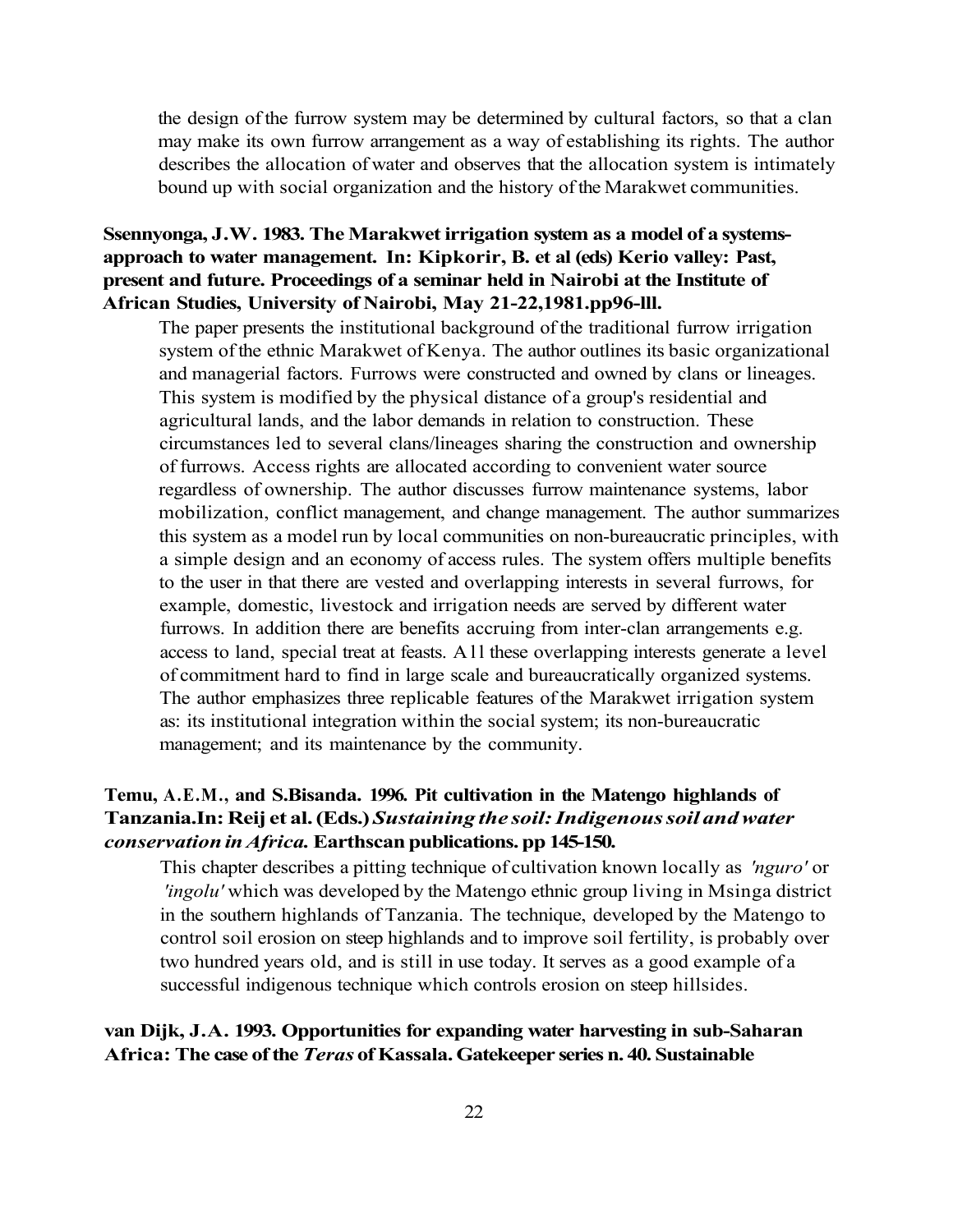#### **agriculture programme, International Institute for Environmental and Development. 19p.**

The author describes the *Teras* technique, an indigenous water harvesting technique practised by peasant farmers in the Kassala border area of east Sudan. The *Teras*  system has the dual objective of capturing small run-off volumes generated by light early rains, as well as to reduce flow velocities to less erosive magnitudes during heavy rains. Both are aimed at maximizing the lands agricultural productivity. The author shows that the structure and function of *Teras* vary with physical characteristics such as slope configuration. Although the technique is labor intensive, and provides relatively low grain yields, the *terus* are critically important strategies for spreading and managing risk. The author concludes that its small scale, private management and adaptive capacity make it a technology replicable in other areas of the Sudan and sub-Saharan Africa, and urges rural development programmes to tap the rich source of indigenous knowledge more than is presently the case.

# **Van Dijk, J.A. 1995. Taking the waters: soil and water conservation among the settling Beja nomads in Eastern Sudan. African studies center, Leiden. Research series 4/1995.**

The study focuses on the effects of government soil and water conservation interventions and the importance of indigenous soil and water conservation in household livelihoods in four selected villages in the Border area of Sudan from the 1980s onwards. A historical evidence of early crop production is provided, covering the period which starts at the end of the  $19<sup>th</sup>$  century, and reporting on emerging indigenous and introduced soil and water conservation techniques. The effects of government soil and water conservation in the Border area are assessed in terms of common project evaluation measures of effectiveness, efficiency, impact, and project sustainability. The importance of indigenous soil and water conservation in household livelihoods is assessed in terms of income, coverage of cultivated lands, the allocation of labor time, and the perception of land users.

#### **FARMING SYSTEMS**

# **Al-Batal, S.M.A. 1994. Agricultural systems, practices, and traditions in northern Sudan: A case study of the Nubian region. In: Ahmed, M.M. (ed)** *Indigenous farming systems, knowledge and practices in the Sudan.* **Institute f African and Asian Studies, university of Khartoum, Sudan. Sudan library series 21. pp41-93.**

The paper provides a comprehensive description of farming systems, practices and traditions adapted by the Nubians of northern Sudan, focusing extensively on the soil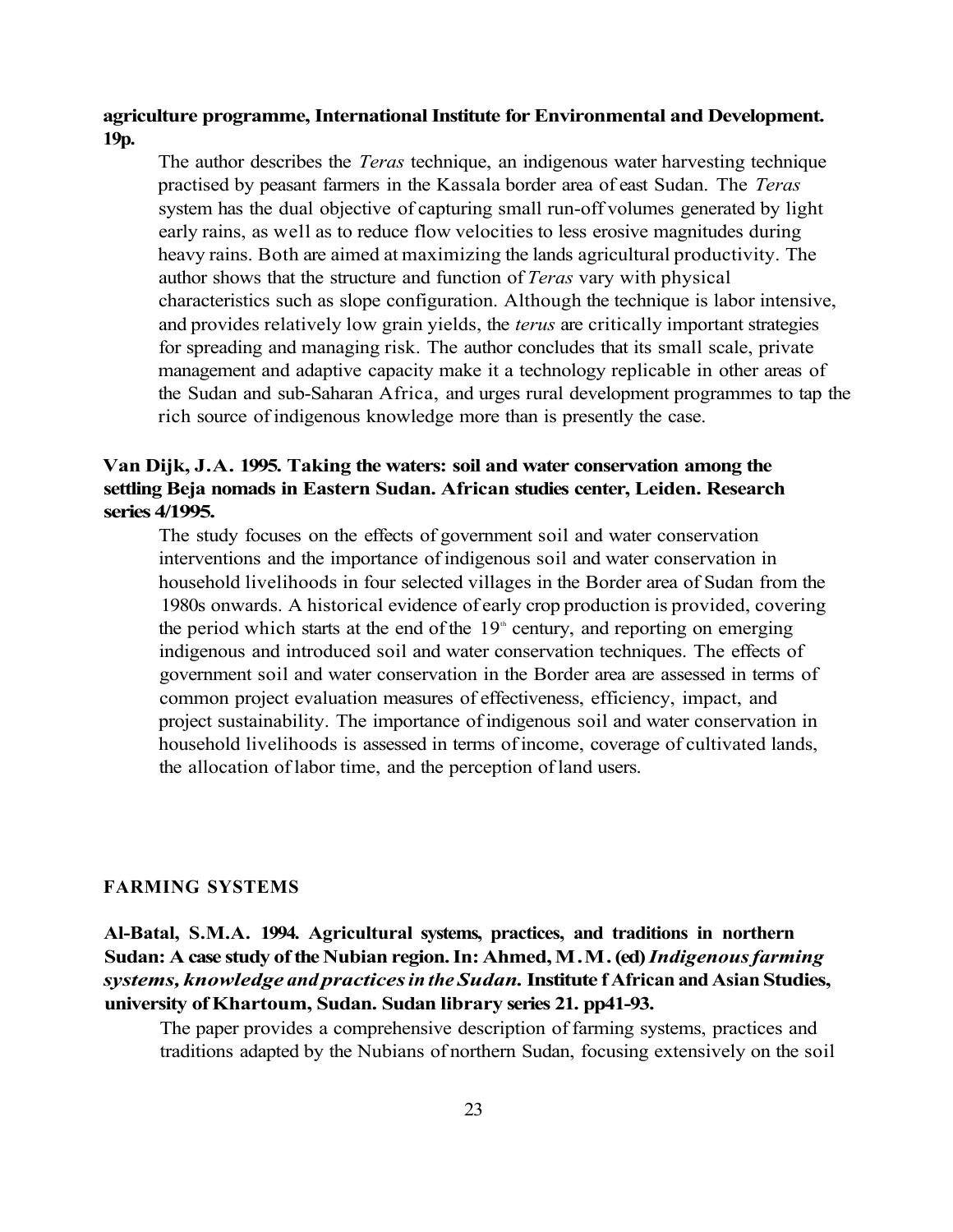and water conservation techniques utilized by farmers. The author outlines relationships between traditional and modern agricultural technology, and identifies the main influence of modern agriculture on traditional systems as the increased use of chemical fertilizers and the introduction of water pumps. The author notes that modern technological innovations did not significantly change the traditional agriculture system.

#### **Basehart, H.W. 1973. Cultivation intensity, settlement patterns, and homestead forms among the Matengo of Tanzania.** *Ethnology,* **vol. 7, no. l.pp59-73.**

The author compares one indigenous, intensive cultivation system with a more extensive type of farming practiced by the Matengo in the highlands of southwestern Tanzania. The author describes the characteristic style of cultivation by the Matengo, referred to by agriculturalists as the 'pit system'. This has been found to be most effective in preventing erosion of the cultivated mountainsides. Use of pits with green manuring, crop rotation and fallowing insures the maintenance of fertility of the fields. The author suggests that population pressure and invasions by the Songea Ngoni may have fostered intensive cultivation among the Matengo as an adaptive

### **Belshaw, D. 1979. Taking indigenous knowledge seriously: The case of intercropping techniques in East Africa. IDS bulletin, vol. 10, no. 2. Institute for Development Studies, Brighton, England. Pp24-27.**

The author focuses on changes in the attitudes of research workers to inter-cropping techniques in tropical Africa, and especially in three East African countries, over the last twenty years. Inter-cropping or associated cropping is an indigenous technique practiced in small scale farming systems in the tropics. The author presents a historical outline of applied scientific and economic research on inter-cropping systems in East Africa. Possible advantages of such systems include raising farm outputs, reducing variance in output levels, reducing labor inputs per unit of product, ensuring a timely supply of a varied range of fresh foods and avoiding cash outlays on inputs such as fertilizer. The author argues that by applying the standard agronomic criteria to evaluate the appropriateness of the inter-cropping technique, recent experimental researchers ignored the utility of inter-cropping in meeting other farm objectives. To overcome this problem, the author suggests the adoption of research approaches which consider the fundamental human needs of rural farmers and their dependents as the central concern of the research activity.

**Brokensha, D., and B.W. Riley. 1991. The centrality of indigenous knowledge for the agricultural development of marginal areas of Africa. In: Leakey, R.E. and L.J. Slikkerveer (eds)** *Origins and development of agriculture in east Africa: The ethnosystems approach to the study of early food production in Kenya.* **Studies in Technical and Social Change, No. 19. Technology and Social Change Program. Iowa**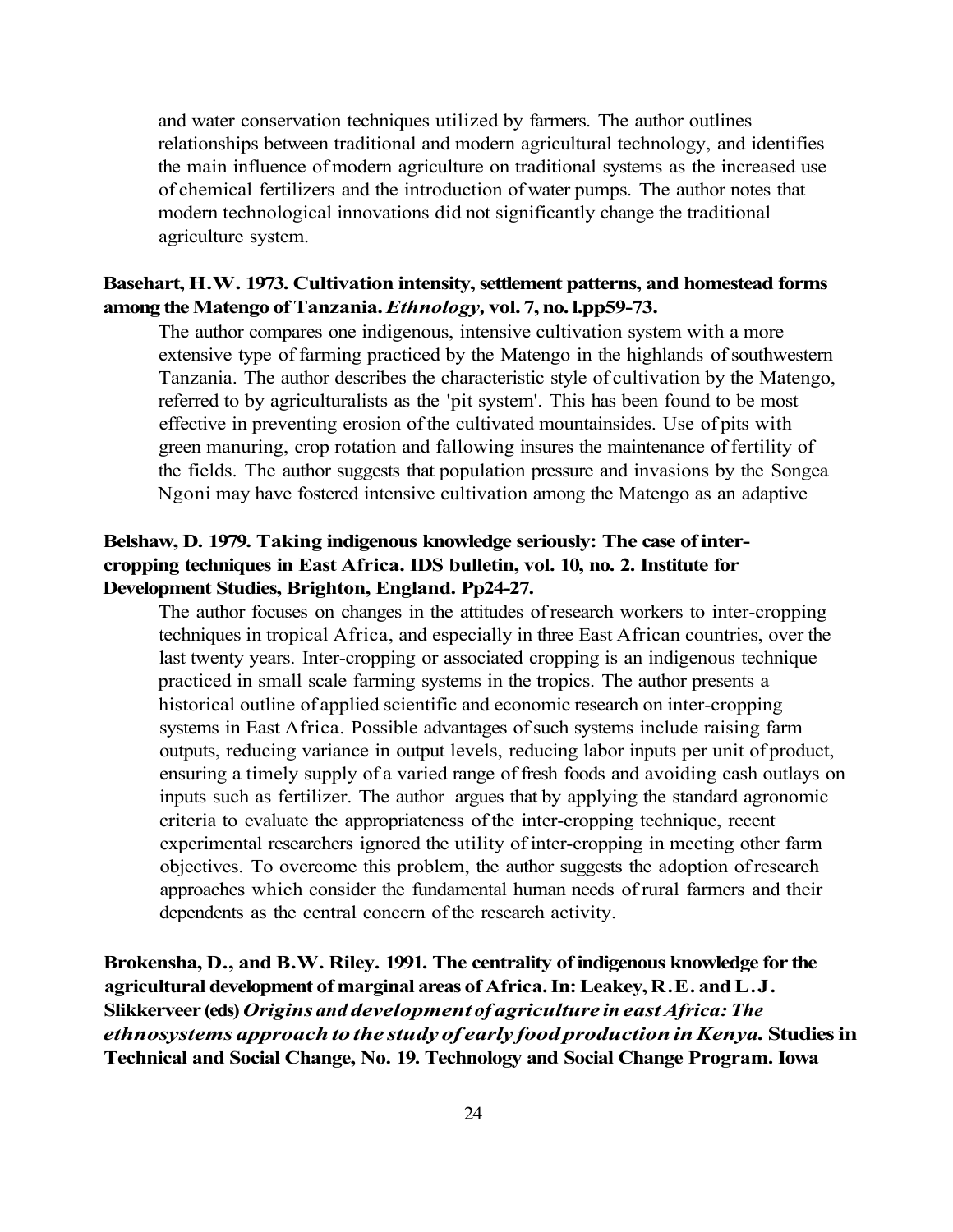#### **State University, Ames, Iowa. Pp209-214.**

The authors indicate that many previous studies have demonstrated that local farming systems in Africa are characterized by being dynamic, diversified, appropriate, with low capital and high labor demands. They note that these systems have been distorted by the colonial experience, introduction of cash and cash crops, markets, commercialization of natural resources, migrant labor and advent of strangers, state intervention and population growth. They use Mbeere in Kenya as evidence of these effects. They caution that "traditional ways" should not be romanticized, but what is required is a balance between indigenous and western knowledge, especially in development intervention. They recommend that indigenous knowledge is an essential starting point in looking at modern and past African farming systems, especially in marginal areas where such knowledge was necessary for survival. Development interventions will fail unless account is taken of indigenous knowledge.

# **El-Medani, K.A. 1994. Some aspects of indigenous farming knowledge in the Blue Nile area: The case of Abu Gumi village. In: Ahmed, M.M. (ed)** *Indigenous farming systems, knowledge and practices in the Sudan.* **Institute of African and Asian Studies, university of Khartoum, Sudan. Sudan library series 21.pp95-135.**

The author discusses the indigenous agricultural activities of the traditional farmers in the Blue Nile region of the Sudan, and their management of different ecological and environmental conditions within the region. Emphasis is placed on farmers' indigenous knowledge and the way it is utilized to make important agricultural decisions regarding soil preservation. The author notes that the introduction of mechanized methods by modern projects has created environmental problems.

# **Gallaij, J. and A.H. Sidikou. 1978. Traditional strategies, modern decision-making and management of natural resources in the Sudan-Sahel. In: Management of natural resources in Africa: Traditional strategies and modern decision-making. MAB technical notes 9. UNESCO/UNEP.**

The authors describe traditional agricultural strategies adopted by farmers in the Sudano-Sahelian region. They illustrate the spatio-temporal strategies of the Zarma of Niger; the irrigation techniques of the Dogons of Mali,; the rice cultivation strategies of farming peasants in the Niger river valleys; the rice cultivation strategies of the Oulof people of the lower Senegal valley. These case studies are used to hilight the essential characteristics of traditional strategies in the Sudano-Sahelian zone. The authors argue that the essential characteristics of traditional Sudano-Sahelian traditional strategies involves matching food security with village ideology. The authors highlight fundamental conflicts between modern and traditional strategies. A major constraint of modern strategies is that they base development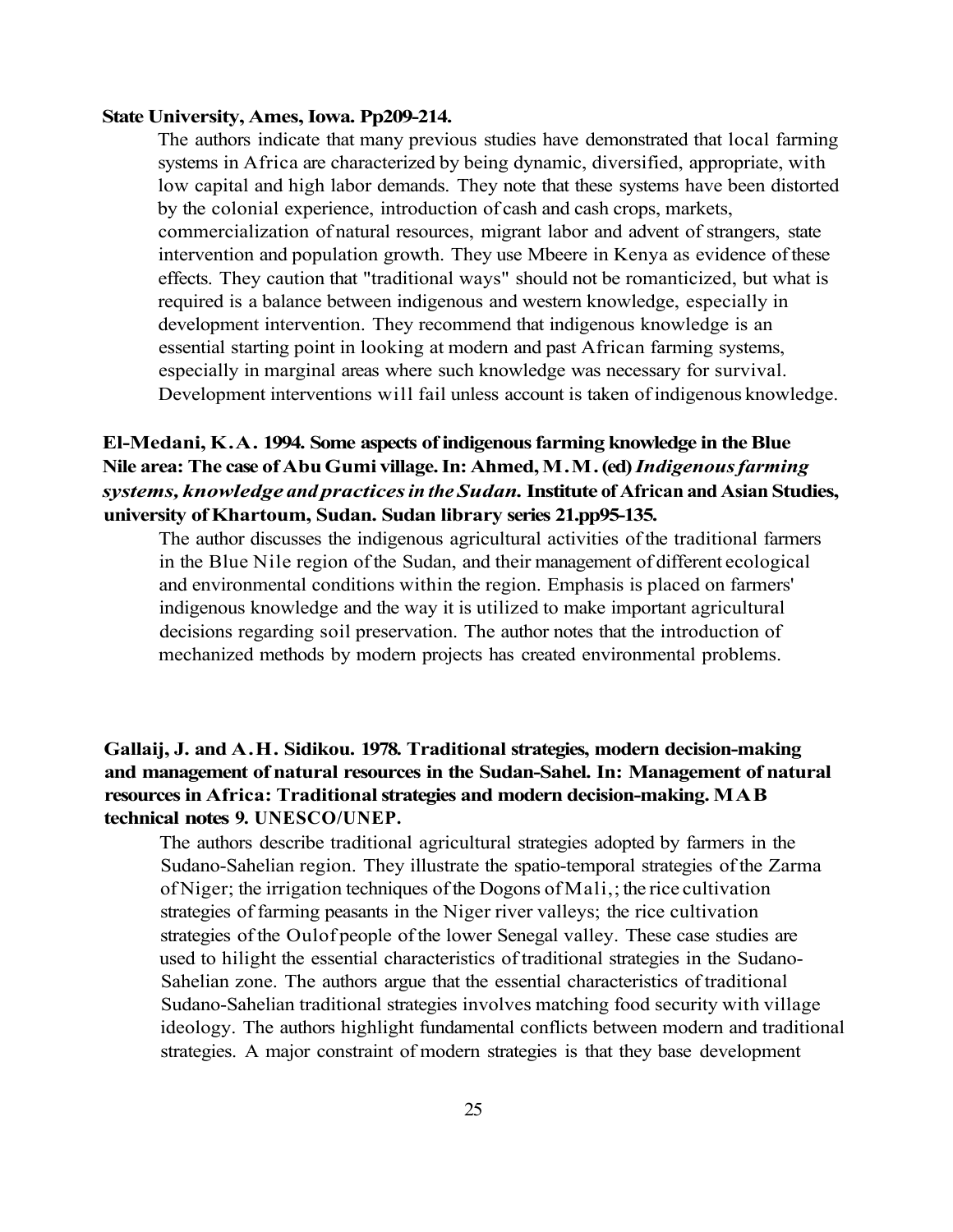projects on exist administrative structures such as provinces, departments/counties, districts or villages. This often leads to the loss of regional characteristics upon which traditional strategies are founded.

#### **Knight, G.C. 1974. Ecology and change: Rural modernization in an African community. Academic Press, New York. 300p.**

The author explains the traditional agricultural system of the Nyiha of southwestern Tanzania, and outlines the process and results of agricultural change within this society. He provides a comprehensive account of traditional agricultural practices used by the Nyiha for exploiting their environment. He discusses the Nyiha's complement of tools and crops, as well as the land management systems, focusing on the way in which agricultural practice articulates crops and environment through the seasons and the years. The author also considers contemporary agricultural patterns, analyzing farming systems distribution throughout Unyiha as a basis for evaluating agrarian change in recent decades, such as intensified food production, cash crop growing and adoption of new technologies. Sources of change are both indigenous, such as migration and inter-cultural marriages, as well as external, such as through missionaries, through traders, and the government via agricultural extension officers. The author proposes four models of agrarian change among the Nyiha of Tanzania.

## **Mothoa, M.P. 1994. The design and development of sustainable agricultural systems for small farmers in the third world: A review. Masters thesis in agriculture, University of Pretoria, South Africa.377P.**

This study is based on a literature review from which a strategy for small-scale farm development in a developing world scenario is proposed. The role of indigenous knowledge and the preservation of traditional social institutions and farming systems is stressed. The study argues that the crucial factor in the concept of sustainability is not just the elimination of expensive capital inputs, but diversification of the farm business to minimize production and marketing risks. It is argued that production approaches that have been adopted from developed countries were transferred without being necessarily suited to the circumstances of the small farmer and the consumer in a third world situation.

**Naulikha, G.M.K. 1992. The relative importance of indigenous knowledge and modern strategies in the development of agricultures in Trans-Nzoia district, Rift Valley province, Kenya. Paper presented at the African Studies Association of the**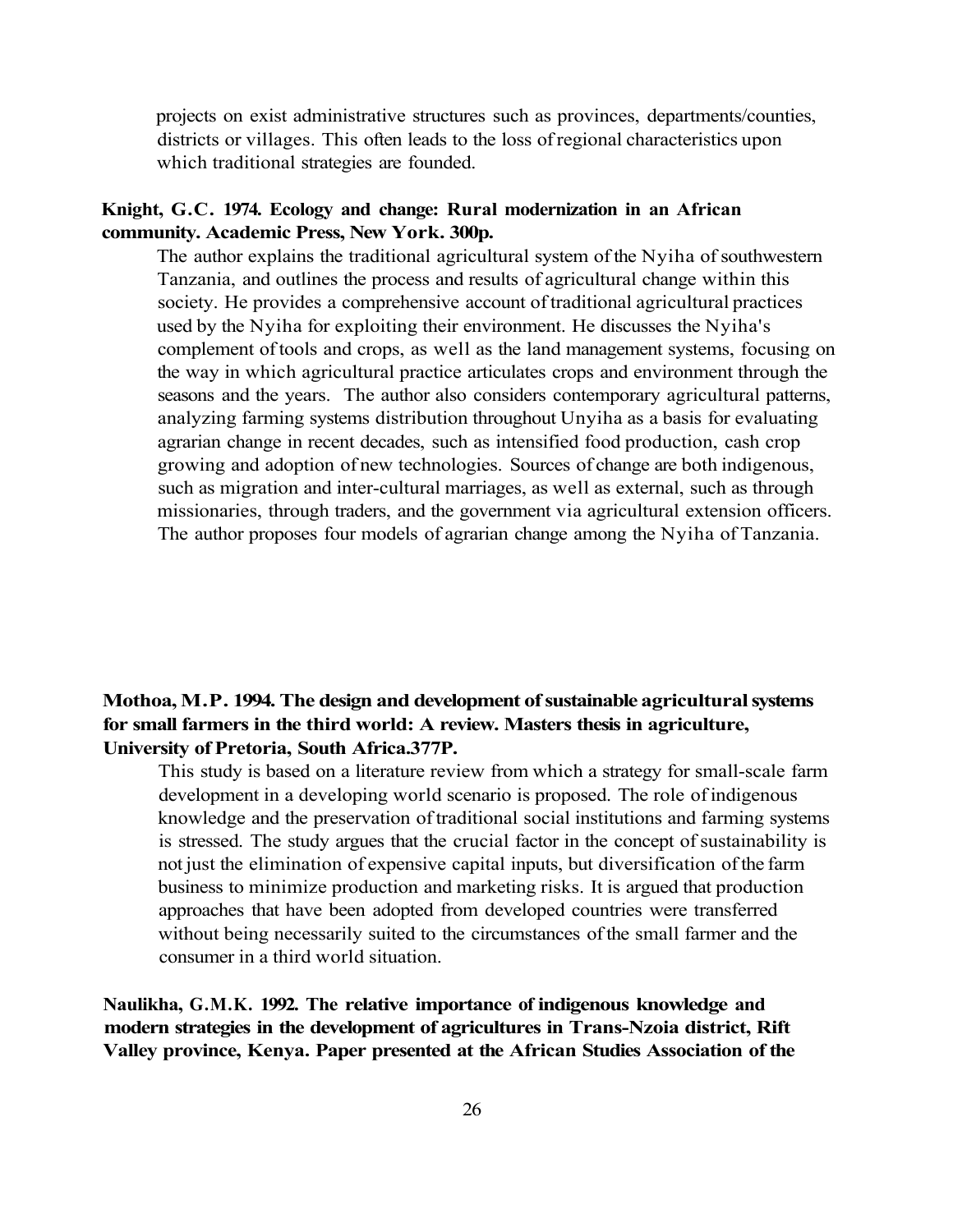#### **U.K., university of Sterling, 8-10 September, 1992. 20p.**

The author outlines the indigenous agricultural practices in Trans Nzoia district prior to colonialism, and examines how agricultural policies in the colonial and postindependence influenced indigenous agricultural practice. The colonial era was characterized by the subjugation of African agriculture to European settler farming, which was large scale and used modern equipment. Colonial strategies were maintained at independence. Despite these influences, the author notes that a small number of small-scale farmers in the district still utilize a mix of both traditional and modern farming methods. The author recommends that agricultural policies should promote such mixed strategies as a way of increasing agricultural productivity.

# **Naulikha, G.M. 1997. Indigenous knowledge and modern strategies in the development of agriculture in Trans-Nzoia district, Rift Valley Province, Kenya. In: Adams, W.M and L.J. Slikkerveer (eds.)** *Indigenous knowledge and change in African agriculture.* **Studies in technology and social change N. 26. Center for Indigenous Knowledge for Agriculture and Rural development. Iowa State University, Ames, Iowa. Pp57-66.**

Thus paper presents a historical view of agricultural development in Trans-Nzoia district in Kenya. The author observes that changes in agricultural strategies during the colonial period, as well as after independence have contributed to the decline in indigenous knowledge by local farmers. This resulted in a breakdown in the food security systems of local communities and increased uncertainty and environmental risk. The author emphasizes the need for policy makers, rural development planners in Trans-Nzoia to incorporate indigenous agricultural knowledge in planning, implementation and appraisal of projects. This may help Kenya attain increased production and food self-sufficiency.

# **Rahman, A.I.A. 1994. Traditional farmers' coping strategy for combating environmental stress in Kosti area, west of the White Nile. In: Ahmed, M.M. (ed)**  *Indigenous farming systems, knowledge and practices in the Sudan.* **Institute African and Asian Studies, university of Khartoum, Sudan. Sudan library series 21.**

The author investigates the viability of traditional strategies for coping with drought, describes the strategies adopted and the objectives underlying the strategy.

# **Sharland, R.W. 1989. Indigenous knowledge and technical change in a subsistence society: Lessons from the Moru of Sudan. Agricultural Administration (Research and Extension) Network. Network paper no. 9. Agricultural Administration Unit. Overseas development Institute. 30p.**

This study of the Moru people of southern Sudan highlights the complexity of the agricultural system and its interactions with the wild environment. Practical responses to problems conceptually removed from commercial thinking, and often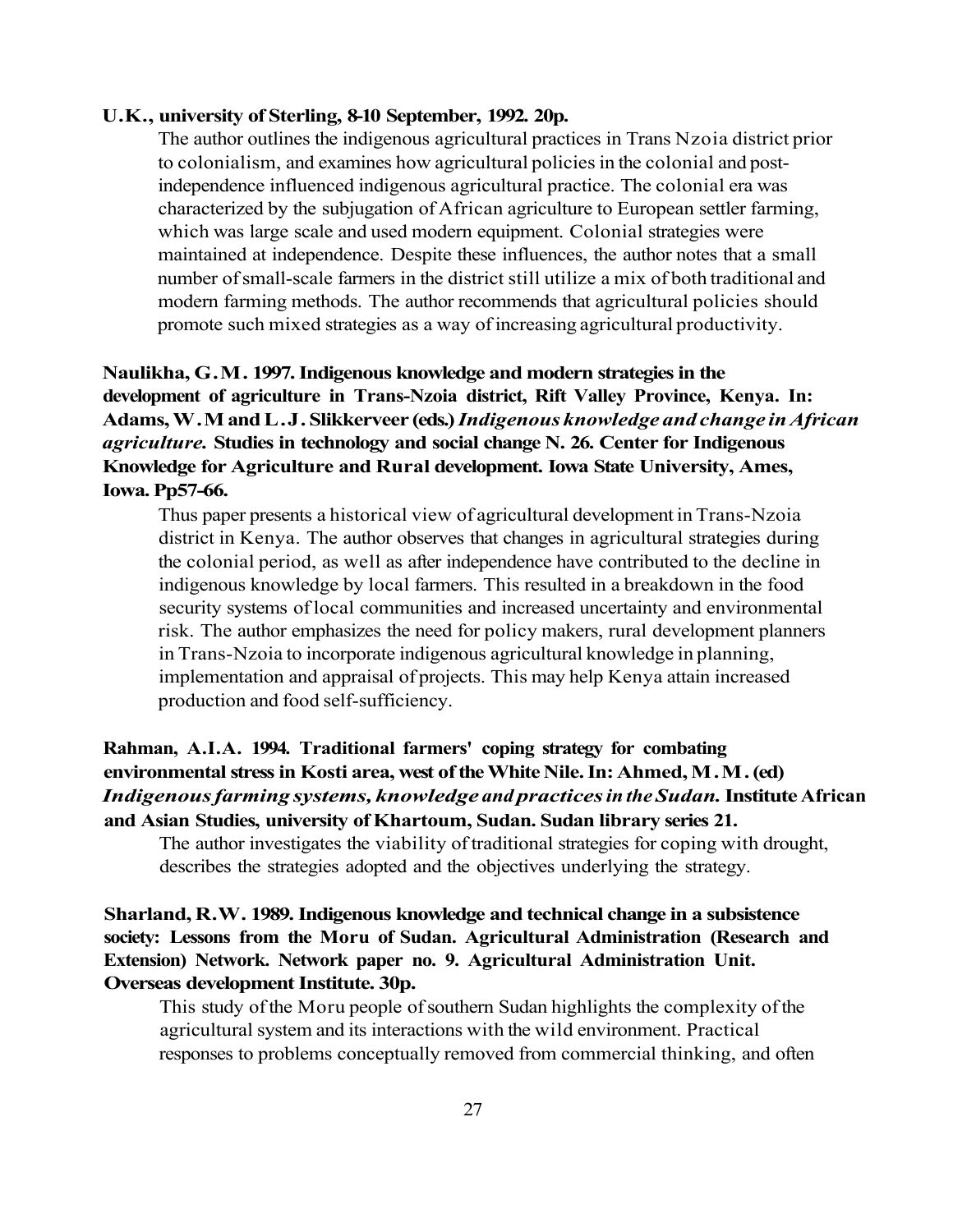ingenious in their effectiveness, are identified by the author. Knowledge gaps present spheres in which indigenous knowledge can intertwine with more formal knowledge in developing solutions. The author presents a methodology for using indigenous knowledge, and offers specific recommendations on how this knowledge can be linked to formal knowledge. The authors observe that internal processes of change, indigenous experimentation and an analysis of peoples resistance to specific teaching from outside could lead to scenarios of how indigenous knowledge can be used especially when relating to the subsistence sector.

# **Slikkerveer, L.J. 1997. Indigenous agricultural knowledge systems in Kenya: Toward conservation of bio-cultural diversity in East Africa. In: Adams, W.M and L.J. Slikkerveer (eds.)** *Indigenous knowledge and change in African agriculture.* **Studies in technology and social change N. 26. Center for Indigenous Knowledge for Agriculture and Rural development. Iowa State University, Ames, Iowa. Ppl9-38.**

This account presents the results of a joint Kenyan/Netherlands pilot study in palaeoethnobotany in Western Kenya, with the aim of assessing (pre)historical dimensions of traditional farming systems which have evolved over many generations in Eastern Africa. The implications of this study for further collaboration between Kenyan Resource Center for Indigenous Knowledge (KENRIK) and the Leiden Ethnosystems and Development Program (LEAD) are indicated. The objectives and progress of a related project (the joint Kenya-INDAKS) are assessed with a view to enhancing sustainable agricultural development and to conserve Kenya's bio-cultural diversity. The author describes the negative impacts of monocropping systems on plant and crop biodiversity in Kenya, and the potential role of indigenous agricultural knowledge in the sustainable management and conservation of biodiversity in Eastern Africa.

# **Westphal,. 1975. Agricultural systems in Ethiopia. Agricultural reports 826. College of Agriculture, Haille Sellassie I University, Ethiopia, and the Agricultural University, Wageningen, The Netherlands. Center for agricultural publishing and documentation, Wageningen. 278p.**

This publication deals with different agricultural systems found in Ethiopia, and is based on field work conducted in Ethiopia between 1967-68, and supplemented by literature reviews. While previous authors have distinguished three types of agriculture, this author identifies four agricultural systems: the sed-farming complex, the ensete-planting complex, shifting cultivation and the pastoral complex. The author provides a comprehensive description of the crops grown in each system and its relation to soil, topography and climate, as well as planting methods and the soil and water conservation techniques employed by farmers. The specific ethnic/cultural linkages to each of these farming systems is provided.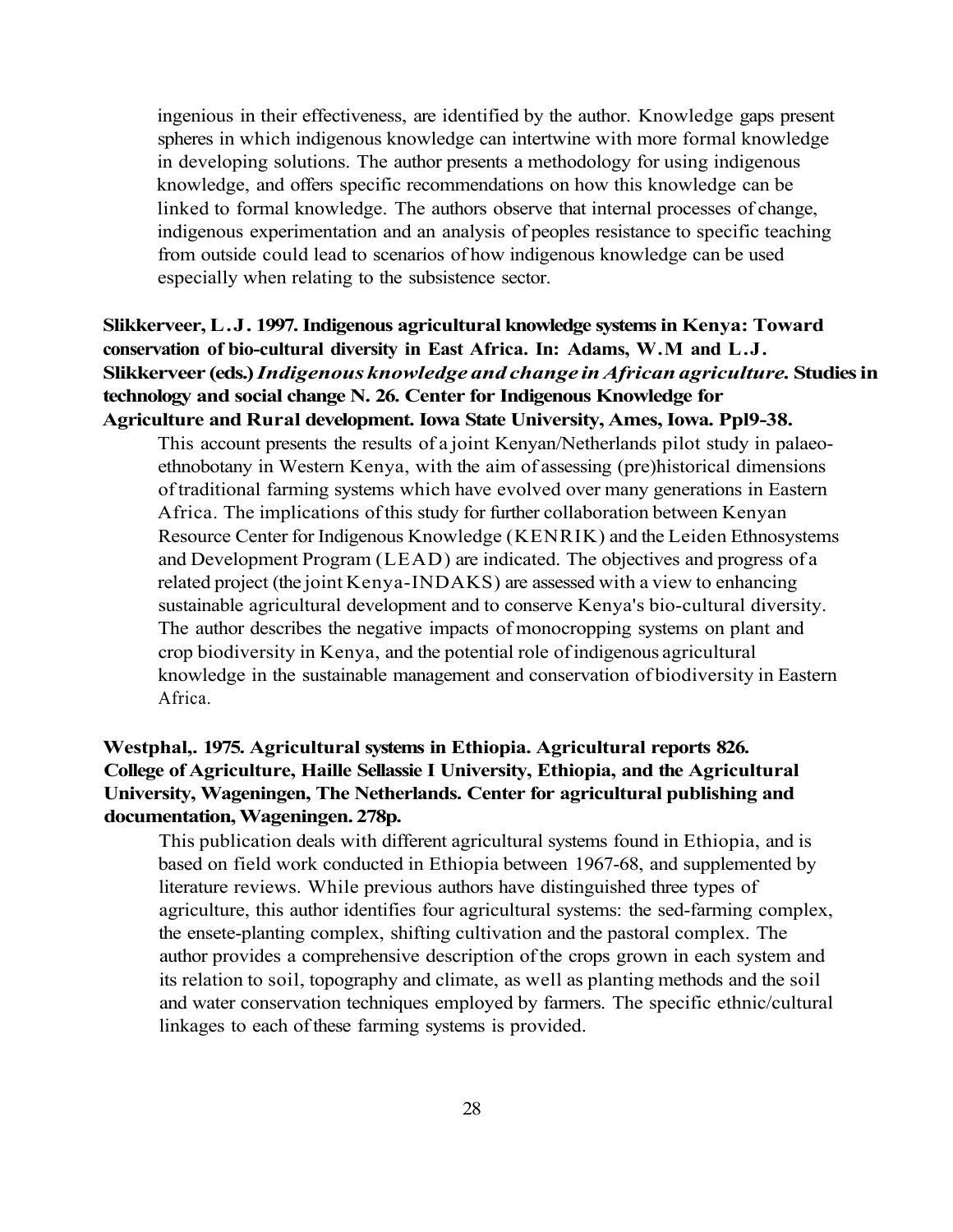# **Wiersum, K. 1986. The effect of intensification of shifting cultivation in Africa on stabilizing land use and forest conservation.** *Netherlands journal of agricultural science,* **vol. 34, no. 4. Pp485-488.**

In order to assess the effect of the intensification of shifting cultivation on stabilization of land use and on conservation of forest and tree resources, the author investigates four case studies of changes in shifting cultivation systems in Tanzania, Ivory Coast, Madagascar, and Sierra Leone. The traditional land use system is described in each study with relation to natural and socio-economic environment and to cultivation and production characteristics. Changes in the land use system resulting either from indigenous strategies or outside interventions are also described. Both traditional and alternative cultivation systems are analyzed as to their ecological stability, management resilience, production sustainability and economic reliability. The effect on forest and tree resources was also taken into account. The author finds that traditional indigenous shifting cultivation systems generally provided a sustained production of agricultural products for local use. Ecological stability and production sustainability were preserved by various management practices which provided for resilience against variable and adverse weather conditions, biotic perturbations and soil degradation and erosion. They also limited labor peaks with related labor shortages. Trees played an important role in such systems, not only as fallow crops for regenerating physical and chemical properties of soil and suppressing weeds, pests and diseases, but also by the production of basic needs such as food, fuel and timber. Due to the extensive nature of these forms of shifting cultivation, forest resources were traditionally not much affected. This ecological stability and production sustainability has been broken down by prevailing forms of deteriorated and exploitative shifting cultivation. These new cropping practices are generally less stable ecologically, provide sustained yields under favorable conditions, but are limited by several socio-economic constraints such as the low return to labor, increased peak labor demands, lack of capital and the need for good marketing conditions. The author argues that the intensification of shifting cultivation will stabilize land use and decrease pressure on forest resources only if intensification is combined with measures to control possible negative effects on the socio-economic environment.

#### **AGROFORESTRY**

# **Barrow, E.G.C. 1988. Trees, people and the dry lands: The role of local knowledge. In: Agroforestry development in Kenya. Proceedings of the second Kenya national seminar on agroforestry held in Nairobi, Kenya, 7-16 Nov. 1988.**

The importance of traditional knowledge to in development, its relevance to the change process and why it has not been fully utilized in the past is discussed. Pokot and Turkana transhumance are discussed in a broad land management perspective, and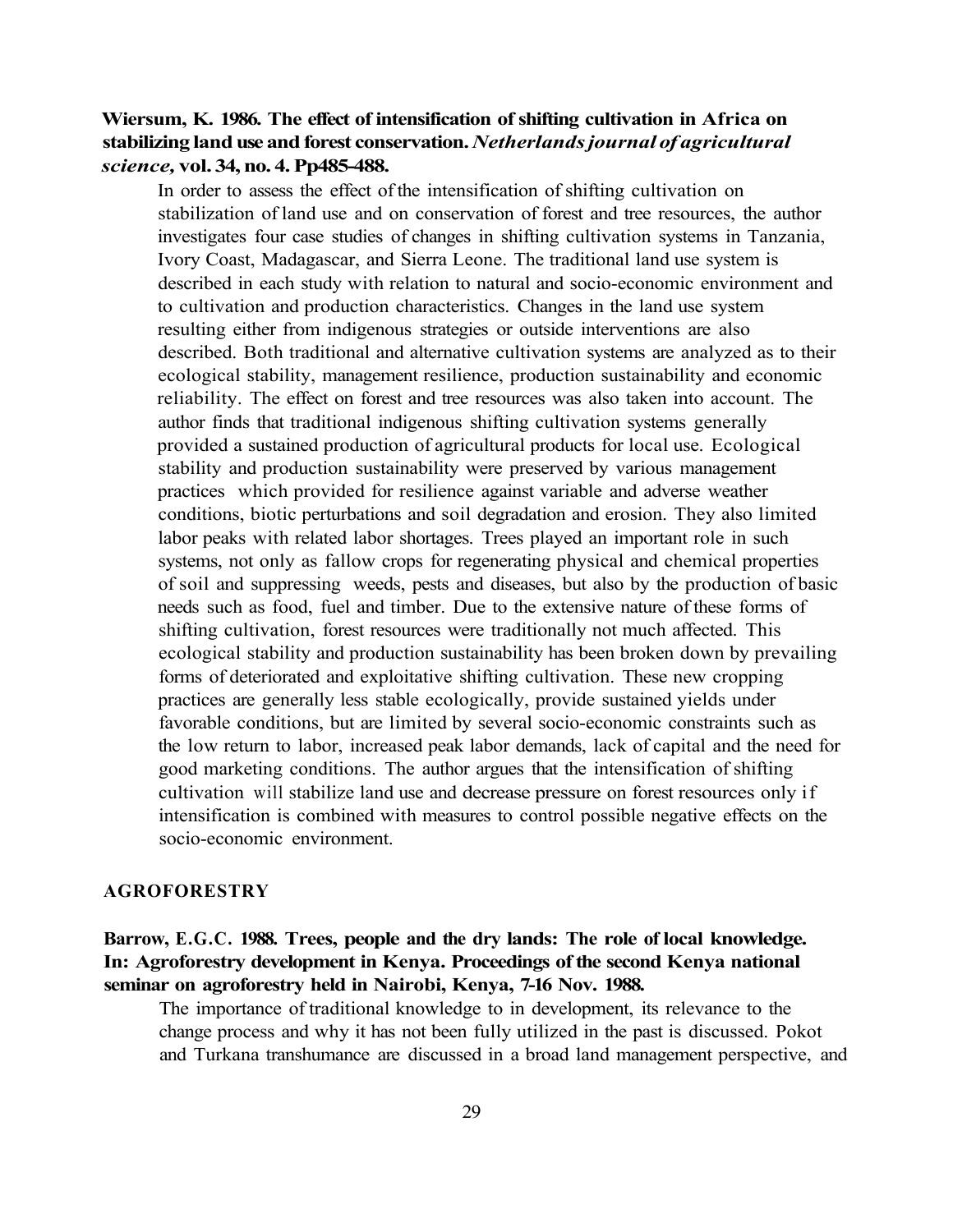then as they relate to individual tree species and their utilization and management. These are then briefly compared to the Sukuma (in Tanzania) agrosilvopastoral system. In all cases, the people of the area display a rich and detailed local knowledge base as it relates to the environment and ecology. This comprises a detailed ethnobotanical knowledge as it relates to species utilization and their management, which is then related to broad land-management systems that(especially in Pokot and Turkana) are environmentally sound, ecologically viable, and culturally acceptable. This is then related to traditional conservatism and constraints pertaining to such lands. Owing to the realization that the traditional base is not perfect, ways are discussed as to how the people and the knowledge base can be brought into the focus of development and change, particularly in the silvopastoral context. The conclusion challenges researchers and developers alike, to give a real and meaningful emphasis to the traditional database by relating their work and keeping the focus of such work on the people who live in these areas. The basis for change and improvement lies with making the people of the area the focus. They must be given the responsibility for their environment through the use of traditional knowledge as a foundation stone for sustainable development.

### **Cartledge, D.M. 1995. Taming the mountain: human ecology, indigenous knowledge and sustainable resource management in the Doko Gamo society of Ethiopia. PhD dissertation, University of Florida. 310p.**

This dissertation examines the management of the unique ensete-based agrosilvopastoral systems found in this part of Ethiopia via a detailed case study of Doko Gamo society. The Doko people have developed a system of resource management centered around the endemic species *Ensete ventricosum.* This has proven to be a relatively sustainable anthropogenic system characterized by a number of interdependent locally-developed management practices. Underpinning this system are a comprehensive set of traditional rules and institutions that serve to replicate the system from one generation to the next. Sustained-yield management practices are common in Doko where a variety of social control processes act to limit seasonal exploitation of valued resources. Social norms and institutions promote a respect for the land and its resources, preservation of valued species, ecological awareness, the intergenerational transfer of knowledge, a sense of community, and respect for local political authority and leadership. There is evidence, however, suggesting that recent demographic and sociopolitical factors may unbalance this historically sustainable system.

# **Cook, C.C. and M. Grut. 1990. Agroforestry in sub-Saharan Africa: A farmer's perspective. World Bank technical paper no. 112. World bank, Washington, D.C. 94p.**

The study reviews agroforestry practices in sub-Saharan Africa as seen from the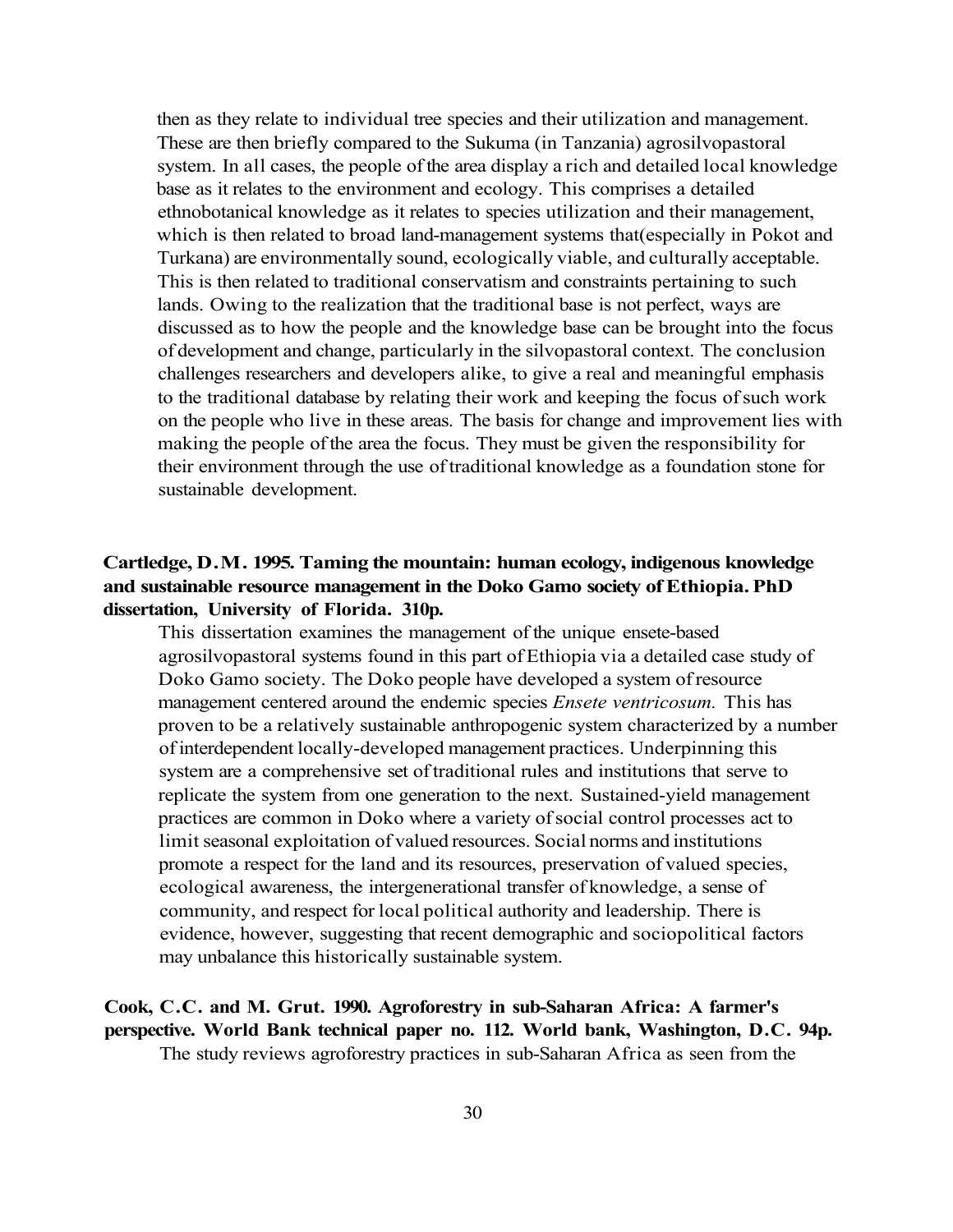farmer's perspective. It specifically describes and analyzes seven case studies, which include both indigenous and innovative agroforestry systems in the highlands of East Africa and the semi-arid and humid lowland zones of West Africa, the authors identify a range of issues: technical, economic, social, institutional and research regarding agroforestry in Africa. For example, they suggest that improving the use of indigenous species is better than introducing exotic tree and shrub species. The authors make conclusions and recommendations regarding the direction which policy, economic and institutional and research interventions should take with regard to agroforestry development in Africa.

### **Ferandes, E.C.M., A. Oktingati, and J. Maghembe. 1984. The Chagga homegardens.: A multi-storeyed cropping system on Mount Kilimanjaro (northern Tanzania).**  *Agrofrestry systems,* **Vol. 2, pp73-86.**

The authors identify the major components of the Chagga homegardens, describe their interactions and major aspects, and present an evaluation of the system's ecological stability, productivity and sustainability. The homegardens are characterized by an internal integration of numerous multi-purpose trees and shrubs with food crops and animals simultaneously on the same land. The authors note that the Chagga are skilled farmers with an intimate knowledge of the crops and their ecological requirements. They have a good idea of functions/uses of the plant species on their farms. The large species diversity provides both subsistence and cash crops. It enables the farmer to keep his management options open and provides insurance against drought, pests and economic risks. Other advantages to this intimate multistoreyed, multi-species interaction include: soil conservation, nutrient cycling and nutrient efficiency, and microclimate enhancement.

# **Hammer, T. 1982. Reforestation and community development in the Sudan. DERAP publication No. 150. The Michelsen Institute, Development research and Action Program. Bergen, Norway. 72p.**

The study describes nomads and cultivators' adaptation to the semi-arid savanna of northern Sudan, and gives an account of policies and measures aimed at protecting the natural resources. The author describes the traditional/indigenous use of and the rights to land, and concludes that this use is well adapted to environmental conditions. The author describes a traditional agro-silvopastoral system in which subsistence crop growing is alternated with livestock production and *Acacia Senegal*  growing on a forty year rotation. This system maintains soil fertility, reduces erosion, provides food, fuel and income for the farmers, the author argues that policy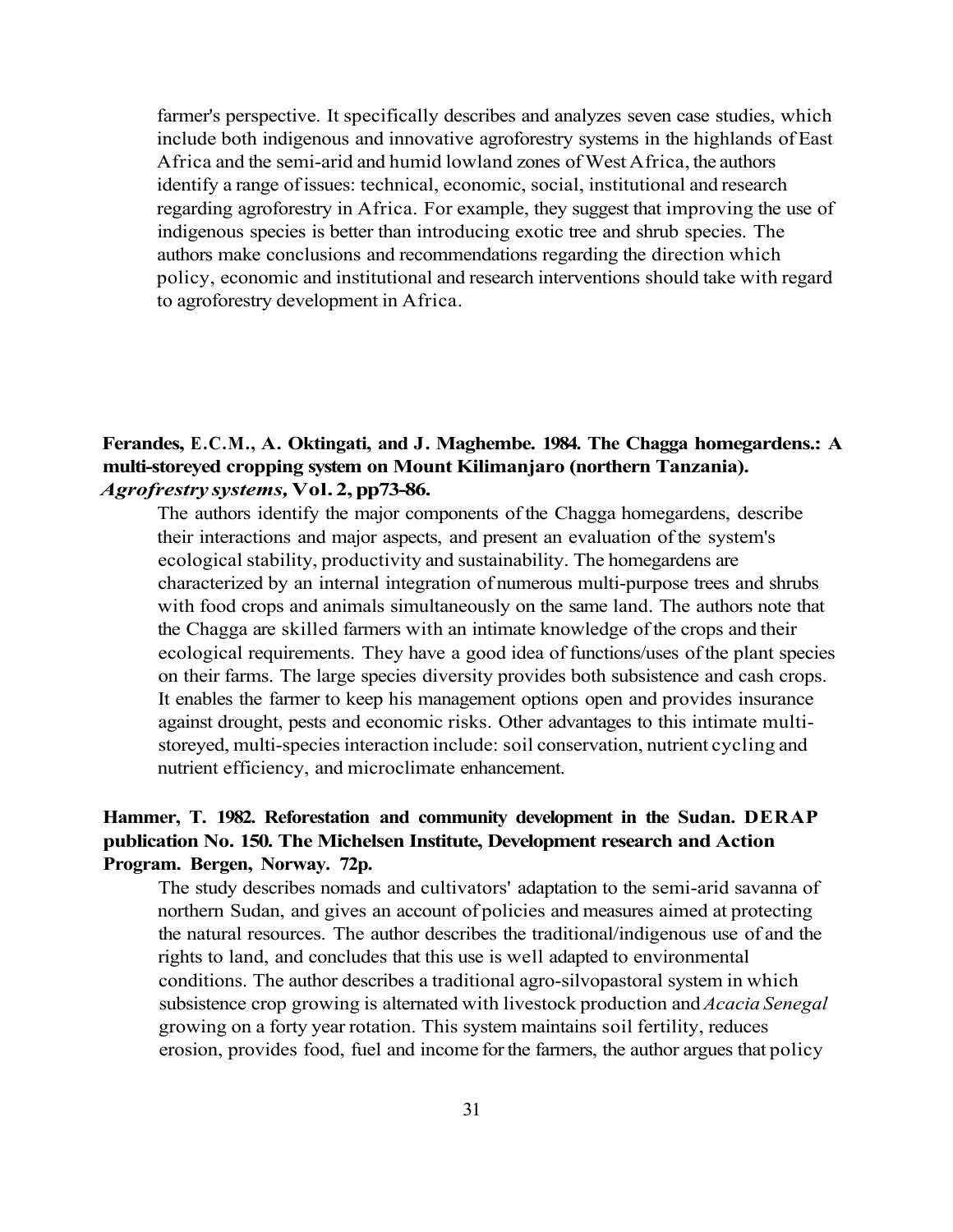support for development in the Sudan should emphasize the strengthening of traditional agriculture.

## **Leslie, A.D. 1991. Agroforestry practices in Somalia.** *Forest ecology and management,*  **vol. 45, pp293-308.**

The author describes traditional agroforestry methods in Somalia, as well as attempts to introduce new agroforesty practices. The physical, social and political constraints for agroforestry development and recommendations for future development are presented. Most agroforestry is found near the two main rivers, the Jubba and the Shabeelle. On rainfed land, scattered trees most frequently *Dobera glabra,* are retained. These provide limited dry season browse, fruits and poles, but are mainly used as shade for the farmer and his livestock. A bush fallow is often used to maintain soil fertility. On irrigated land, crops are commonly grown alongside young fruit trees until shade becomes too great. Other practices include growing crops in mature coconut plantations and with date palms. Large banana plantations are protected by shelter belts of *Casuarina equisetifolia.* 

# **Oduol, P.A. and J.R.W. Aluma. 1990. The banana (***Musa* **sp.)-Coffee Robusta: Traditional agroforestry system of Uganda.** *Agroforestry systems,* **vol. 11. Pp213-226.**

The banana-coffee robusta homegardens represent a traditional Ugandan agroforestry system, which comprises a purely mixed cropping system managed on a sustained production basis. The authors describe the components, management, productivity and socio-economic aspects of these home gardens. The basic primary production in these agroforestry system is based on bananas as the main food crop and *Coffee robusta* as the main cash crop. The system is devoted to the production of perennial crops, animals and crops in mixtures. Other food crops are grown on a subsistence basis, and surplus sold for cash. Trees are grown in the system for timber, fuelwood, fodder, medicinal and other uses. Animal production is characterized by intensive poultry keeping, piggery and some dairying. Fishing is a key income earner. There is no mechanization in this system. The cultivation pattern is characterized by small areas of annual crops within the homestead, surrounded by large areas of perennial crops. The authors cite the advantage of this system as: ensuring nutrient cycling, soil conservation and sustaining a high degree of genetic diversity among plants. The diversity of species ensures continuous supply of food, products and services.

# **Poschen, P. 1986. An evaluation of the** *Acacia albida-based* **agroforestry practices in the Hararghe highlands of Eastern Ethiopia.** *Agroforestry Systems,* **vol. 4, ppl29-143.**

Growing *A. Albida* as a permanent tree crop on farmlands with cereals, vegetables and coffee underneath or in between is an indigenous agroforesty system in the Hararghe highlands of eastern Ethiopia. However, there is practically no systematic record or data on the merits and demerits of this practice. This article presents the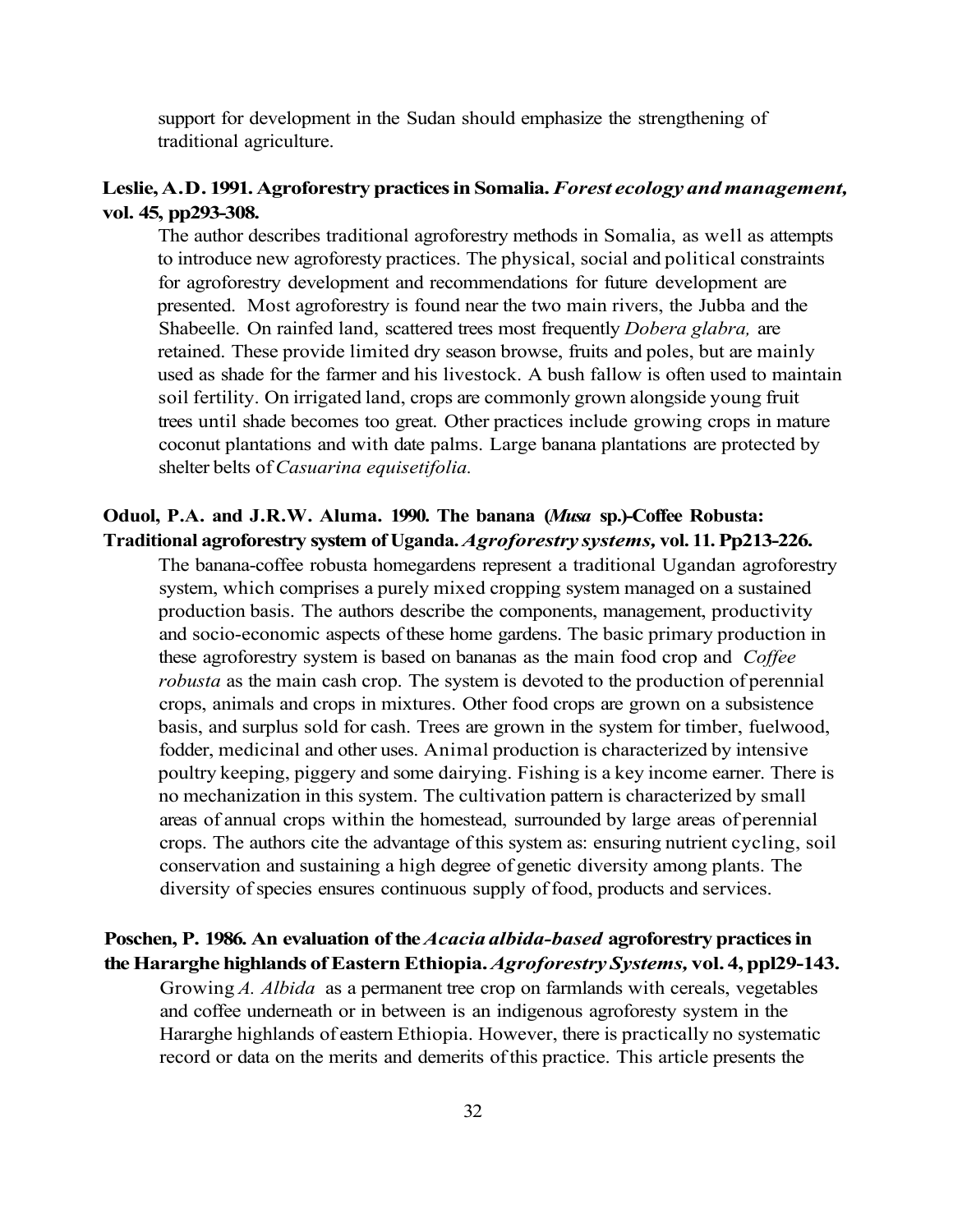results of an investigation into the effects of the presence of *A. Albida* on farmlands on the yield of maize *(Zea mays* L.) and sorghum *(Sorghum bicolor* L. Moench). A significant increase in crop yields by an average 56% was found or the crops growing under the tree canopies compared to those away from the trees. The trees enhanced the fertility status of the soil and improved its physical condition in terms of crop growth. Additional benefits from the *A. Albida* trees include supply of fuelwood and fodder. Prospects for an extension of this promising agroforestry technique are discussed against the background of state policy and trends of agricultural development in the area. Despite the slow and variable growth of *A. Albida* and conflict with the spreading cultivation of Ch'at *(Catha edulis* Forsk.), the prospects of extension of this technique are good. The author recommends that its propagation should be incorporated into the programs of the extension agencies of the various government agencies concerned with and use.

#### **Rocheleau, D.E. 1991. Gender, ecology and the science of survival: Stories and lessons form Kenya.** *Agriculture and human values,* **Vol 8, nos. 1&** *2,* **pp 156-165.**

The paper notes the current resurgence of ethnoscience research and states a case for including gendered knowledge and skills, supported by a brief review of relevant cultural ecology and ecofeminist field studies. The author argues the case from the point of view of better, more complete science as well as from the ethical imperative to serve womens' interest as the 'daily managers of the living environment'. The Kenyan case study of womens' agroforestry work follows their response to the drought of 1985 and chronicles the unfolding discovery of womens' ecological, political and social science as gendered survival skills. The case is re-counted as a story, in keeping with an explicit choice to learn through participation and to report through story-telling. The experience of rural women and researchers during the drought provides several lessons for both groups about their respective knowledge systems, their agroforestry works, and the relationship of both local and national economy.

# **Sharland, R.W. 1991. Trees in the garden: Interaction between the wild and agricultural domains in practice among the Moru of southern Sudan.** *Unasylva* **vol. 42, no. 1. pp55-61.**

The author provides an account of traditional agro-silvopastoral and tree conservation strategies of the Moru people of southern Sudan. Such strategies include treatment of trees when clearing land for cultivation, selection of fuelwod species, their understanding of the regeneration concept, tree species as indicators of soil condition, and tree species interactions with livestock. The different ways tree species are treated show a clear differentiation between species. The author suggests that these interactions, so familiar to the Moru people, points to the potential for more formal development of agrosilvicultural systems and agroforestry.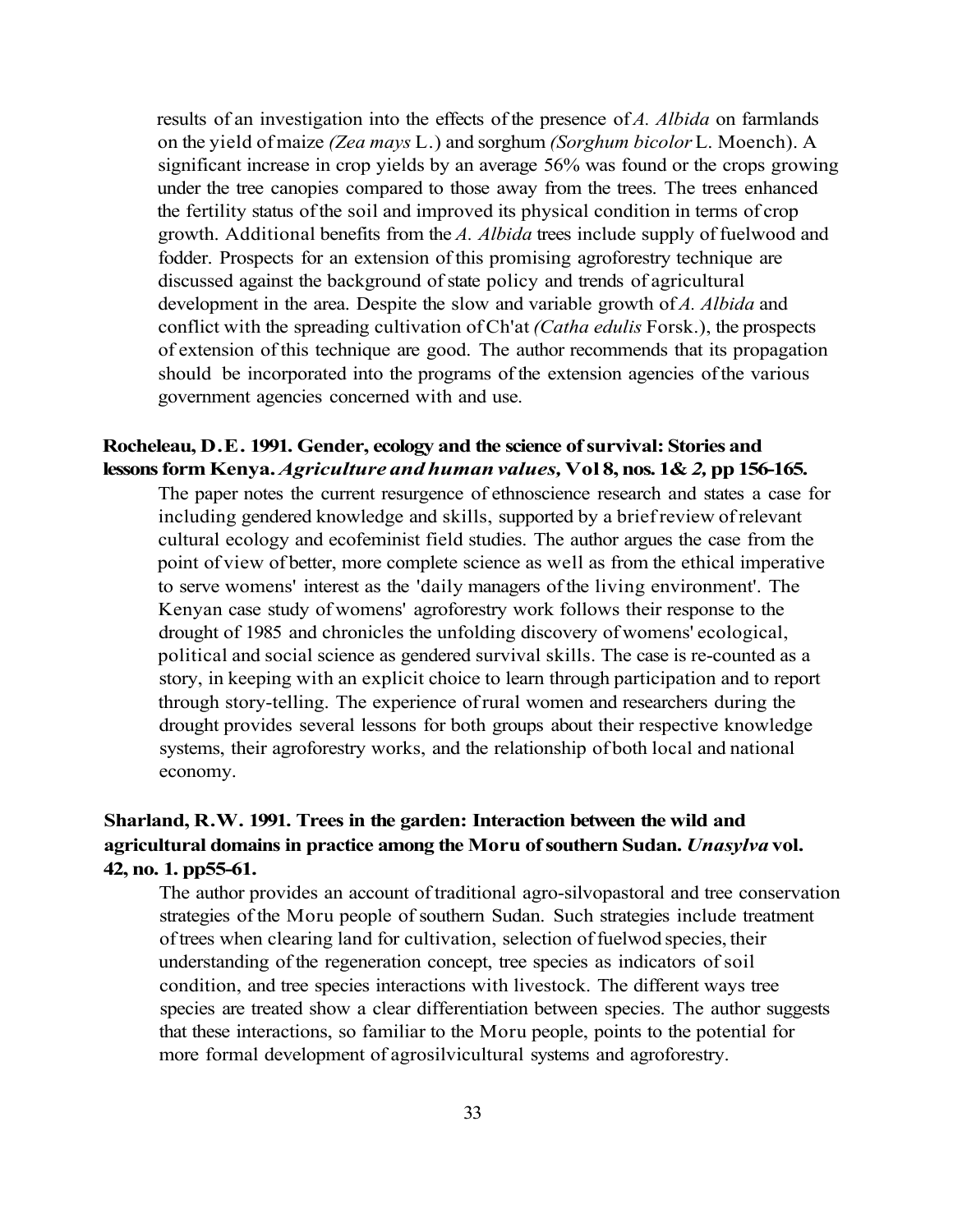# **Teketay, D and A. Tegineh. 1991. Traditional tree-crop based agroforesty in coffee producing areas of Harerge, Eastern Ethiopia.** *Agroforestry systems,* **vol. 16, pp257- 267.**

The author's preliminary survey of seven coffee producing provinces in eastern Ethiopia revealed the existence of a traditional tree crop based agroforestry system practiced by farmers. In this system coffee (C. *Arabica)* was found to grow under the shade of several trees (16 species), usually intercropped with one or several (total of 15) important grain, fruit, vegetable, stimulant, oilseed and spice crops. Up to 69% of the trees are leguminous e.g. *Ficus* sp. or *Cordia africana.* The system is characterized by the integration of crops, livestock and sometimes agriculture. The authors note a lack of quantified research on the beneficial or detrimental effects of this agroforestry system and recommend further research.

#### **FOREST/WOODLAND CONSERVATION**

# **Castro, P. 1990. Sacred groves and social change in Kirinyaga, Kenya. In: Chaiken, M.S. and A.K. Fleuret (eds)** *Social change and applied anthropology: Essays in honor of David W. Brokensha.* **Westview press. pp277-289.**

The study examines changes in the perception and use of sacred groves among the Ndia and Gichugu Kikuyu of Kirinyaga district, Kenya. It analyzes the linkages between religious conversion, wider process of cultural change, and modifications in a particular form of common property resource regime. The author notes that although sacred groves have hardly been studied as a locally important common property resource, there is increasing appreciation of their role as a valuable cultural and environmental resource. The author outlines the socio-cultural significance of the Kikuyu sacred groves, and the challenges colonialism imposed on the continued tradition. In particular, the author singles out the introduction of new belief systems, political hierarchy, and economic stratification as critical aspects of colonialism which eroded the socio-cultural significance of the sacred groves.

**Ellis, J., D.L. Coppock, J.T. McCabe, K. Galvin and J. Wienpahl. 1984. Aspects of energy consumption in a pastoral ecosystem: Wood use by the south Turkana. In: Barnes, C, J. Ensminger and P. O'Keefe (eds.)** *Wood, energy and households: Perspectives on rural Kenya.* **Energy and Development in Africa series no. 6. The Beijer Institute and the Scandinavian Institute of African Studies. Ppl64-187.** 

The authors investigate patterns of wood use by the Ngisonyoka sub-section of the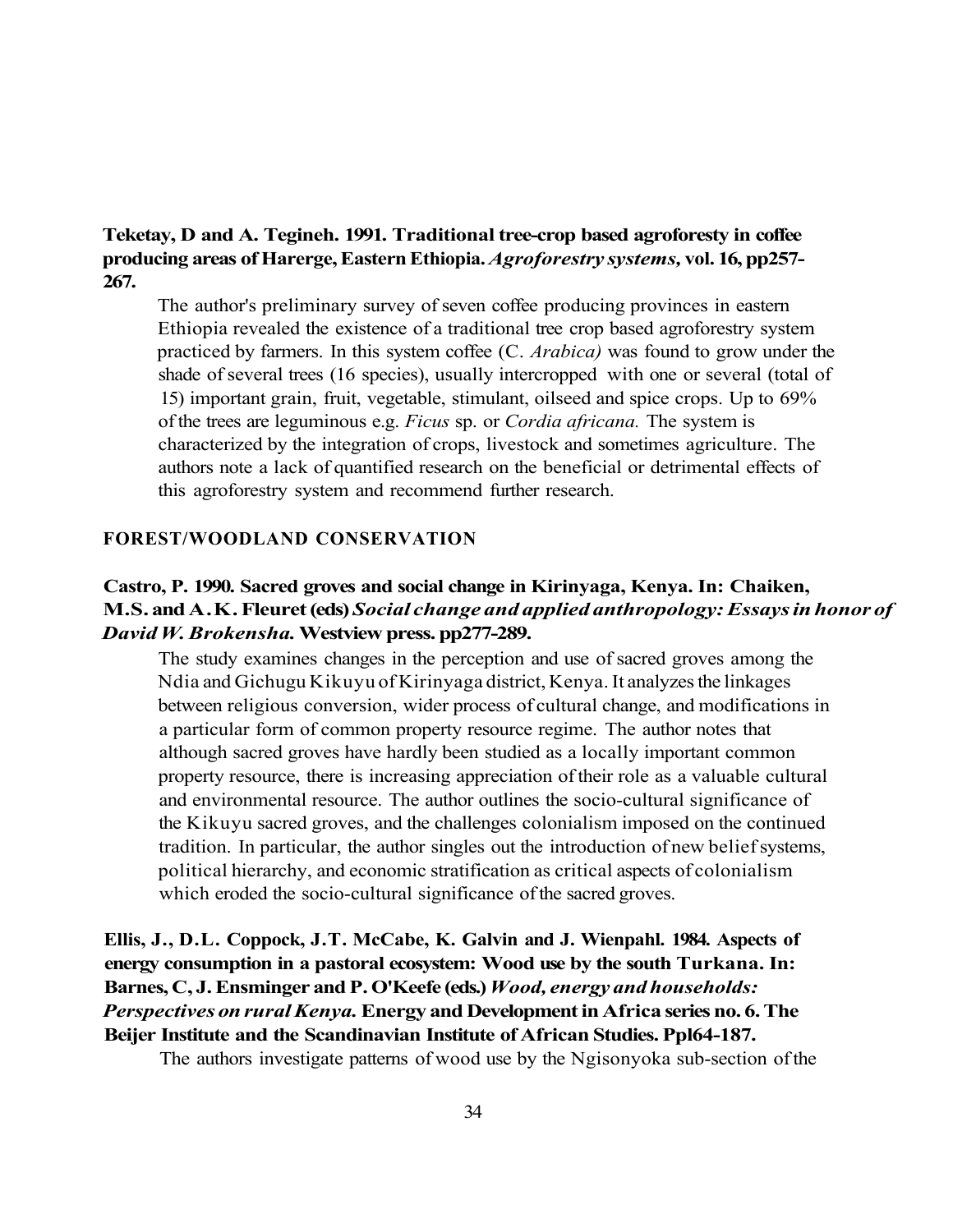south Turkana, a pastoral people uninfluenced by the outside world and who live a relatively traditional pastoral life-style. The authors outline the traditional Turkana strategies of coping with environmental variability, and describe Turkana social organization in the context of wood utilization. The authors find that the Turkana's conservative and selective use of tree species has been crucial to sustaining the woody environment, since they found no evidence of deforestation or other misuse of the environment.

#### **Gerden, C.A. and S. Mtallo. 1990. Traditional forest reserves in Babati district, Tanzania: A study in human ecology. Working paper 128. Swedish University of Agricultural Sciences, International Rural Development Center, Uppsala. 52p.**

The authors examine the role of traditional forest reserves (TFRs) in environmental conservation in six wards of Babati district, Tanzania. They define TFRs as a forested area, not less than 0.04 hectares, which are protected by residents of the adjacent area in accordance with customary laws. The authors identified and classified seven types of TFRs based on function. For example, for circumcision rites and dances, meeting places for elders, cemetery/burial grounds, natural spring sites, medicine mens TFR, rainmaking TFRs and TFR for traditional teaching of young women. Traditional views and practices regarding specific tree species are mentioned, including penalties for non-compliance. The authors observe that the effectiveness of TFRs is demonstrated by the fact that the TFRs have been virtually untouched for generations. They note that TFRs demonstrate the wise ecological beliefs and behaviors of the elders.

### **Kajembe, G.C. 1994. Indigenous management systems as a basis for community forestry in Tanzania: A case study of Dodoma urban and Lushoto districts. PhD thesis, Wageningen Agricultural University, Wageningen, The Netherlands. 193p.**

This report presents an analysis of the nature of both indigenous and professionally sponsored community forestry management systems in two districts in Tanzania. The author describes various types of internally generated forest and tree management systems at two levels: household and supra-household. At the household level, the author discusses such practices as the way farmers arrange trees in their farms; the balance between indigenous and exotic tree species; regeneration and tending techniques. Household organization is identified as a major factor for the functioning of management systems at the household level because it organizes labor, decisionmaking processes, distribution of authority, property rights and obligations among members. Management systems at a supra-household level consist mainly of sets of organized use-rights. They are concerned mostly with regulating who has the right of access to particular forest/tree resources and excluding others. The author draws attention to the fundamental differences between indigenous and professional management systems. The author demonstrates the existence of a gap between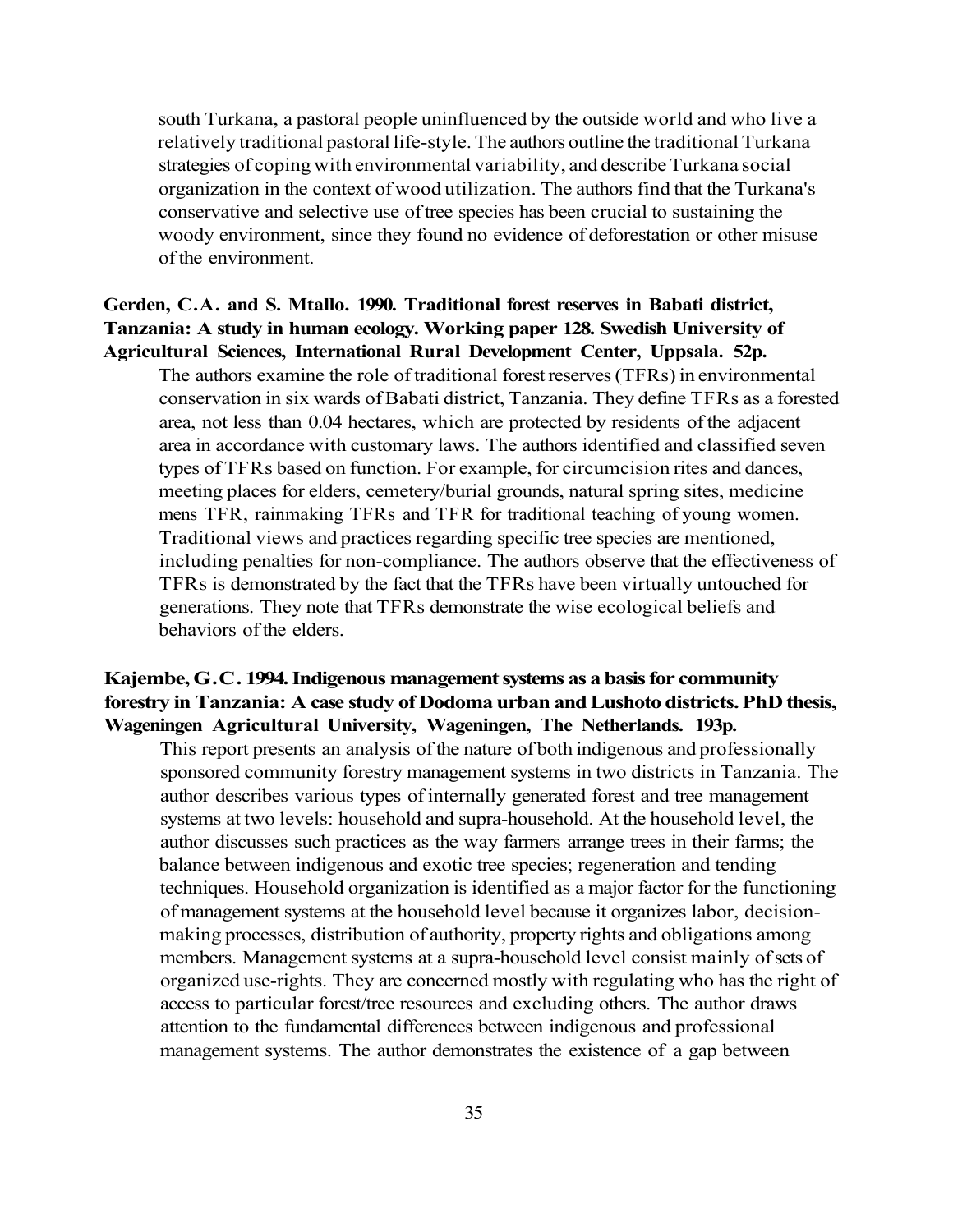indigenous and professional forest/tree management systems and shows how project interventions generated confrontations as well as varying degrees of collaboration and participation. A model to bridge the gap between internally generated initiatives and externally sponsored interventions is suggested.

# **Mukhtal, M.E. and E.L, Warrag. 1994. Some aspects of traditional forest utilization in the Sudan. In: Ahmed, M.M. (ed.)** *Indigenous knowledge for sustainable development in the Sudan.* **Institute of African and Asian Studies. University of Khartoum, Sudan. Sudan library series 20. University Press, Khartoum, Sudan. Ppl29-151.**

The authors outline traditional uses of forest resources, and the technologies evolved for the use of these resources. They describe the traditional methods and criteria used for tree species classification and identification, technology specific to wood preservation and the selection criteria of quality wood for firewood.

#### **Niamir, M. 1990. Traditional woodlands management techniques of African Pastoralists.** *Unasylva,* **vol.41, no. l.pp49-58.**

The article describes several types of traditional woodland management techniques among African pastoralists, including mobility and rotational grazing, the harvesting, regeneration and protection of trees and shrubs, forest reserves, sacred groves and traditional social controls. The author observes that techniques used by pastoralists are neither random nor irrational, but are deliberate and adapted to the vagaries of their environment. The author suggests that the basic principles behind Pastoralists resource management techniques are viable, valid and could be used as a starting point for the development of appropriate strategies for incorporation into development projects.

# **Perlov, D.C. 1984. Exploiting the forest: Patterns and perceptions in highland Samburu. In: Barnes, C, J. Ensminger and P. O'Keefe (eds.)** *Wood, energy and households: Perspectives on rural Kenya.* **Energy and Development in Africa series no. 6. The Beijer Institute and the Scandinavian Institute of African Studies. Ppl41- 163.**

The author examines wood use and conservation in Maa-speaking communities in the highland forests of Samburu. The author specifically investigates the nature of current wood use, the key factors affecting variable wood use, and community perceptions and adaptations to diminishing wood resources. The author examines traditional, cultural Samburu forest management prescriptions and how these determine and regulate the use of forest resources. The author describes the community's informal regulations governing wood use, and notes that these rules do not consider the relationship between economic activities and the consumption of forest resources, but rather they judge the activity according to its cultural acceptability to the Samburu.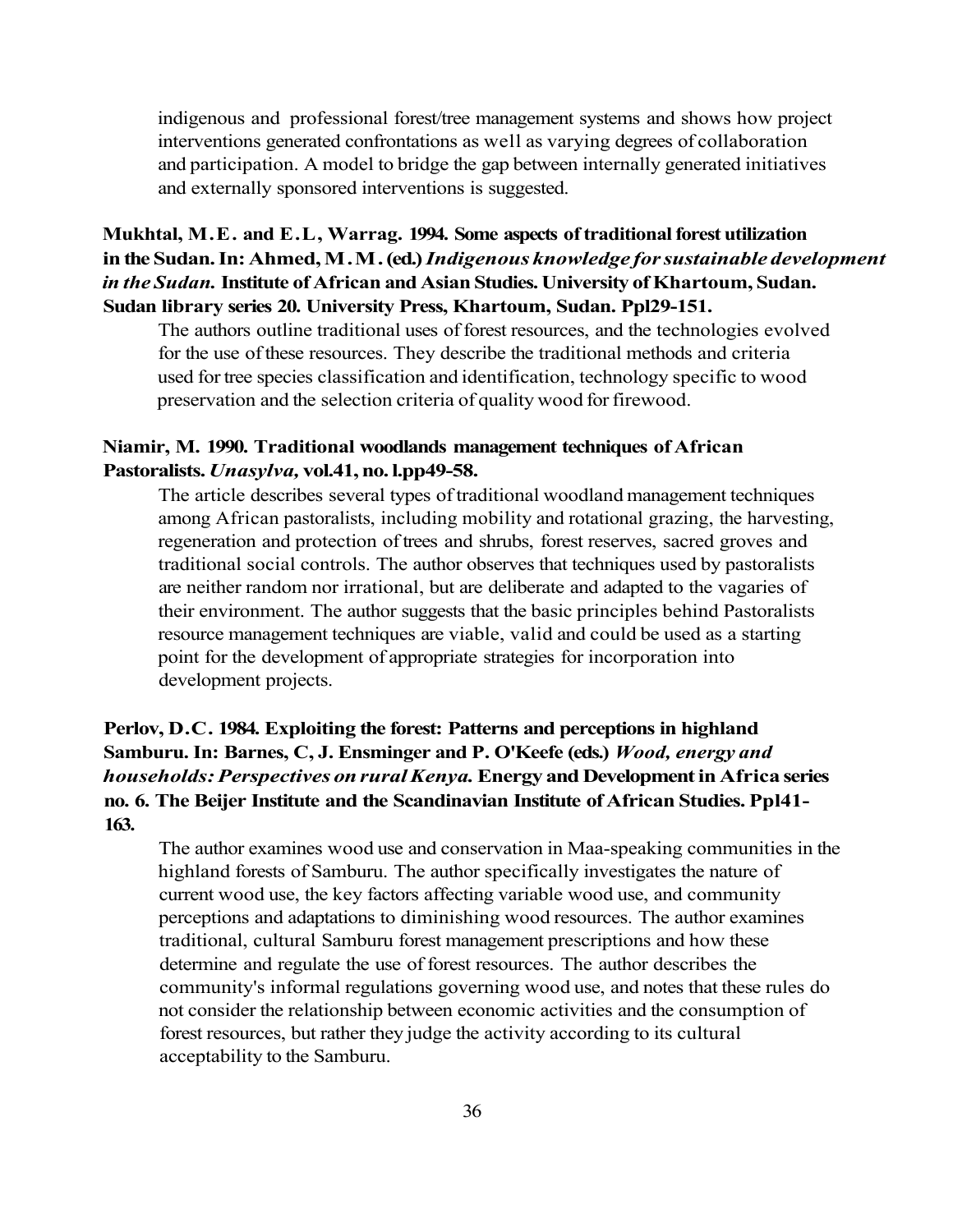**Shepherd, G. 1992. Managing Africa's tropical dry forests: A review of indigenous methods. Agricultural Occasional Paper 14. Overseas Development Institute. 117p.** 

The author identifies and analyzes a range of indigenous forest management practices in dryland Africa, and provides an extensive bibliographic summary of identified studies. The author points out that rising population densities, and the weakening of local juridical and political authority, have often narrowed the range of people able to cooperate with each other for management, and thus the size of area which any one group can manage effectively. At the same time, the state's ability to protect forests in this region may now be so diminished that the best solution is to pass management and ownership to appropriate groups of local people.

#### **CLIMATE FORECASTING**

**El-Jaili, M.0.1994. Farmers' indigenous knowledge of drought: A case study of Um-Ruaba district of the Kordofan region in the Sudan. In: Ahmed, M.M. (ed.)** *Indigenous knowledge for sustainable development in the Sudan.* **Institute of African and Asian Studies. University of Khartoum, Sudan. Sudan library series 20. University Press, Khartoum, Sudan. Ppl52-177.** 

The article explores ethnic knowledge, attributes and ethics that govern and characterized the relationship between the environment and its users. It presents the theory of farmers, and contrasts it with modern scholarly thinking. It analyses farmer perceptions of drought, its causes and consequences; and describes the indigenous meteorological techniques of climate forecasting. Farmers observe that drought and environmental deterioration are caused by demands of an increasing population. They also believe that the timing, severity and implications of drought are specifically displayed by Allah for spiritual reasons.

# **Jedrej, M.C. 1991. The role of rainmakers. In: Stone, J.C.** *(Ed.)Pastoral economies in Africa and long term responses to drought.* **Proceedings of a colloquium at the University of Aberdeen. Aberdeen University Studies group Pp54-59.**

The paper contrasts the distribution of rainmaking institutions and meteorological systems between sedentary agriculturalists and pastoralists, It considers the techniques of rain making, how one becomes a rain maker, the key elements of the rainmaking procedures and challenges to the institutions and techniques of rainmaking.

#### **Musyoki, A. and M.Khayesi, 1997. Drought management in Kenya: Traditional and**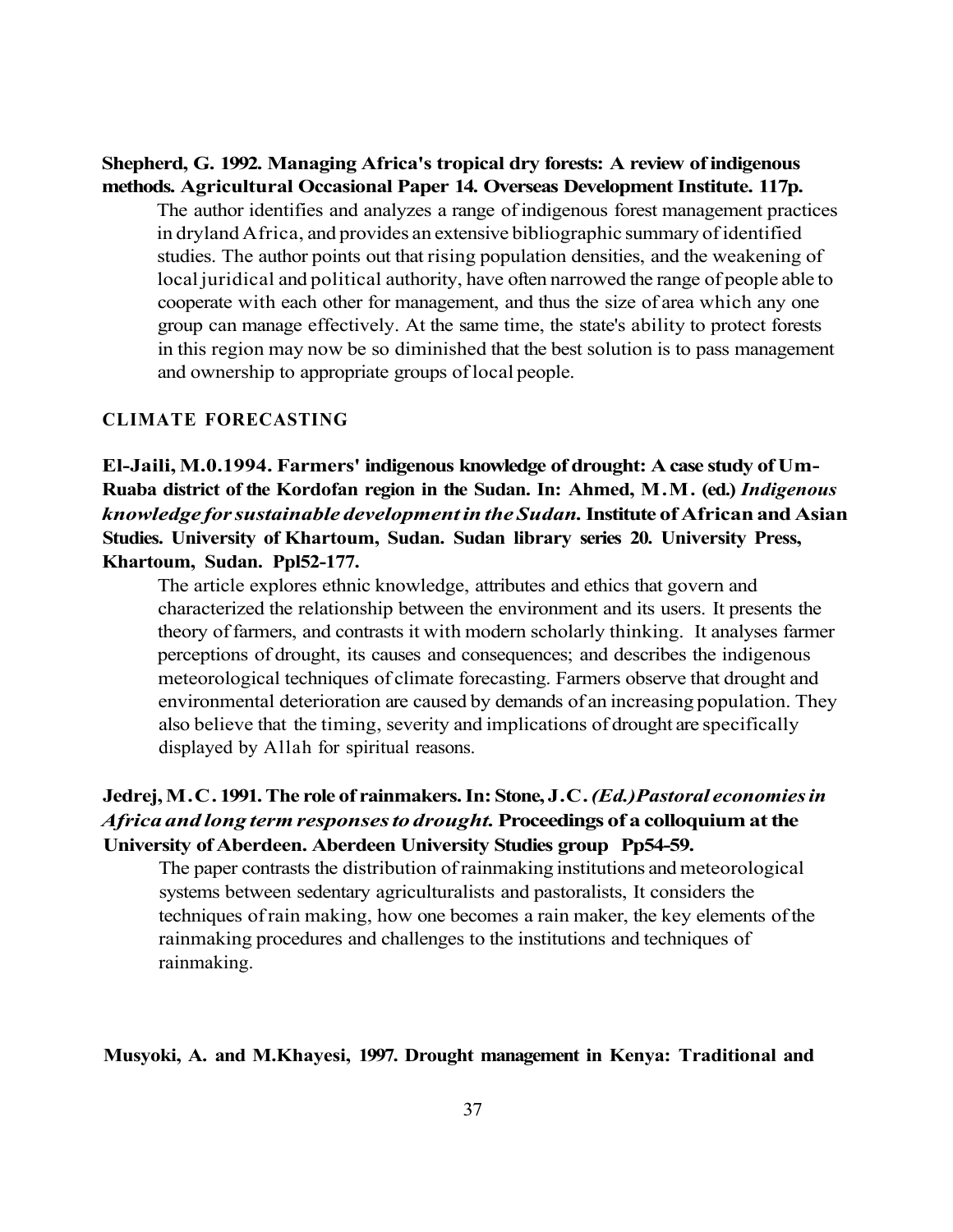**modern approaches. Kenya. In: Adams, W.M and L.J. Slikkerveer (eds.)** *Indigenous knowledge and change in African agriculture.* **Studies in technology and social change N. 26. Center for Indigenous Knowledge for Agriculture and Rural development. Iowa State University, Ames, Iowa.** 

The authors use a spatio-temporal approach to examine the changing responses to drought in Kenya. They note that traditional responses to drought occurred within the context of pastoralism and food sharing between families and relations. This response is based on knowledge of the bio-physical environment and subsequent evaluation of mechanisms for coping with environmental stress. The authors observe that recent governmental and non-governmental response to drought have ignored these traditional coping mechanisms, leaving the drought victims out of the panning, management and execution of relief operations, thus failing to brig about lasting solutions. The authors examine both traditional/indigenous and contemporary responses to drought in Kenya, and indicate the specific measures and agencies involved. By drawing upon traditional and modern responses, they offer a framework for coping with drought, which outlines specific policy measures, action programed and research activities required.

# **Mutiso, S.K. 1997. Indigenous knowledge in drought and famine forecasting in Machakos district, Kenya. In: Adams, W.M and L.J. Slikkerveer (eds.)** *Indigenous knowledge and change in African agriculture.* **Studies in technology and social change No. 26. Center for Indigenous Knowledge for Agriculture and Rural development. Iowa State University, Ames, Iowa.pp67-85.**

The author describes traditional knowledge systems of meteorology and examines the scientific basis for farmers' weather folklore. He further determines areas of possible integration between scientific and traditional knowledge systems, and analyzes challenges associated with this integration.

#### **LAND TENURE**

# **Bruce, J.W. 1988. A perspective on indigenous land tenure systems and land concentration. In: Downs, R.E. and S.P. Reyna (eds)** *Land and society in contemporary Africa.* **University of New Hampshire.pp 23-52.**

The author reviews the literature concerning the nature of African indigenous land tenure systems, challenging the use of such terms as *traditional* and *communal* in their descriptions. He examines factors producing change in indigenous land tenure systems, and discusses these changes as they have occurred over the last century. The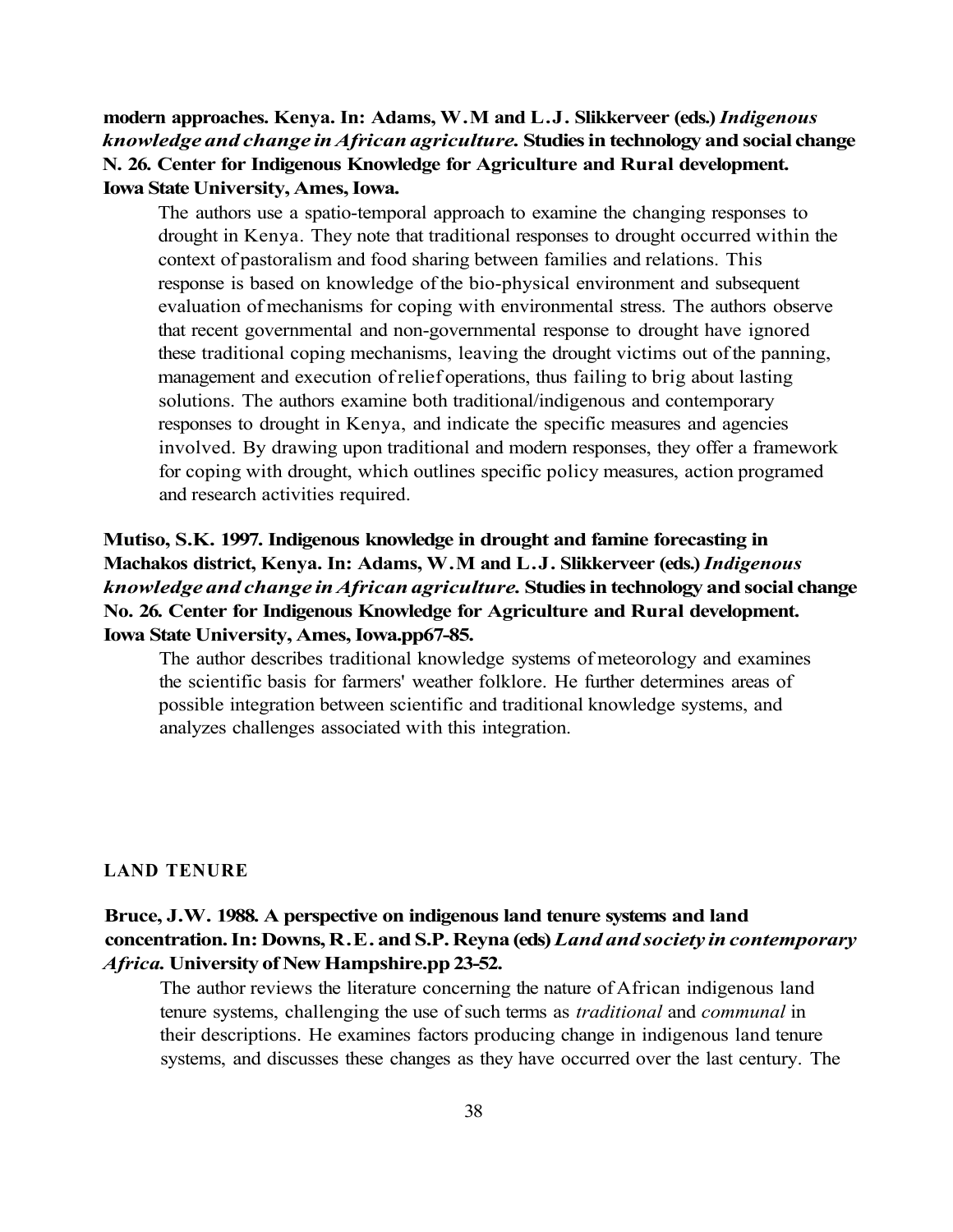author analyzes the effects of colonialism, commercialization, population growth, changing local institutions and post independence land law reforms on indigenous tenure systems. The author suggests some perspectives on indigenous tenure which may be helpful in understanding a specific tenure system. A final section takes up the question of land concentration.

# **Bruce, J.W. 1976. Land reform planning and indigenous communal tenures: A case study of the tenure** *Chiguraf-Gwoses* **in Tigray, Ethiopia. S.J.D. law thesis. University of Wisconsin-Madison.**

This is a study from an agrarian reform perspective of an indigenous communal land tenure in Tigray province of Ethiopia. The author examines the potential input from indigenous communal land tenures in the planning and programing of agrarian reforms. The study describes traditional Tigray land tenure, highlighting the relationship between land tenure and social structure in that society. The author explains the development and evolution of the tenure *Chiguraf-Gwoses,* relating it to the *risti,* an exclusive communal tenure in highland Tigray. He examines the variety of forms and juxtapositions to other institutions in which it presents itself, then dwells at length on two central themes of the tenure which draw attention to it as having potential in agrarian reform: community control of land distribution and residence as a condition of access to land. *Chiguraf-Gwoses* was found to fall short of the claims made for it in the traditional model. The author suggests that indigenous communal tenures are generally inadequate for long term use in the development context, but could serve as a useful basis for the development of preferable tenure forms.

# **Migot-Adholla, S., P. Hazell, B. Benoit, and F. Place. 1991. Indigenous land rights systems in sub-Saharan Africa: A constraint on productivity?** *The world bank economic review,* **vol. 5, no. 1, ppl55-175.**

The authors provide empirical testing of the relationship between indigenous tenure arrangements and agricultural productivity. They present data from a cross-sectional study of land rights systems in Kenya, Ghana and Rwanda. The authors argue that in rainfed cropping areas indigenous African tenure systems have so far been flexible and responsive to changing economic circumstances. Where population pressure and commercialization have increased, the indigenous tenure systems have autonomously evolved from a system of communal property rights towards one of individual rights. The authors found a weak relationship between individualization of land rights and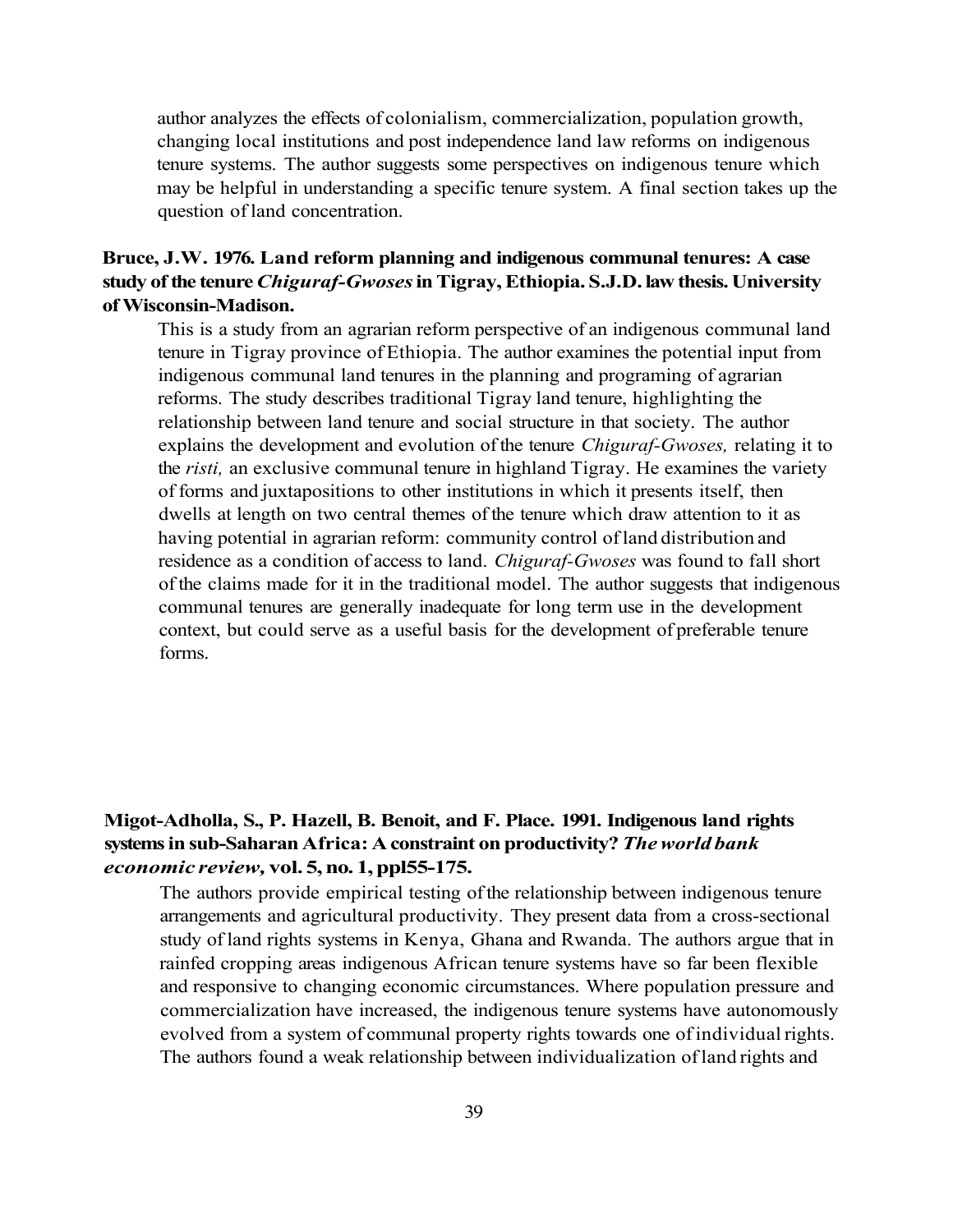land yields in the regions surveyed.The authors describe the characteristics and evolution of indigenous land rights systems in sub-Saharan Africa, and argue that the contrast between indigenous African tenure and western property rights systems should be perceived not in terms of opposite extremes but as points along a continuum between communal rights systems and privatized rights systems. In response to population pressure, agricultural commercialization and technological change, indigenous African tenure systems have moved along that continuum in the direction of greater individualization of land rights.

#### **Roden, D. 1971. Changing patterns of land tenure among the Nuba of central Sudan.**  *Journal of administration overseas,* **vol. 10, no. 4, pp294-309.**

The Nuba region of central Sudan has had a long tradition of private occupance in response to distinctive social or economic conditions. Individual tenure here may have developed as indigenous Negro groups sought refuge in upland massifs from Arab nomads and slave raiding expeditions during the 19th century. This probably reflected adaptation to a situation of land scarcity. The establishment of 'stable' governments during the present century made possible expansion of lowland cultivation and down-movement of upland settlement. The author assesses the extent of modification to traditional tenurial patterns which have accompanied these changes, focusing particularly on the practical operation of local customs. The author argues that the fundamental Nuba land tenure has not been changed by the downward movement of settlement, the associated expansion of lowland cultivation and evergrowing exposure to outside influences. They are still based on individual ownership with full rights of alienation. The basic pattern of land ownership has however been modified through greater flexibility of inheritance customs, changes in the composition of individual holdings, customary procedures of succession to property and introduction of extensive techniques of cultivation.

#### **INSTITUTIONS FOR RESOURCE MANAGEMENT**

**Evers, Y.D. 1993. Supporting local natural resource management institutions: Experience gained ans guiding principles. In: Stiles, D. (Ed.) Listening to the people: Social aspects of dry land management. Proceedings of an international workshop held in Nairobi, 14-18 December, 1993. United Nations Environmental Program, Desertification Program Activity Center. Pp39-45.** 

The paper provides a brief synthesis of material describing experience gained from participatory natural resource management techniques from a developmental perspective. The author uses three case studies to highlight different types of management systems and common problems. The studies feature three different types of participatory natural resource management: first the survival of an existing forest management institution in Zimbabwe; second, the re-empowerment of traditional community institutions to address land issues in Tanzania; and third, the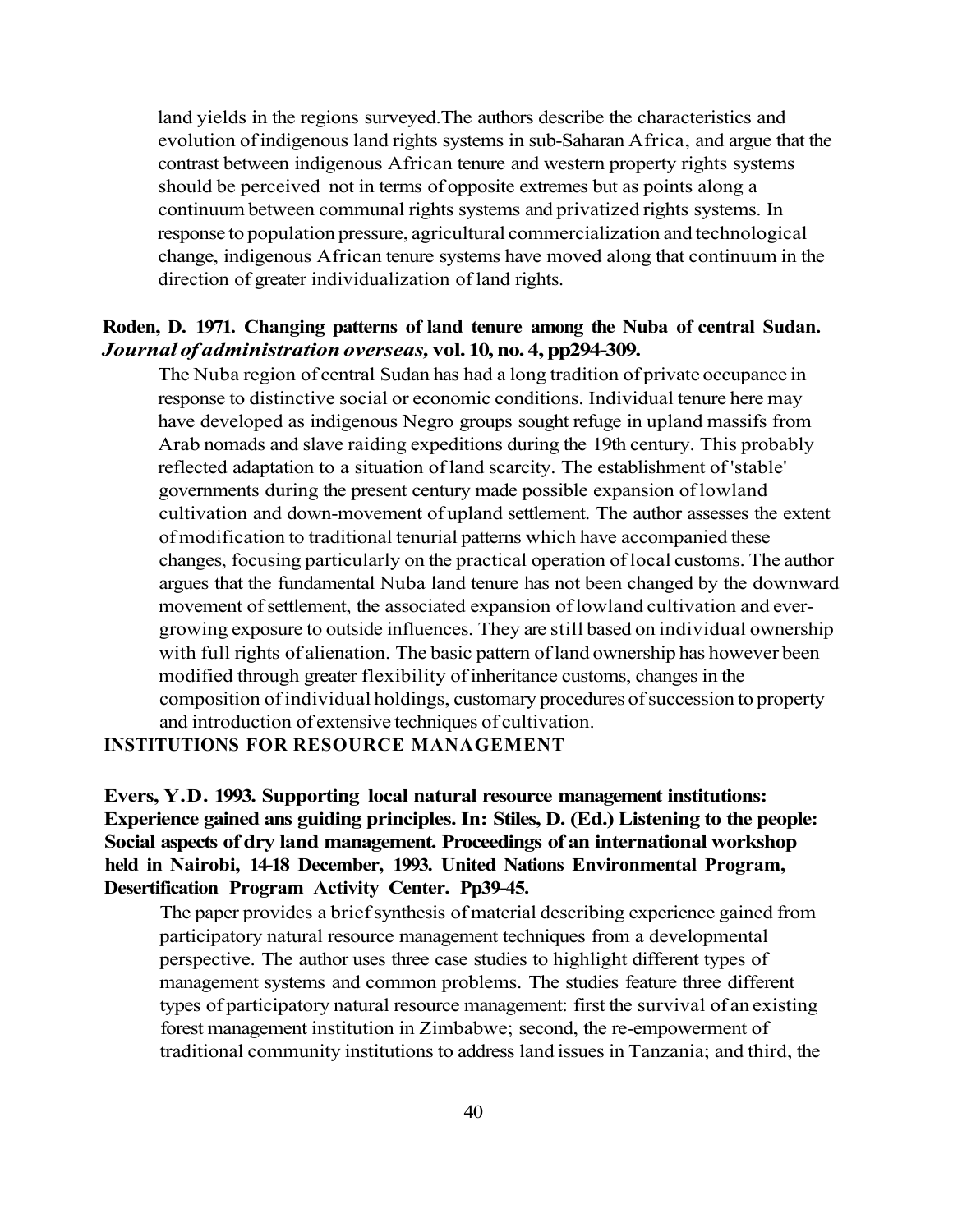establishment of new institutions through an externally sponsored wildlife project (CAMPFIRE) in Zimbabwe. The author cites problems faced by other projects as a lack of understanding by donor agencies of the social and economic dynamics of the production systems of rural societies they work with; and a failure to clearly define who within the community will participate, manage and benefit. The author also suggests some guiding principles for implementation based on a preliminary review of previous lessons.

#### **Helland, J. 1982. Social organization and water control among the Borana. Development and Change, vol. 13, pp239-258.**

The author demonstrates how some of the institutions of the Borana (southern Ethiopia) social organization employ a certain measure of control over the utilization of pasture and water resources, as well as over the reproductive performance of the human population. The author describes the structure of social organization and rules regulating access to natural pastoral resources, in particular water. The author contends that the Borana live in a well-balanced ecological adaptation and that this balance is maintained by a complex social structure which is closely related to the regulation of access to and the utilization of the critical water resource. The author argues that under the traditional circumstance of Borana pastoralism the organizational forms of Borana society constitute an adequate adaptive solution.

### **Johansson, L. And W. Mlenge. 1993. Empowering customary community institutions to manage natural resources in Tanzania: Case study from Bariadi district. Forest, Trees and people newsletter no. 22. International Rural Development Center, Swedish university of Agricultural Sciences. Pp36-42.**

The article presents the array of customary and socio-political institutions central to the communication and articulation of indigenous knowledge, and crucial for regulating access to natural resources within the community. The authors focus on the *"dagashida ",* as the potentially most powerful of these customary community institutions. The authors describe the structure and constitution of the *dagashida,*  and illustrate the democratic and participatory mechanisms by which the *dagashida*  regulate the use of natural resources. They argue that these institutions can be reempowered through an appropriate policy framework.

**Little, P.D. and D.W. Brokensha. 1987. Local institutions, tenure and resource management in East Africa. In: Anderson, D. And R. Grove (eds.).** *Conservation in Africa: People, Policies and Practice.* **Pp 193-209.**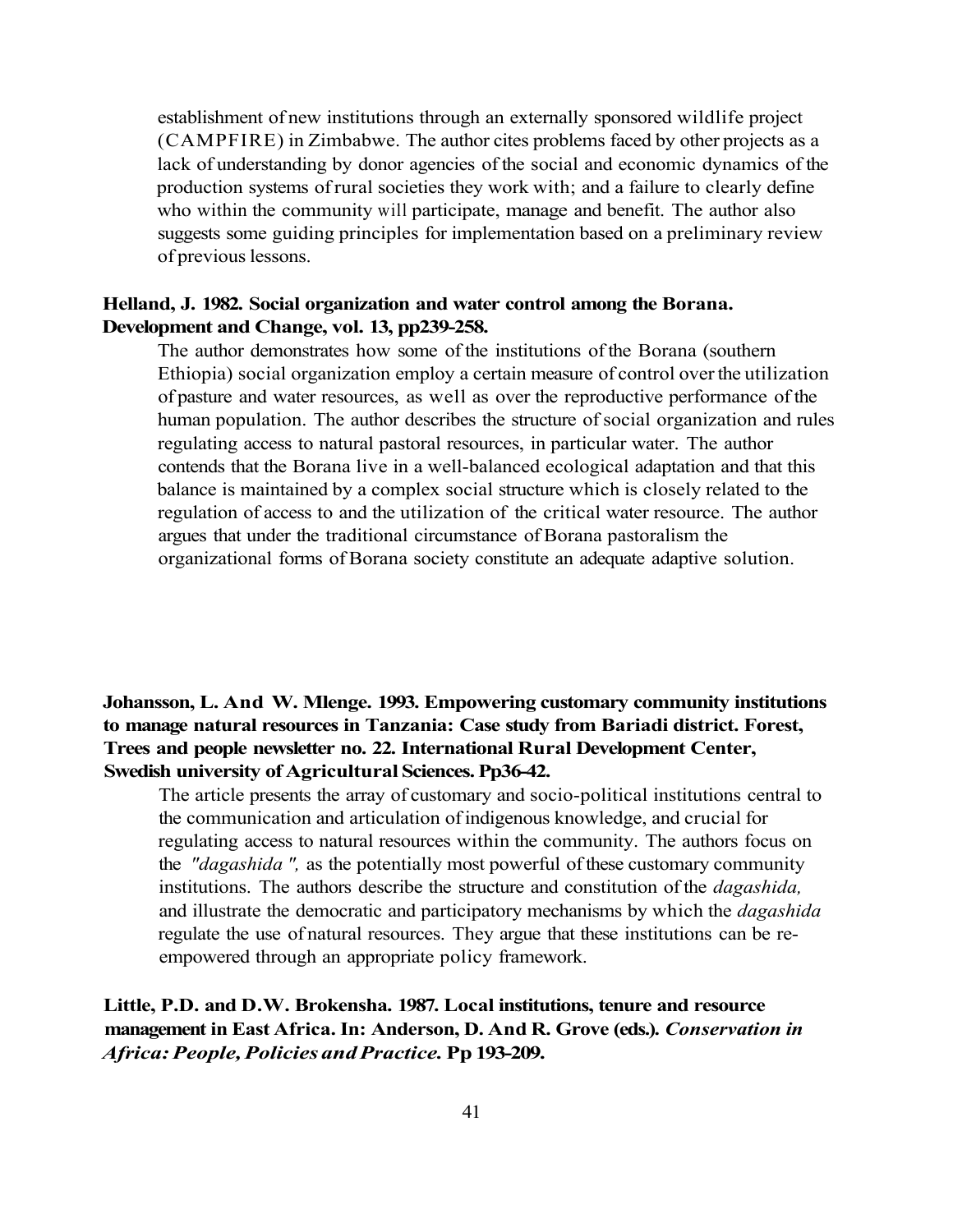The authors examine the role of local institutions and communities in the management of rangelands and forests in East Africa, which until recently were managed on a common property basis. Particular attention is given to those variables that are likely to make local resource management systems ineffective. The authors indicate that change in tenure patterns is one of a series of factors which have implications for natural resource use, and that in specific cases it becomes difficult to desegregate the causal effects of tenure from other, perhaps even more significant, variables. These include: changes in the level of decision-making; wealth differentiation; commercial market linkages; and demographic pressure. The authors present cases from Kenya, paying particular attention to the continuities and discontinuities in resource management policy from the colonial to post-colonial eras. In addition, they discuss indigenous systems and institutions of range management amongst the Samburu Masai and II Chamus of Baringo, and the reasons for the breakdown of these systems. The authors use the case of the Mbeere, who occupy an area to the east of Mount Kenya, to illustrate the indigenous management of forest resources.

# **Mohammed, H.A. 1994. Traditional institutions and resource management in Darfur: Case study of Umkedada Province. In: Ahmed, M.M. (ed.)** *Indigenous knowledge for sustainable development in the Sudan.* **Institute of African ad Asian Studies. University of Khartoum, Sudan. Sudan library series 20. University Press, Khartoum, Sudan. Ppll5-128.**

The study of the roles of traditional institutions is the focus of this paper. The author identifies two types of traditional institutions: native administration and ethnic indigenous. Native administration represents an old system of tribal administration that was institutionalized and incorporated within the framework of judicial and administrative system by the British authorities. Native administration is effective at local levels and is involved in dispute resolution, resource allocation and environmental protection. To perform these functions, the native administration calls upon the influence and support of traditional ethnic institutions. The latter have been successful in social mobilization for resource management, and both have worked well together. The author attributes this success to familiarity of the institutions to local cultures, problems and behavior, and hence their ability to inspire a sense of belonging and togetherness among the local people. The author observes that the traditional systems in Darfur region have survived political and administrative change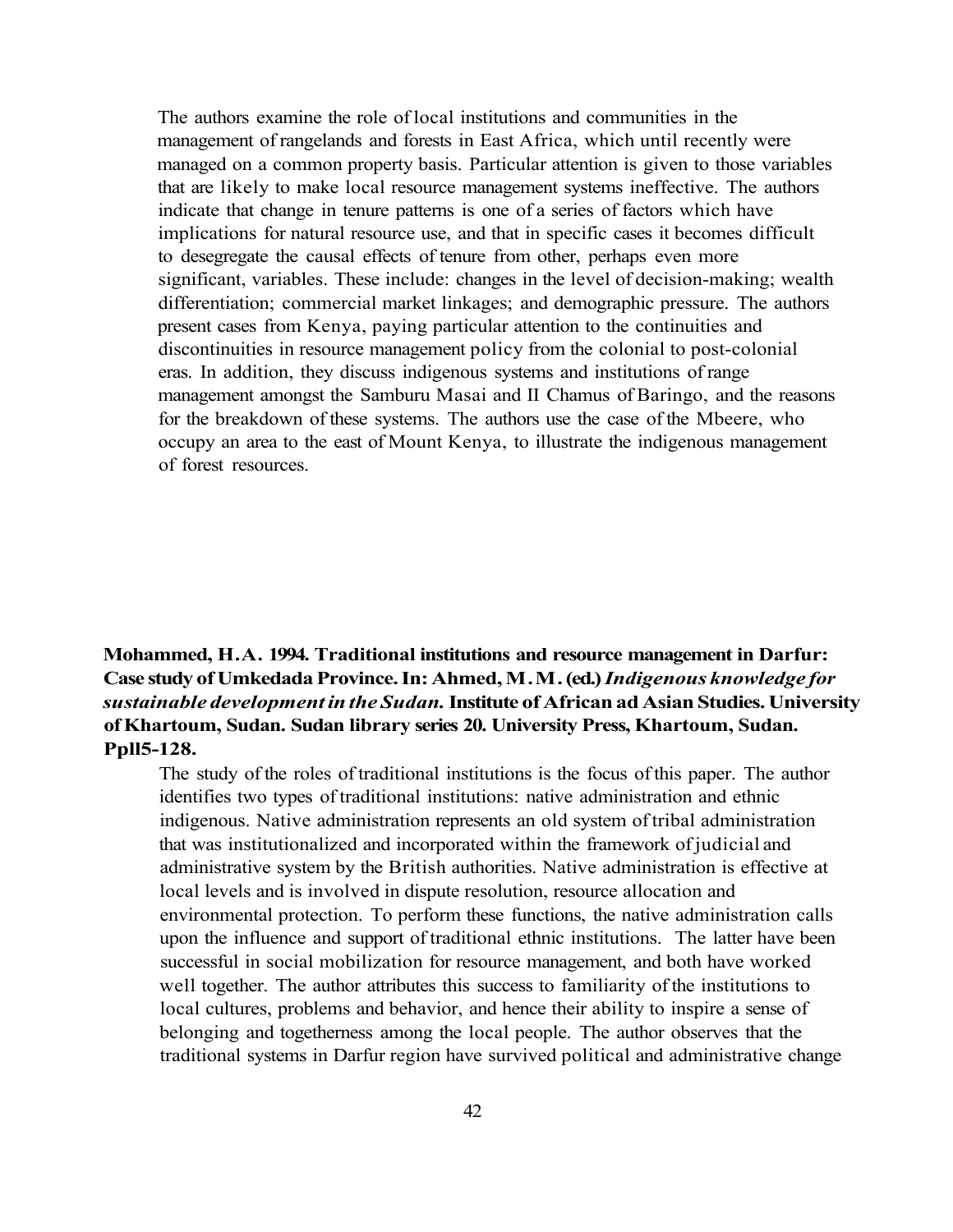due to their ability to adopt and accommodate new functions.

#### **RESOURCE MANAGEMENT**

#### **Behnke, R. 1995. Natural resource management pastoral Africa. In: Stiles, D. (Ed.)**  *Social aspects of sustainable dryland management.* **UNEP. Ppl45-152.**

The author argues that the natural environments exploited by pastoralists are generally robust and resilient; and that pastoralist techniques of land management are not as dysfunctional as previously assumed. To justify these arguments, the author briefly discusses plant/vegetative adaptation in pastoralist environments, and pastoralists strategies for managing an erratic environment. The author also examines the fundamental adjustments in natural resource management policy which would be required if these assertions were substantially true.

# **Hjort of Ornas, A. 1990. Production versus environment? Planning resource management and ecological adaptation in Kenyan drylands. In: Bovin, M. And L. Manger (eds.) Adaptive strategies in African arid lands. Proceedings from a seminar at the Scandinavian Institute of African Studies, Uppsala, Sweden, April 1989. Pp91- 107.**

This article concerns ecological adaptations in Kenya's drylands, and focuses on related issues such as how soil and water conservation relate to current production activities. The author highlights livestock-based production systems, their capacity and vulnerability. Of special interest are the supplementarity of farming and herding, seasonalities in herd management, and the tendency towards part time farmers (herders) through town-based systems. The author also addresses the land resource side; the needs for proper soil and water conservation in arid and semi-arid lands. It builds on the significant case of Kenyan development and administration of the arid and semi-arid lands.

#### **Pelissier, P. and S. Diarra. 1978. Traditional strategies, modern decision-making and management of natural resources in Africa. In: p.35-56.**

The authors focus on describing the highly differentiated traditional resource use and management strategies of the populated regions of the Sudan African zone. In analyzing these strategies the authors single out two cases, which are situated at two extremes of the Sudan zone and in environments as opposite as coastal swamps and mountains. For both cases the authors outline the social organization under which the two systems function. The authors observe that modern interventions in the region have failed to exploit traditional techniques and knowledge of the environment on which they are based. They conclude that progress made with agricultural equipment engender a regression in community work, and that technical innovations result in social differences and economic inequalities.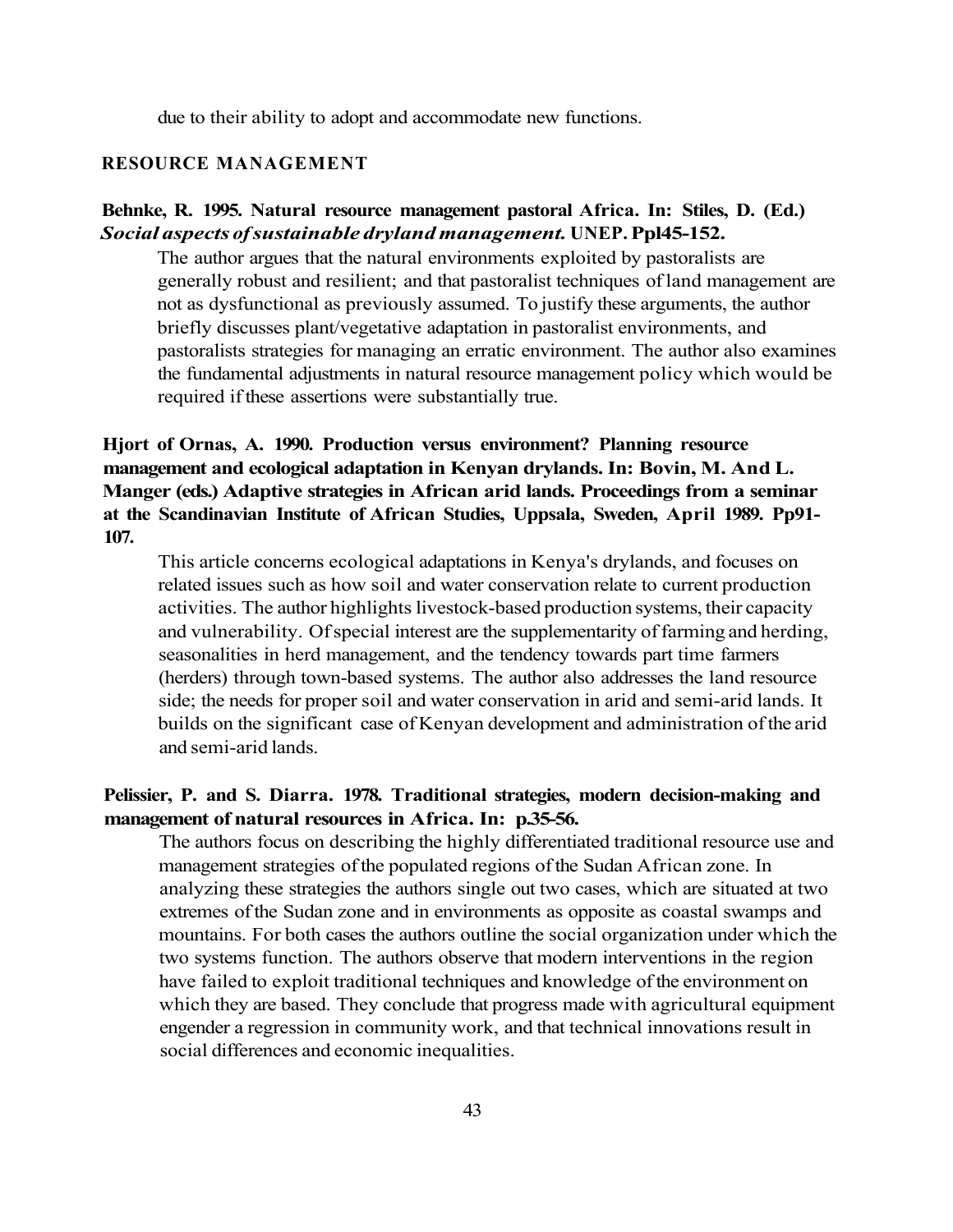# **Wamalwa, B.N. 1991. Indigenous knowledge and ecological management. In: Kiriro, A. and C.Juma** *(eds.).Gaining ground: Institutional innovations in land-use management in Kenya.* **ACTS press, Nairobi, Kenya.**

The author provides a comprehensive account of the indigenous/traditional resource management techniques among the Akamba group of eastern Kenya. These management techniques were based on a combination of institutional measures and technological know-how. For example, the Akamba recognize four soil type, based on varying soil quality, which ultimately determined the type of crop and timing of agricultural activities. Environmental conservation strategies of the Akambas manifest both adaptive component as well as purposeful control of the environment, all aimed at spreading risk, ensuring equitable access to natural resources in order to secure the community's survival. The author argues that the answer to sustainability in natural resource utilization, particularly in Kenya's semi-arid areas, may lie in indigenous agricultural and pastoral communities who have survived for centuries in delicate environments.

#### **GENETIC DIVERSITY**

## **Bedigian, D. 1991. Genetic diversity of traditional sesame cultivars and cultural diversity in Sudan. In: Oldfield, M.L. and J.B. Alcorn (eds)** *Biodiversity: Culture, Conservation and Ecodevelopment.* **Westview press. Pp25-36.**

This paper addresses the genetic diversity of traditional sesame cultivars in relation to Nuba cultural diversity in Sudan. The author draws linkages between Nuba cultural diversity and the diversity of sesame cultivars; and describes the cultural and ecological factors that affect cultivar diversity. Threats to traditional Nuba agricultural techniques and sesame genetic resources are outlined.

### **Berg, T. 1992. Indigenous knowledge and plant breeding in Tigray Ethiopia. Forum for Development Studies no. 1. Norwegian Institute of International Affairs: Norwegian Association for Development Research. Ppl2-22.**

The highlands of Ethiopia and Eritrea are known as one of the major world centers of crop genetic diversity. This diversity is associated with a rich culture of traditional seed selection. In reviewing the literature, the author observes that information on crop genetic diversity is quite extensive, while very little information exists on the cultural aspects of the management of these resources. During the recent wars local communities in northen Ethiopia established seed banks which provided credit in the form of quality seeds acquired through traditional seed selection. The merits of these community institutions, the capability of the local seed selectors, the potential of linking up central professional institutions to the local community-based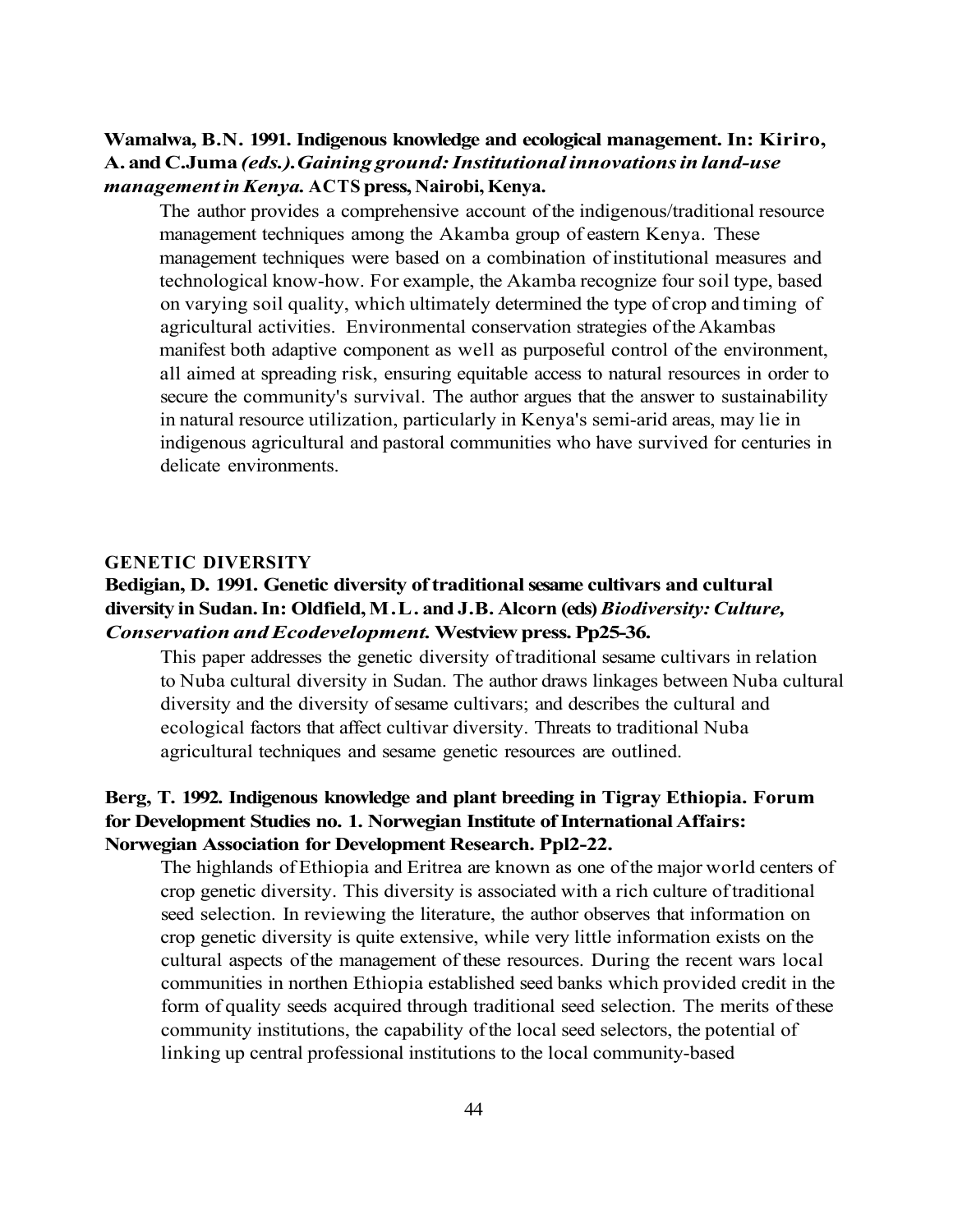organizations are discussed. The article finally relates the activities of the local seed selectors to the international debate on ownership of genetic resources and discusses the concept "farmers rights"in the context of organized community management of genetic resources.

# **McKiernan, G. 1991. Our common bond: Indigenous knowledge and the conservation of plant genetic resources. In: Leakey, R.E. and L.J. Slikkerveer (eds.)** *Origins and development of agriculture in east Africa: The ethnosystems approach to the study of early food production in Kenya.* **Studies in Technical and Social Change, No. 19. Technology and Social Change Program. Iowa State University, Ames, Iowa.pp241- 245.**

The author draws on examples from case studies from East and West Africa to discuss the general characteristics of indigenous knowledge, and indigenous innovation and experimentation, as well as the inherent benefits each can contribute to enhancing and maintaining biological diversity. The author presents and discusses a new approach based upon the common needs and interests of western and nonwestern peoples.

# **Worede, M. and H. Mekbib. 1993. Linking genetic resource conservation to farmers in Ethiopia. In de Boef et al (eds.)** *Cultivating knowledge: Genetic diversity, farmer experimentation and crop research.*

This contribution reviews and describes the importance of local knowledge in traditional agricultural systems, and discusses the role peasant farmers play in the conservation of landraces and in the programs of the Plant Genetic resource Center/Ethiopia. The authors stress that the dynamics of traditional cropping systems should be understood before they are replaced with modern agriculture; and that peasant farmers should be supported with resources to become partners in the development of genetic resources.

#### **WILDLIFE CONSERVATION**

# **Elmahi, A.A. 1994. Traditional wildlife conservation: A vanishing tribal lore in the Sudan. In: Ahmed, M.M. (ed.)** *Indigenous knowledge for sustainable development in the Sudan.* **Institute of African and Asian Studies. University of Khartoum, Sudan. Sudan library series 20. University Press, Khartoum, Sudan. pp81-114.**

The paper highlights traditional measures of wildlife conservation among tribes in the Sudan, and evaluates taboos, totem beliefs and practices among some tribes. The author illustrates how such beliefs and practices can contribute positively to wildlife conservation. The author outlines factors closely linked to the success of traditional measures in conserving wildlife, but laments that these are measures are rapidly vanishing or lost. He mentions that the remaining measures are no longer respected, but rather regarded as part of an old, functionless folk heritage.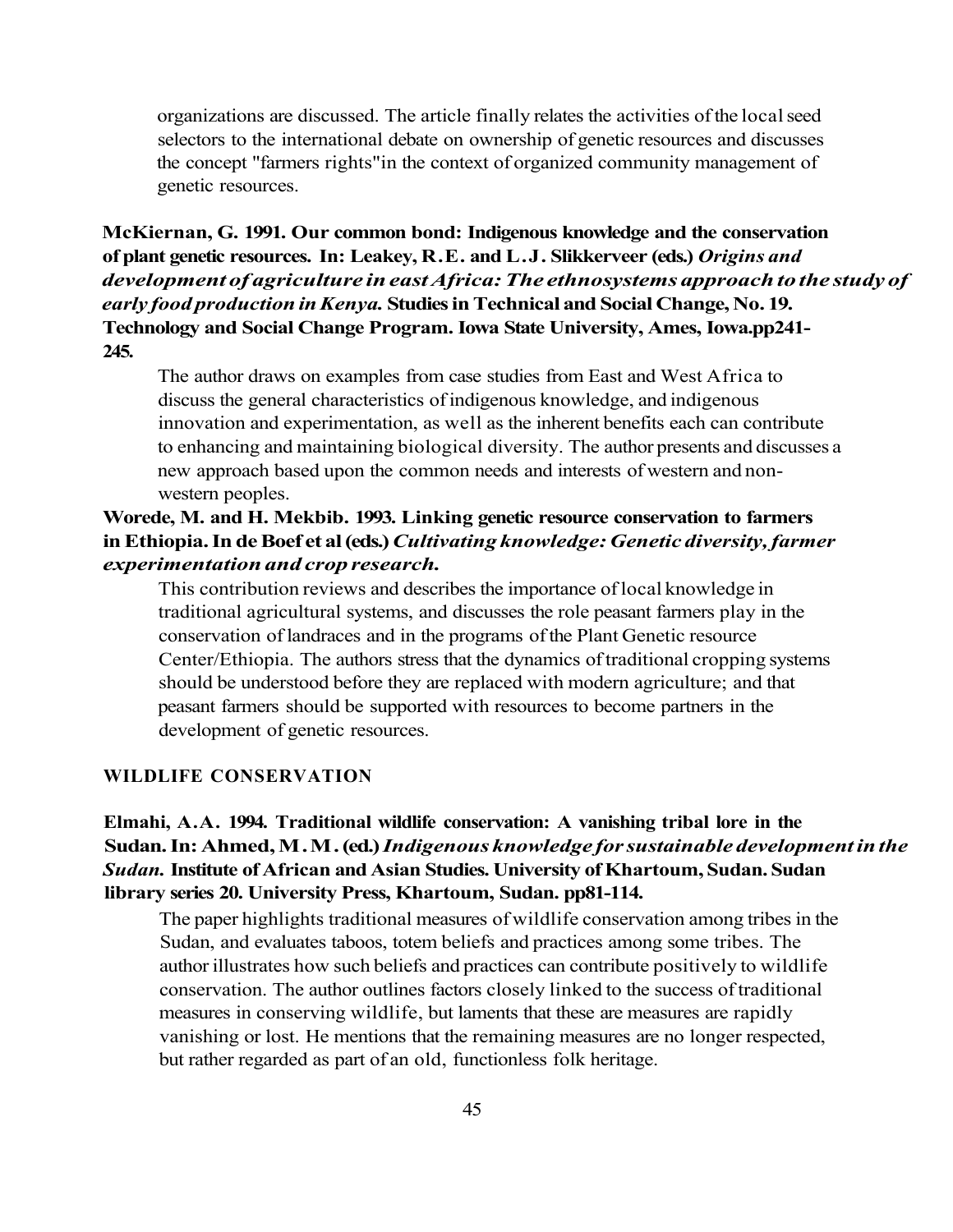#### **GENERAL CONCEPTS AND IDEAS**

**Ahmed, M.M. 1994. The concept of indigenous knowledge and its relevance to sustainable development. In: Ahmed, M.M. (ed.)** *Indigenous knowledge for sustainable development in the Sudan.* **Institute of African ad Asian Studies. University of Khartoum, Sudan. Sudan library series 20. University Press, Khartoum, Sudan. Ppl-42.** 

This essay reviews critically the development of the concept of sustainable development and its relationship with the concept of indigenous knowledge. The essay defines the two concepts, and surveys the potential of indigenous knowledge for sustainable development in third world countries. While the author appreciates the utility of indigenous knowledge in effecting and enhancing sustainable development alternatives or choices for poor people and countries, he recognizes the substantial advances in medical, economic, biological, agricultural communication aspects of modern development. He recognizes the power of modern science in revolutionizing life on earth, and identifies as a challenge the ability to adopt a technological mix of indigenous knowledge and modern science in order to meet the social, spiritual, cultural and humanitarian goals of people to maximize their internal well-being.

# **Lalonde, A. 1993. African indigenous knowledge and its relevance to sustainable development: In: Inglis, J.T. (ed.) Traditional ecological knowledge: Concepts and cases. International program on traditional knowledge and International development resource center. Pp55-62.**

This paper investigates some of the positive traditional management practices in rural Africa which have been adapted and passed down over countless generations in harmony with the short and long-term carrying capacities of the local ecosystem. Other positive practices are based on the experiential, involving travel in order to learn from the experiences of other farmers, hunters, gatherers, fishermen, herbal medicine healers and artisans. The traditional keepers and users of local ecological knowledge and wisdom are typically the key elders from rural African communities. The author uses case studies to illustrate lessons learnt by recent development initiatives in Africa. These include soil and water conservation strategies of the Barabaig pastoralists of Tanzania, Zimbabwe's campfire program; biological crop pest control strategies in Mali using neem tree bio-pesticides; and the recycling and fixation of soil nutrients by the traditional use of fertilizer in agroforesty in Nigeria.

# **Richards, P. 1979. Community environmental knowledge in African rural development. IDS bulletin, vol. 10, no. 2. Institute for development studies, Brighton, England. Pp28-36.**